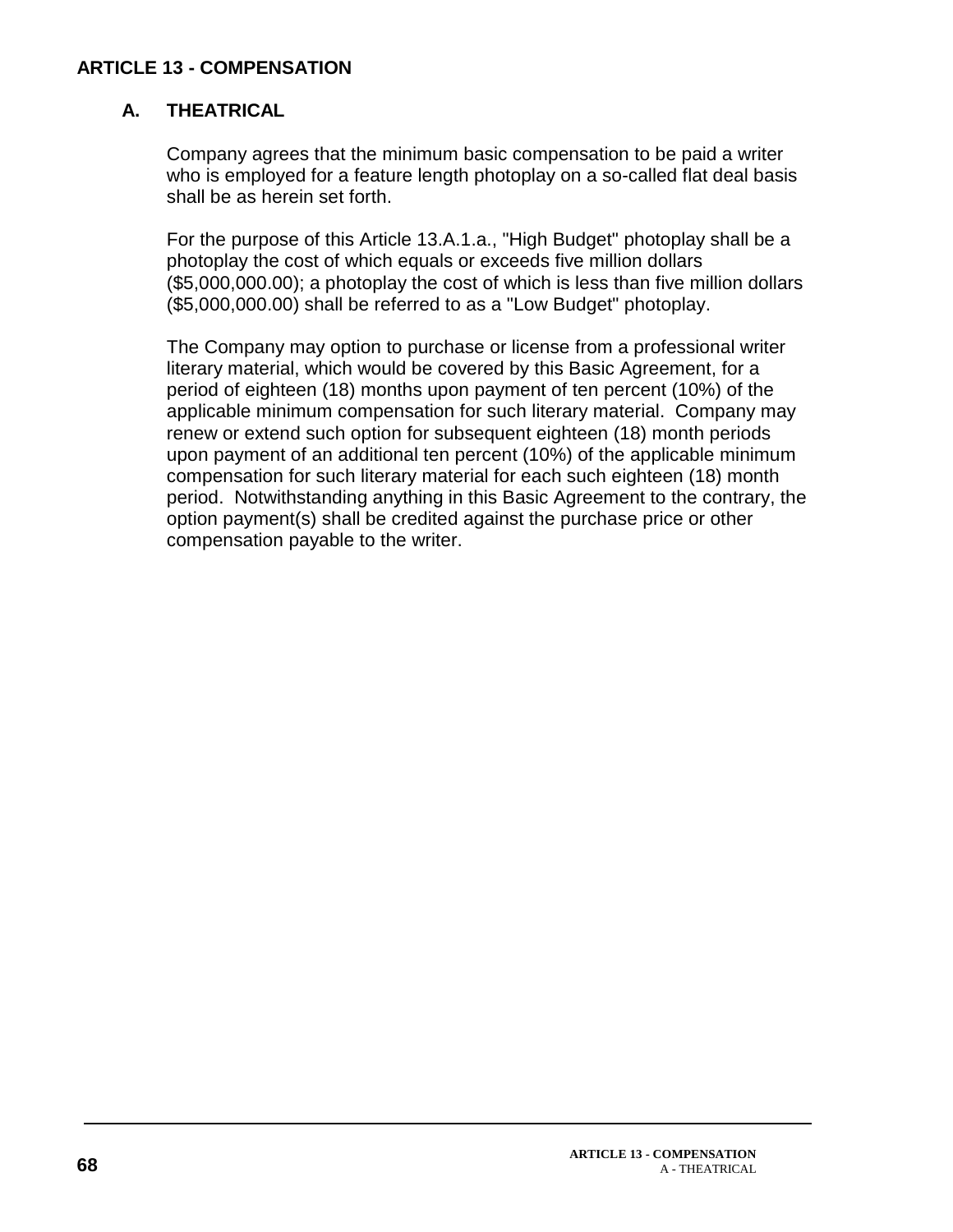#### 1. a. Minimum Compensation

### **FLAT DEAL SCREEN MINIMUMS**

|     |                                                                                    |             | <b>EFFECTIVE</b> |                      |
|-----|------------------------------------------------------------------------------------|-------------|------------------|----------------------|
|     | <b>HIGH BUDGET</b>                                                                 | $5/02/11 -$ | $5/02/12$ -      | $5/02/13-$           |
|     |                                                                                    | 5/01/12     | $5/01/13^2$      | 5/01/14 <sup>2</sup> |
| (1) | Screenplay, including treatment                                                    | \$103,975   | \$105,795        | \$107,646            |
| (2) | Screenplay, excluding treatment                                                    | 71,899      | 73,157           | 74,437               |
| (3) | <b>Final Draft Screenplay or Rewrite</b>                                           | 31,961      | 32,520           | 33,089               |
| (4) | Polish                                                                             | 15,980      | 16,260           | 16,545               |
| (5) | First Draft of Screenplay (alone or<br>with option for Final Draft<br>Screenplay): |             |                  |                      |
|     | <b>First Draft Screenplay</b>                                                      | 47,940      | 48,779           | 49,633               |
|     | <b>Final Draft Screenplay</b>                                                      | 31,961      | 32,520           | 33,089               |
| (6) | Treatment                                                                          | 31,961      | 32,520           | 33,089               |
| (7) | <b>Original Treatment</b>                                                          | 47,940      | 48,779           | 49,633               |
| (8) | Story                                                                              | 31,961      | 32,520           | 33,089               |
| (9) | <b>Additional Compensation</b><br>Screenplay - No Assigned Material                | 15,980      | 16,260           | 16,545               |

 $^2$ For the second period of this Agreement (*i.e.*, 5/2/12-5/1/13), the Guild elected to divert to the Producer – Writers Guild of America Pension Plan one-quarter percent (0.25%) from minimum rates. As a result, the applicable Pension Plan contribution rate increased by one-quarter percent (0.25%) effective May 2, 2012, and the minimum rates for the second period of this Agreement (*i.e.*, 5/2/12-5/1/13) increased by one and three-quarters percent (1.75%), unless otherwise indicated.

For the third period of this Agreement (*i.e.*, 5/2/13-5/1/14), the Guild elected to divert to the Producer – W riters Guild of America Pension Plan one-quarter percent (0.25%) from minimum rates. As a result, the applicable Pension Plan contribution rate increased by one-quarter percent (0.25%) effective May 2, 2013, and the minimum rates for the third period of this Agreement (*i.e.*, 5/2/13-5/1/14) increased by one and three-quarters percent (1.75%), unless otherwise indicated.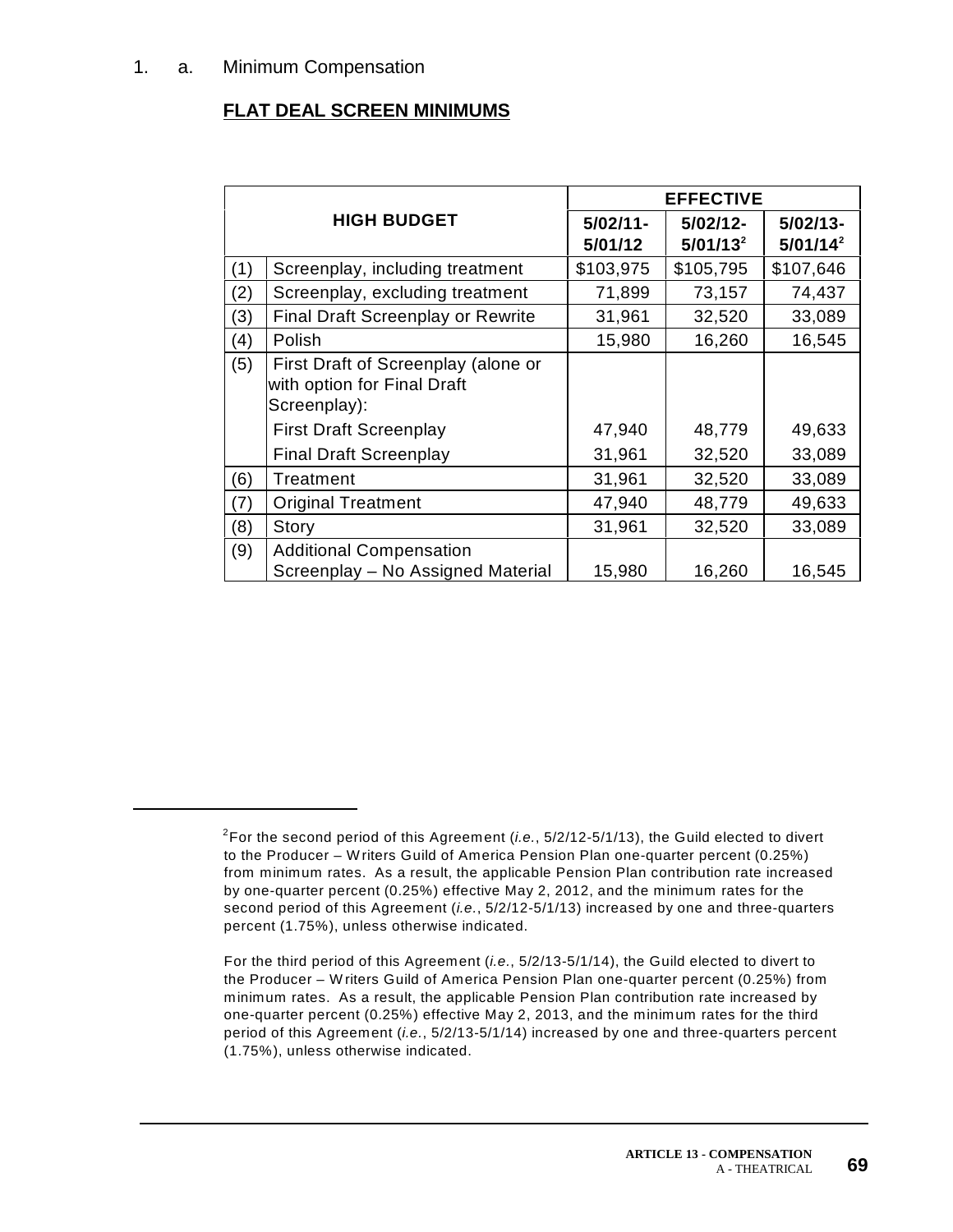|     |                                          |          | <b>EFFECTIVE</b>     |                      |
|-----|------------------------------------------|----------|----------------------|----------------------|
|     | <b>LOW BUDGET</b>                        |          | $5/02/12$ -          | $5/02/13-$           |
|     |                                          | 5/01/12  | 5/01/13 <sup>3</sup> | 5/01/14 <sup>3</sup> |
| (1) | Screenplay, including treatment          | \$55,910 | \$56,888             | \$57,884             |
| (2) | Screenplay, excluding treatment          | 34,936   | 35,547               | 36,169               |
| (3) | <b>Final Draft Screenplay or Rewrite</b> | 20,965   | 21,332               | 21,705               |
| (4) | Polish                                   | 10,489   | 10,673               | 10,860               |
| (5) | First Draft of Screenplay (alone or      |          |                      |                      |
|     | with option for Final Draft              |          |                      |                      |
|     | Screenplay):                             |          |                      |                      |
|     | <b>First Draft Screenplay</b>            | 25,161   | 25,601               | 26,049               |
|     | <b>Final Draft Screenplay</b>            | 16,769   | 17,062               | 17,361               |
| (6) | Treatment                                | 20,965   | 21,332               | 21,705               |
| (7) | <b>Original Treatment</b>                | 28,950   | 29,457               | 29,972               |
| (8) | Story                                    | 20,965   | 21,332               | 21,705               |
| (9) | <b>Additional Compensation</b>           |          |                      |                      |
|     | Screenplay - No Assigned Material        | 7,994    | 8,134                | 8,276                |

NOTE: The minimum for a screen writer shall be not less than the "appropriate" television minimum, consistent with the particular literary element and the length of the motion picture.

b. Discount - New Writers

Company may employ a writer who has not been previously employed as a writer under any Guild MBA in television or theatrical motion pictures or radio dramatic programs on a flat deal basis at not less than seventy-five percent (75%) of the applicable minimum compensation set forth in this subparagraph 1. If such writer receives any writing credit on the theatrical motion picture for which he/she was so employed, his/her compensation will be adjusted to one hundred percent (100%) of the applicable minimum compensation. Such payment will be made within ten (10) business days after determination of final writing credit.

c. Additional Payment - No Assigned Material

When Company employs a writer to write a screenplay on a flat deal basis at the minimum basic compensation provided in this Article 13.A., unless Company in good faith furnishes such writer a novel, play, treatment, original treatment, or story upon which the screenplay is to be based or from which it is to be adapted, such writer shall be paid an additional amount as described in subparagraph 1. above. The assigned material

 $^3$ See footnote 2 on page 69.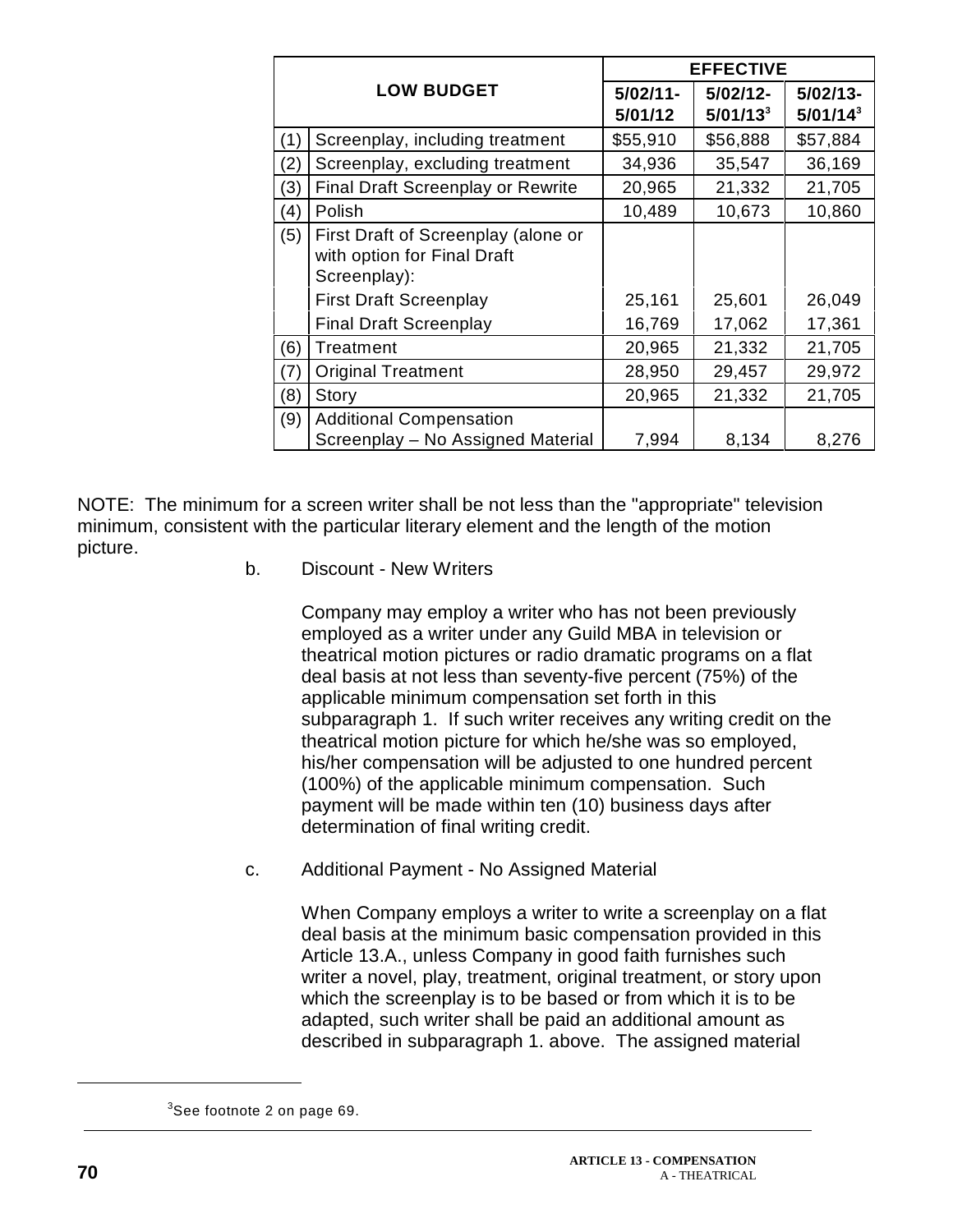shall be specifically identified in the notice of employment and contract; if not then known, the writer and the Guild shall be furnished with such identification when it is available.

Any dispute as to whether or not Company has so furnished such writer a novel, play, treatment, original treatment, or story shall be subject to automatic arbitration by the Guild arbitration committee (referred to in Theatrical Schedule A); provided, however, that in the event Company or the writer does not accept the decision of such Guild arbitration committee, such party shall notify the Guild and the other party, in writing, of its position and such dispute shall thereupon be subject to the grievance and arbitration provisions of Articles 10, 11 and 12 of this Basic Agreement.

2. Narration by a Writer Other Than any Writer of Screenplay or Story and Screenplay

Minimums for narration are based on status of film assembly and nature of previously written material as follows:

| <b>Nature of Material</b><br><b>Written Prior to</b><br><b>Employment of</b><br><b>Narration Writer</b> | <b>Film Assembled in</b><br><b>Story Sequence</b>       | <b>Film Footage Not</b><br><b>Assembled in Story</b><br><b>Sequence</b> |
|---------------------------------------------------------------------------------------------------------|---------------------------------------------------------|-------------------------------------------------------------------------|
| <b>None</b>                                                                                             | Applicable Screenplay<br>excluding Treatment<br>Minimum | Applicable<br>Screenplay including<br><b>Treatment Minimum</b>          |
| <b>Story Only</b>                                                                                       | Applicable Screenplay<br>excluding Treatment<br>Minimum | Applicable<br>Screenplay excluding<br><b>Treatment Minimum</b>          |
| Story and Screenplay                                                                                    | Per Rate Schedule A                                     | Per Rate Schedule A                                                     |

|                                       | <b>EFFECTIVE</b>          |                                  |                                    |  |
|---------------------------------------|---------------------------|----------------------------------|------------------------------------|--|
| <b>Rate Schedule A</b>                | $5/02/11-$<br>5/01/12     | 5/02/12-<br>5/01/13 <sup>4</sup> | $5/02/13-$<br>5/01/14 <sup>4</sup> |  |
| Two minutes or less                   | 976<br>\$                 | 993<br>S                         | \$1,010                            |  |
| Over two minutes through five minutes | 3,456                     | 3,516                            | 3,578                              |  |
| Over five minutes                     | applicable polish minimum |                                  |                                    |  |

 $4$ See footnote 2 on page 69.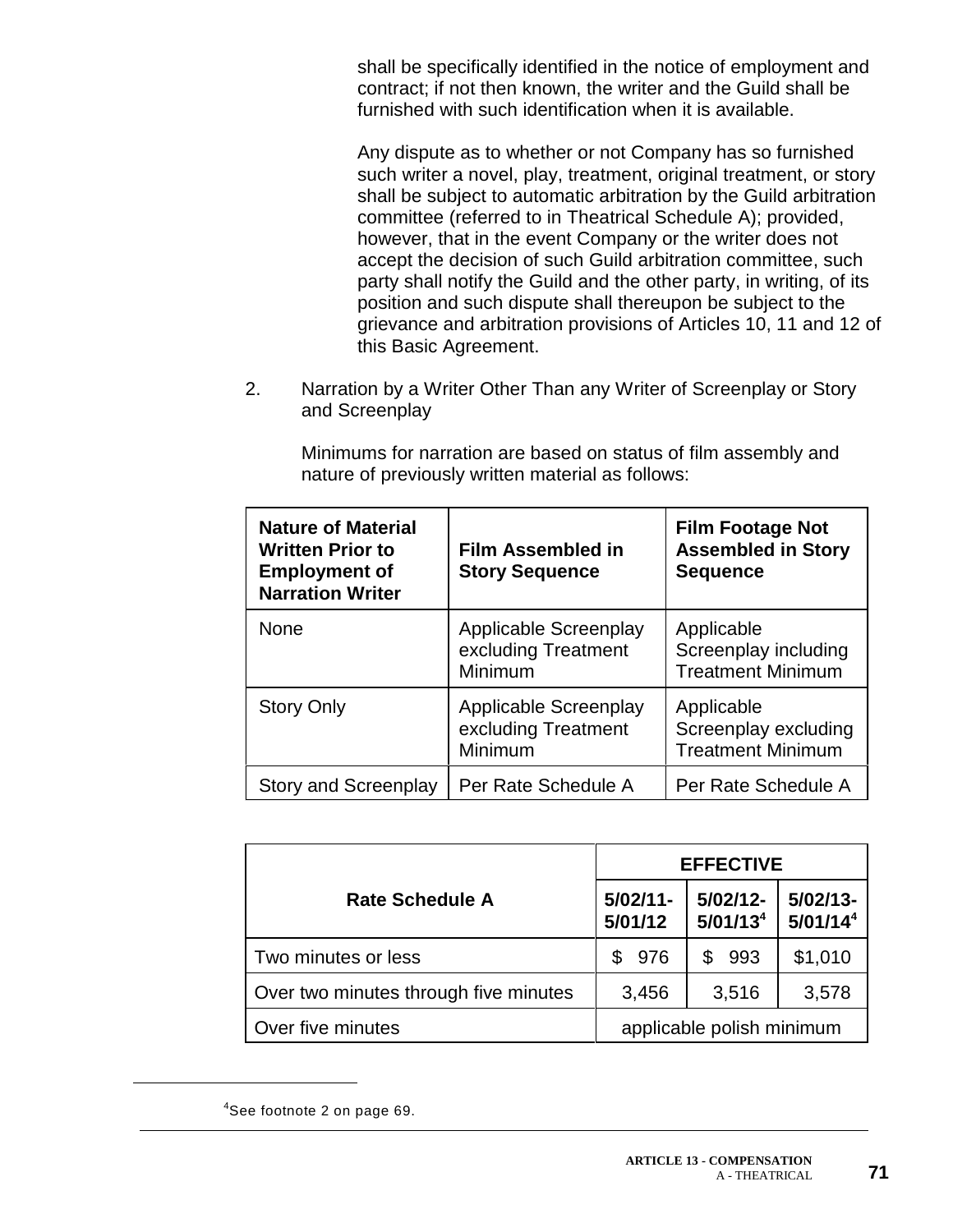Aggregate sound track running time in minutes of narration written by writer hired pursuant hereto.

Narration writer may be hired on a week-to-week basis. There is no separation of rights for narration.

3. Initial Payment

The Company shall use its best efforts to issue to the writer (or his/her designated representative), for the writer's signature, a written document memorializing the agreement reached between the Company and the writer within ten (10) business days after agreement is reached on the major deal points of a writing assignment (*e.g.*, agreement on initial compensation, including bonus, if any, and number of drafts) for a theatrical motion picture (twelve (12) business days in the case of either a term writing agreement or an agreement for both writing and non-writing services), but in no event later than the earlier of: (a) fifteen (15) business days after agreement is reached on the major deal points of the writing assignment, or (b) the time period required by Article 19. Disputes as to whether Company has submitted such document in a timely manner may be submitted to the "Hot Line" dispute resolution procedure in Article 48.

Company shall attach a cover sheet to the document memorializing the agreement reached between the Company and the writer which sets forth in summary form all conditions precedent which must be satisfied before writing services can commence. The terms of such cover sheet shall not alter or vary the terms of the agreement reached between the Company and the writer, and, in any event, the terms of the writer's agreement shall prevail.

With respect to any employment under this Article 13.A. on a flat deal basis, the Company will pay to the writer, not later than the next regular payday in the week following the day the Company instructs the writer to commence his/her services, a single advance amount (to be applied against the first compensation which otherwise would be due to the writer) at least equal to the greater of (a) ten percent (10%) of the writer's agreed compensation which otherwise would be due to the writer upon delivery of the first required material, or (b) one week's compensation at the weekly rate for term employment for 14 out of 14 weeks.

4. Maximum Period of Employment

With respect to writers employed at the minimum basic compensation provided for in this Article 13.A. to write a story, treatment, original treatment, first draft screenplay, final draft screenplay, screenplay, or rewrite, the Company shall not require the writer to render services beyond that period of weeks (and fractions thereof) obtained by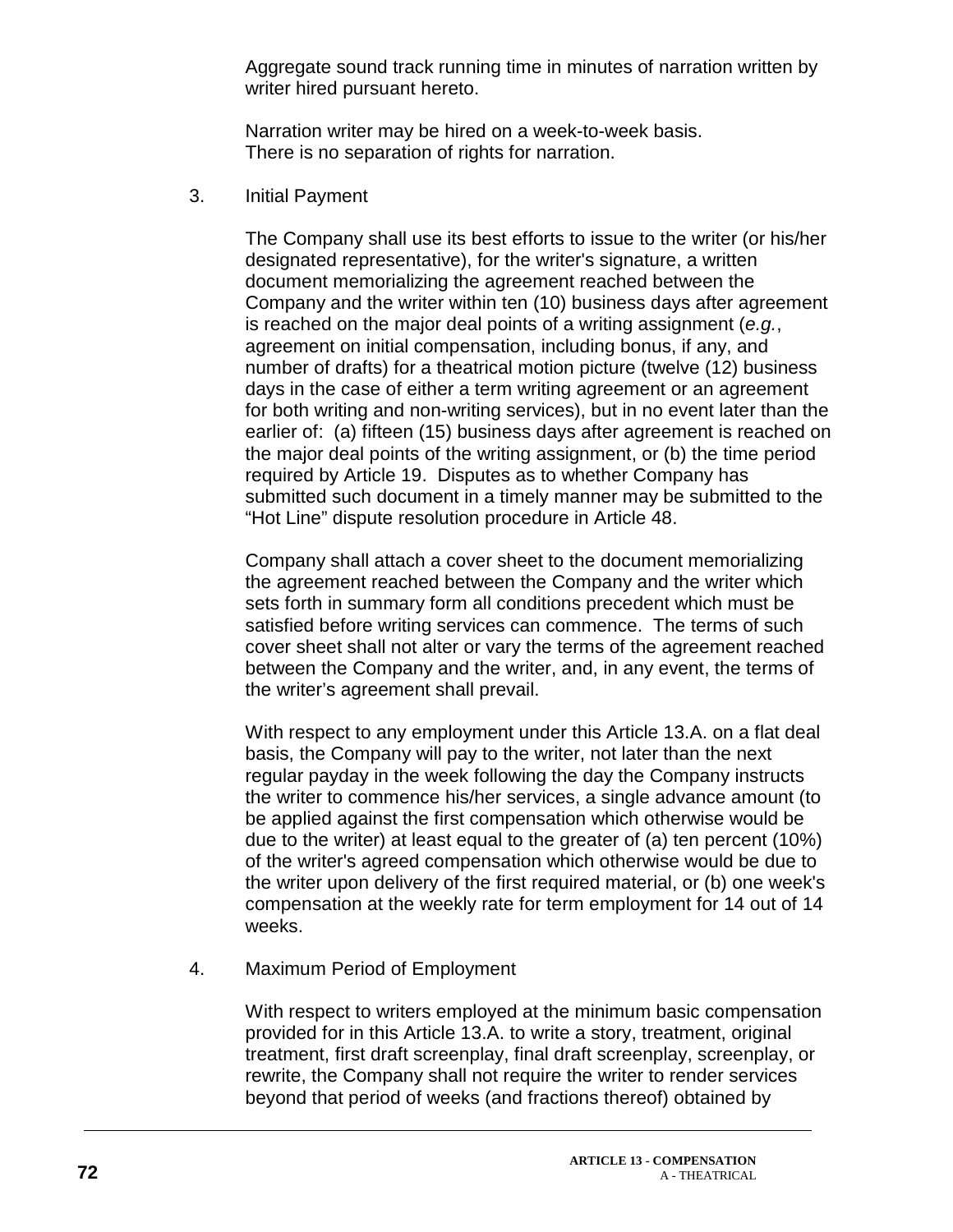dividing such applicable minimum basic compensation set forth above in (1) through (9), as the case may be, by the minimum weekly compensation provided for in Article 13.A., subparagraph 15. hereof, for writers employed on a weekly basis.

In the event that the same writer is employed to write any combination of those items set forth above in (1) through (9), such time periods shall be cumulative.

If the writer is required by written notice from the Company to render his/her services beyond such time period, he/she shall be entitled to the specified compensation on delivery and to the minimum weekly compensation to which such writer would be entitled if employed on a weekly basis, as hereinafter in subparagraph 15. of Article 13.A. provided, for services rendered after the expiration of such period.

5. Computation of Writer's Period of Employment

In computing the duration of a writer's employment under this Article 13.A., there shall be excluded the following:

- a. Any time during which the writer's employment agreement was suspended by reason of any breach or default on the part of the writer;
- b. Any time during which the writer's employment agreement was suspended by reason of any of the causes specified in the "*force majeure*" clause of such writer's employment agreement;
- c. Except as hereinafter provided, waiting time which occurs during or after the writer's employment.

Any excess waiting time shall be included in computing the duration of the writer's employment. However, excess waiting time after the expiration of the duration of the writer's employment shall not be included in computing the duration of the writer's employment unless the writer holds himself/herself available for the Company's further instructions pursuant to the Company's written notice to the writer so to hold himself/herself available after the expiration of the writer's employment.

Any time during which the writer shall make revisions called for by the Company shall be included in computing the duration of the writer's employment.

6. Waiting Time

The waiting time to be excluded in computing the duration of the writer's employment shall not exceed three (3) days following delivery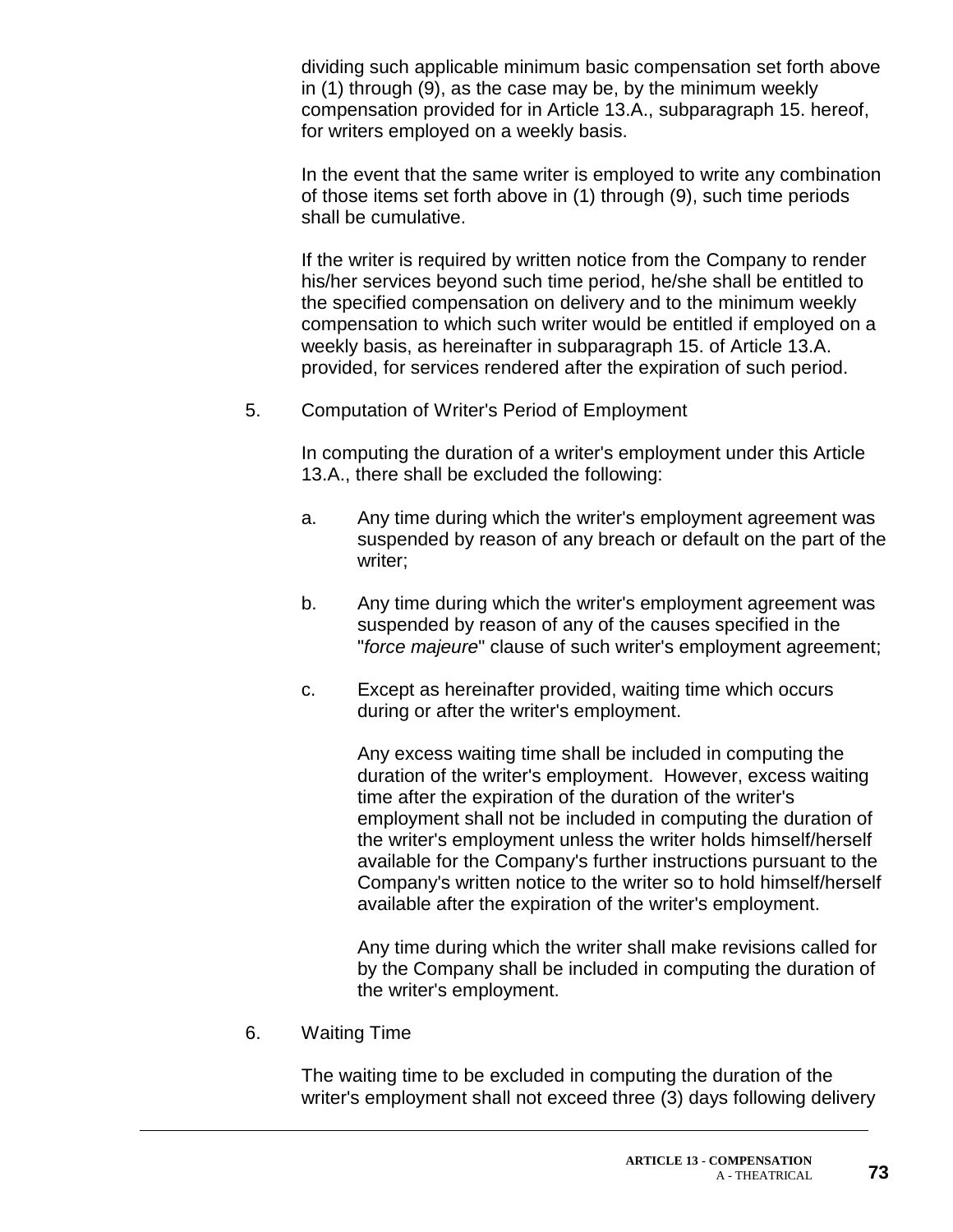of material, and such waiting time shall not be compensable. In the event that the same writer is employed to write any combination of story, treatment or original treatment, first draft screenplay, final draft screenplay or screenplay, such waiting time shall be cumulative. "Excess waiting time," as used in this Article 13.A., means waiting time in excess of the waiting time to be excluded as provided in this subparagraph 6. If the writer is called into conference on any day or instructed to perform any services on any day, such day may not be included in waiting time. Sundays and holidays generally recognized in the motion picture industry shall be excluded in computing waiting time.

7. Extension of Employment Period

If the employment agreement under this Article 13.A. for a treatment on a flat deal basis contains any option for additional literary material, and the Company wishes the writer to change, revise or complete his/her assignment after the expiration of the maximum allotted employment period under this Article, the Company may postpone the time for exercise of such option by notifying the writer that it elects to continue the employment of the writer on a week-to-week basis commencing upon the expiration of the employment period then expiring at the minimum weekly compensation prescribed in subparagraph 15. hereof, but without any minimum guaranteed period of employment. The Company must notify the writer to this effect promptly upon the expiration of such maximum allotted employment period. Such employment shall continue until further notice from the Company, and the waiting time shall commence upon such termination of the employment. If the Company thereafter exercises any option, and the maximum allotted employment period under this Article 13.A. for which the Company would be entitled to the writer's services under such option shall exceed the period during which the writer performed his/her services (excluding time for which the writer was compensated on a week-to-week basis and excluding waiting time), then the Company shall be entitled to credit against the amount due under such option an amount equal to the minimum weekly compensation specified in subparagraph 15. herein for the period of such excess. Such credit shall not exceed the amount actually paid to the writer for services performed on a week-to-week basis.

8. Failure to Deliver Material Within Allotted Time Period

If the writer has not completed and delivered to the Company the material within the maximum allotted employment period provided for in this Article 13.A., or any shorter period specified in the individual writer's employment agreement, then the Company may exercise the succeeding option and require the writer to complete such material within the succeeding option period. If the writer has not completed and delivered to the Company the material within such maximum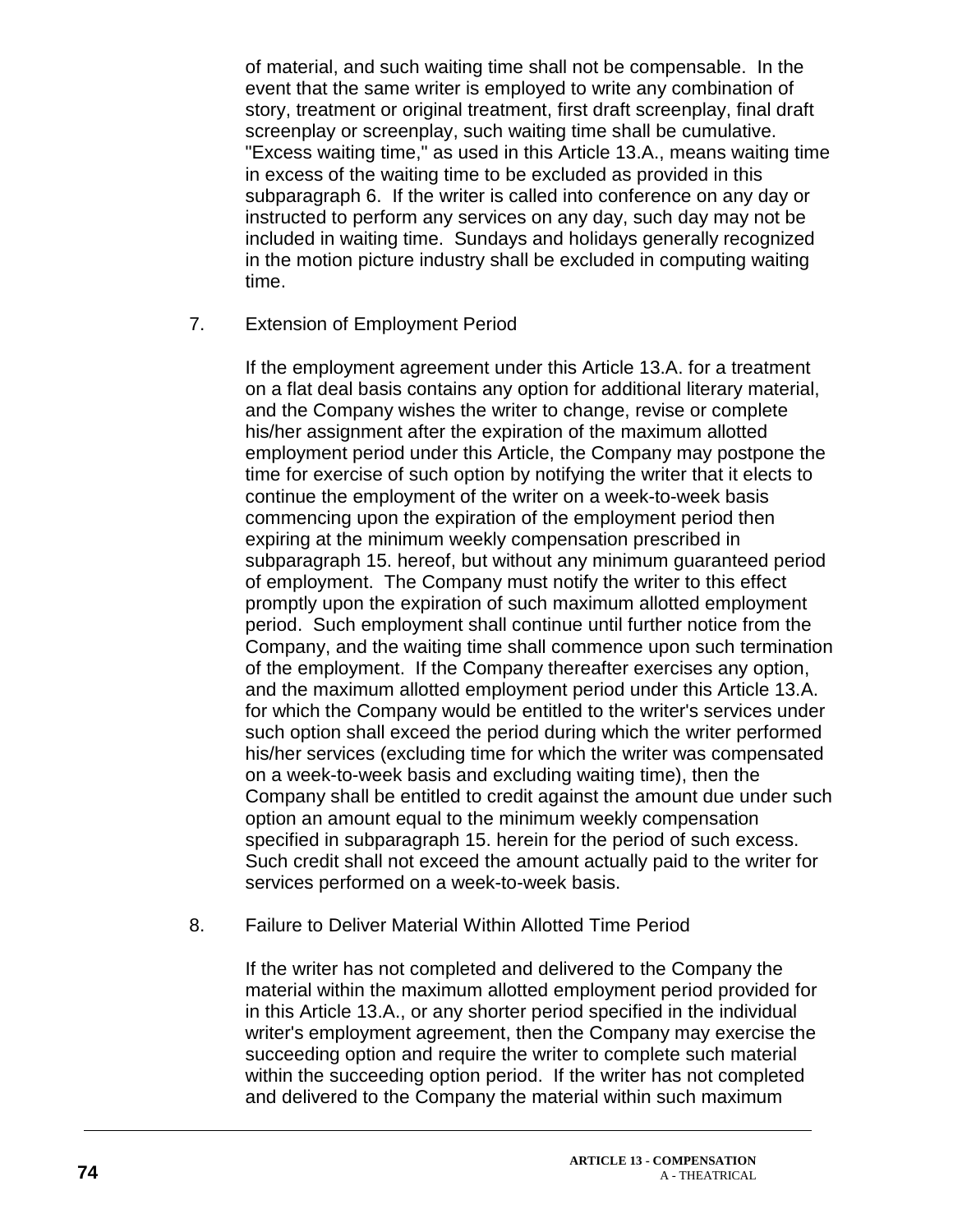allotted employment period, or such shorter period specified in the individual writer's employment agreement, and if the failure of the writer so to complete and deliver such material was not caused by any instructions or directions on the part of the Company, then and at any time thereafter and prior to the delivery of such material, the Company may terminate the writer's employment agreement, and the Company shall not be obligated to make any further or additional payment thereunder. For the purposes of determining whether to terminate such contract, the Company may require the writer to deliver for inspection any material then written and compliance with such requirement shall not constitute delivery for the purpose above mentioned without the written consent of the Company. The Company shall retain title to and ownership of any material theretofore delivered for which payment was made by the Company, subject to the provisions of Article 16.A.

9. Teams

Every writer shall receive no less than the applicable minimum, except that if a *bona fide* team of no more than two (2) writers offers, prior to employment on the script in question, to collaborate, the team as a unit shall receive in the aggregate not less than the applicable minimum compensation.

In addition, if a *bona fide* team of no more than three (3) writers offers, prior to employment on the script in question, to collaborate, the team as a unit shall receive in the aggregate not less than two hundred percent (200%) of the applicable minimum compensation, of which each individual writer shall be paid not less than one-third (a) of said aggregate compensation.

10. Week-to-Week, Term, Flat Deal

The Company may employ a writer on a week-to-week or term basis to write a story, treatment, original treatment, first draft screenplay, final screenplay, screenplay, or rewrite. At any time thereafter, Company may employ such writer or any other writer on a flat deal basis to write any such material in accordance with the provisions of this Article 13.A. If Company employs a writer on a flat deal basis to write any such material, at any time thereafter Company may employ such writer or any other writer to write any such material on a week-to-week basis or term basis. If the Company imposes the condition that such material must be completed and delivered by a specified date, and the writer accepts the employment upon such conditions and completes and delivers the material to the Company in compliance with such condition, then such employment shall be deemed to be employment on a flat deal basis and the writer shall be entitled to the applicable flat deal minimums provided in this Article 13.A. for the work involved. If the Company employs two (2) writers as a team on a week-to-week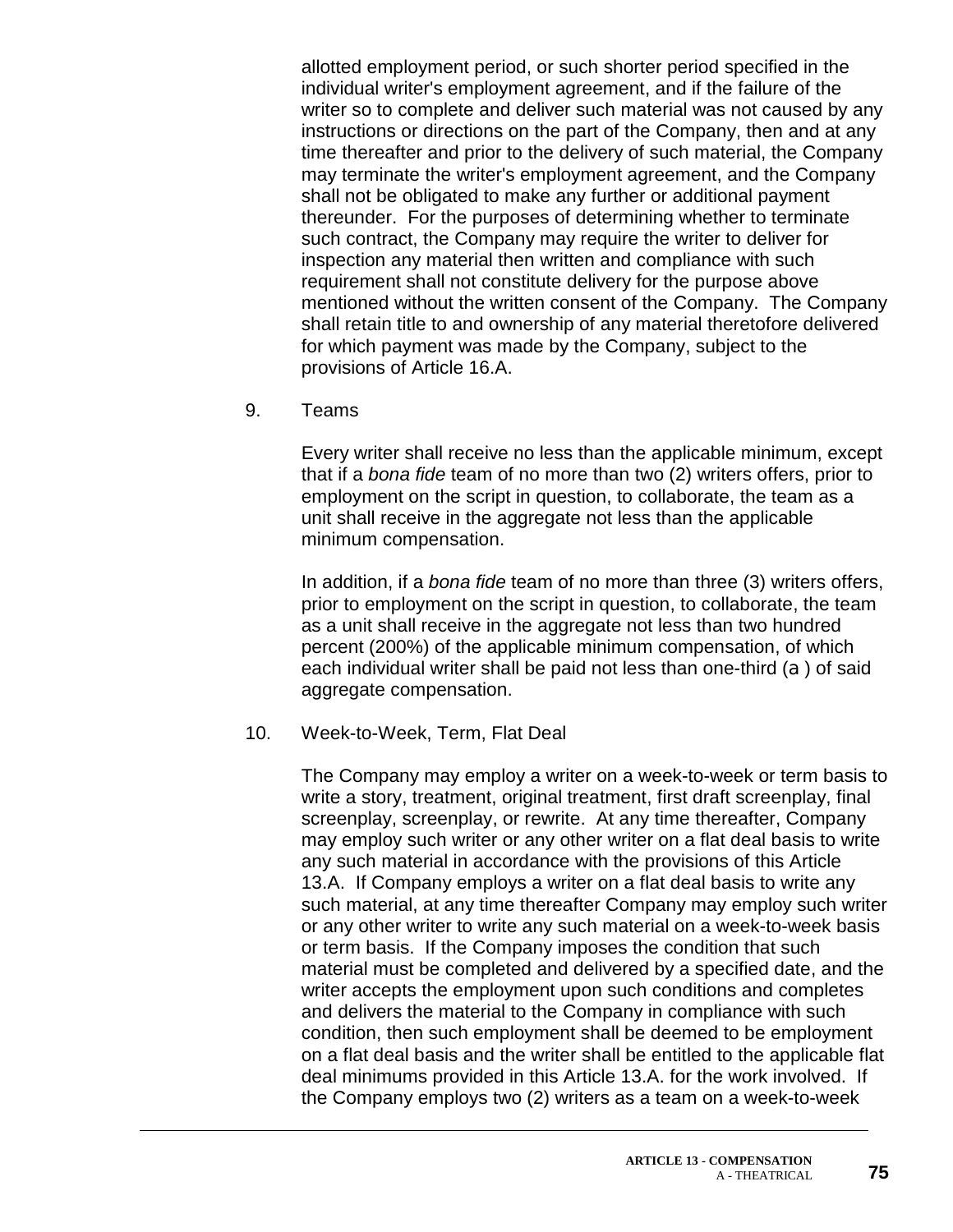basis to write a story, treatment, original treatment, first draft screenplay, final screenplay, screenplay or rewrite and imposes the condition that such material must be completed and delivered by a specified date, and if the period by which the writers are to complete and deliver the material under their employment agreement is less than one-half of the applicable maximum period of employment for the work involved as provided in this Article 13.A., the Company shall only be obligated to pay to each such writer one-half of the amount payable to one (1) writer employed on a flat deal basis for the work involved, but if the period by which the writers are to complete and deliver the material under their employment agreement is more than one-half of the applicable maximum period of employment for the work involved provided in this Article, the Company shall not be obligated by this Article 13.A. to pay any additional amount to such writers. For example, if a team of writers is employed on a week-to-week basis during the period May 2, 2011 through May 1, 2012 to write a "screenplay, including treatment" for a High Budget photoplay (for which the flat deal minimum is \$103,975) and a date later than ten (10) weeks after the commencement of such employment is specified in the employment agreement for completion and delivery of such final screenplay, then if such final screenplay is completed and delivered within such time, the Company need only pay each writer the \$51,987.50 received as weekly salary. In the event of a dispute as to whether the Company has imposed such a specified date of completion and delivery, such dispute shall be subject to grievance and arbitration pursuant to the provisions of Articles 10, 11 and 12 hereof.

#### 11. Applicable Deal Minimum Compensation

When Company hereafter employs one (1) or more writers on a flat deal basis for the minimum basic compensation as above provided, then regardless of the exercise of any option, if a motion picture is actually produced by Company from the screenplay so written under such deal basis, the compensation (hereinafter called "applicable minimum deal compensation") paid to the writer or writers who participated in the writing under such flat deal shall be not less than the applicable "Flat Deal Screen Minimums" set forth in Article 13.A., subparagraph 1.a. above. In the event an amount at least equal to such applicable minimum deal compensation has not been paid to such writer or writers by the time screen credits for such motion picture have been finally determined, then Company shall pay to the writer or writers receiving screen credit for such motion picture, within thirty (30) days after such screen credit has been finally determined, the difference between all of the compensation theretofore paid to the writer or writers employed by Company on such flat deal basis in connection with such photoplay, on the one hand, and the applicable minimum deal compensation provided, on the other hand. A writer or writers employed at the minimum week-to-week compensation to write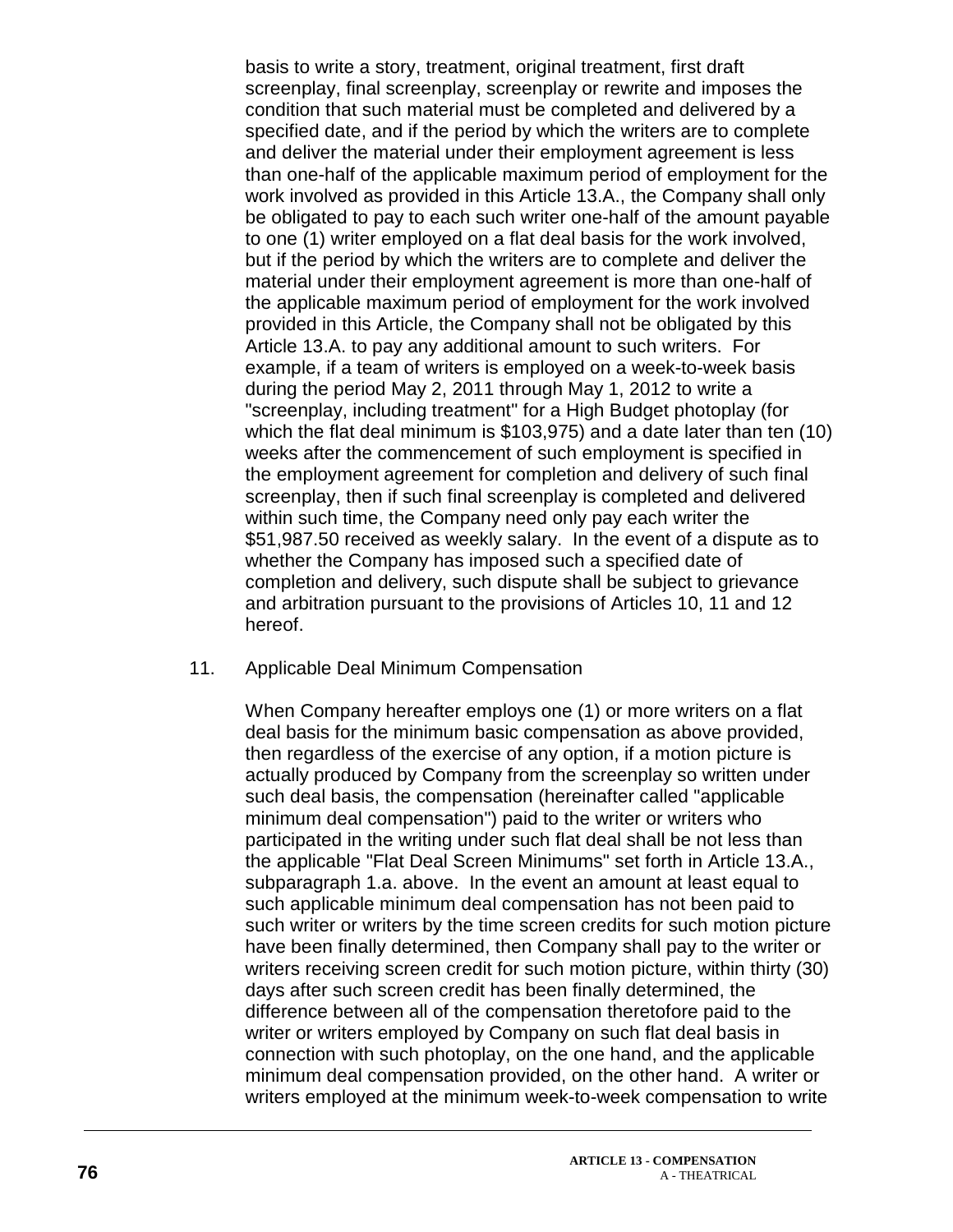a treatment and also a screenplay for a motion picture which is produced by Company shall be compensated at not less than the applicable minimum basic compensation provided for in this Article 13.A., and shall be considered as employed on a flat deal basis at such minimum compensation for purposes of subparagraph 1.c. of this Article. No writer employed on a term basis shall be entitled to additional compensation by reason of the provisions of this Article 13.A.

When a planned Low Budget theatrical motion picture is produced as a High Budget theatrical motion picture for reasons other than *force majeure* (including but not limited to disability, illness or inclement weather) or labor cost escalations undetermined at commencement of production, the Company shall pay any necessary increase in the applicable minimum deal compensation within thirty (30) days after Company knows that the cost of the motion picture has increased or will increase past the High Budget break figure, and in any event within thirty (30) days after delivery of the answer print of said motion picture.

#### 12. Inapplicability of Provisions

The provisions of this Article 13.A. shall not apply to writers employed at compensation in excess of the applicable minimum specified in this Article except as hereinafter provided. However, even though the total compensation shall exceed such minimums, the amount payable for the writing of the story, treatment, original treatment, first draft screenplay, final screenplay, screenplay or rewrite shall be not less than the minimum for such individual work as above designated. The provisions of subparagraphs 4., 5. and 6. of this Article 13.A. shall be applicable to writers employed at compensation not exceeding twice the applicable minimum compensation, except that the three (3) day waiting period in subparagraph 6. shall be two (2) weeks for the above-scale writer covered by this sentence. The provisions of subparagraph 8., subparagraph 14. and the last two paragraphs of subparagraph 15. of this Article 13.A. are applicable to all employment agreements regardless of compensation.

The provisions of this Article 13.A. shall not apply to any short or short subject, except that the Company agrees that any such agreement made by the Company with any writer employed on a similar basis with respect to a short or short subject shall guarantee such writer an aggregate compensation for services rendered in the writing and preparation of such material which shall be not less than a sum equal to the minimum weekly compensation to which such writer would be entitled if employed on a weekly compensation basis, as provided in subparagraph 15. hereof, multiplied by the number of weeks (plus any fraction of a week) during which the writer actually and continuously performed such services, it being understood that the Company may terminate the employment of such writer at the time the writer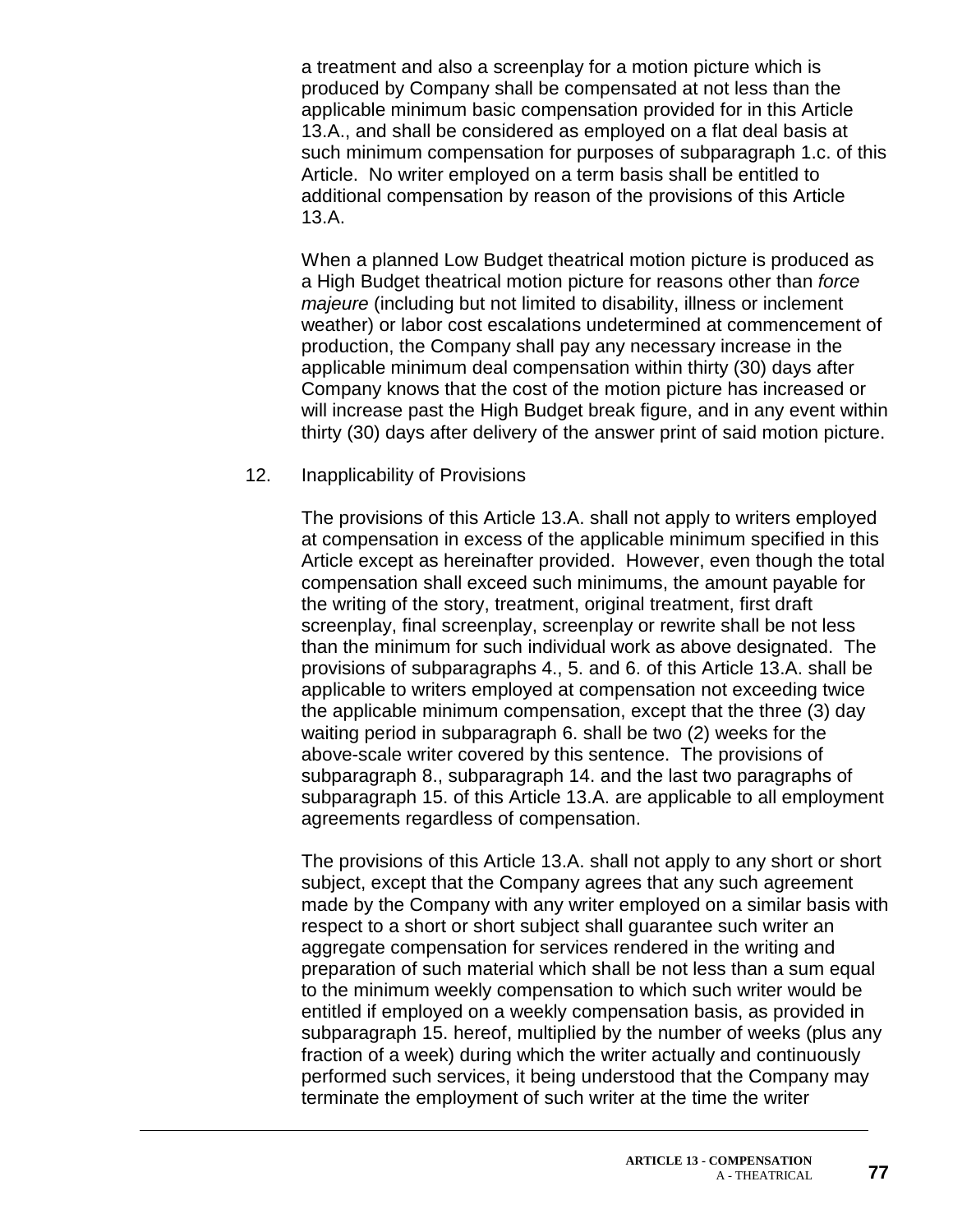becomes entitled to additional compensation by reason of the provisions of this paragraph or at any time thereafter.

- 13. Purchases
	- a. The applicable minimums for purchases or licenses subject to this Agreement from a professional writer shall be the flat deal minimum for the appropriate budget as determined by the Company in good faith; provided, however, that if a motion picture is produced based upon the story, treatment or screenplay, as the case may be, and if such motion picture is a High Budget photoplay, and if the purchase price or license fee paid for the acquisition or license was less than the applicable minimum for the respective type of work (story, treatment or screenplay, as the case may be) for such class of motion picture, *i.e.*, High Budget, pursuant to Article 13.A.1., an additional payment shall be made to the professional writer in an amount such that such writer shall have received in the aggregate an amount equal to such higher applicable minimum.
	- b. [Deleted.]
- 14. Payment of Compensation Under Deal Contract

Company will use its best efforts to pay writers employed to write on a deal basis not less than the applicable minimum within forty-eight (48) hours after the delivery of a completed story, treatment or original treatment, first draft screenplay or final draft screenplay, as the case may be, but in no event shall any such payment be made later than seven (7) days after delivery of such material. Payment shall not be contingent upon the acceptance or approval by the Company of the material so delivered. Company shall include in writer's deal memorandum or personal service contract:

- a. the place where and the name(s) or function of the person(s) to whom delivery of such material is to be made, and
- b. the name(s) of the person(s) authorized to request rewrites of said material.

The person(s) identified pursuant to subparagraphs a. and b. above shall be at a level no higher than the President of Production (*i.e.*, the individual who heads theatrical creative development).

Company shall give writer written notice of any change in the name(s) of the person(s) to whom delivery is to be made and/or the name(s) of the person(s) authorized to request rewrites.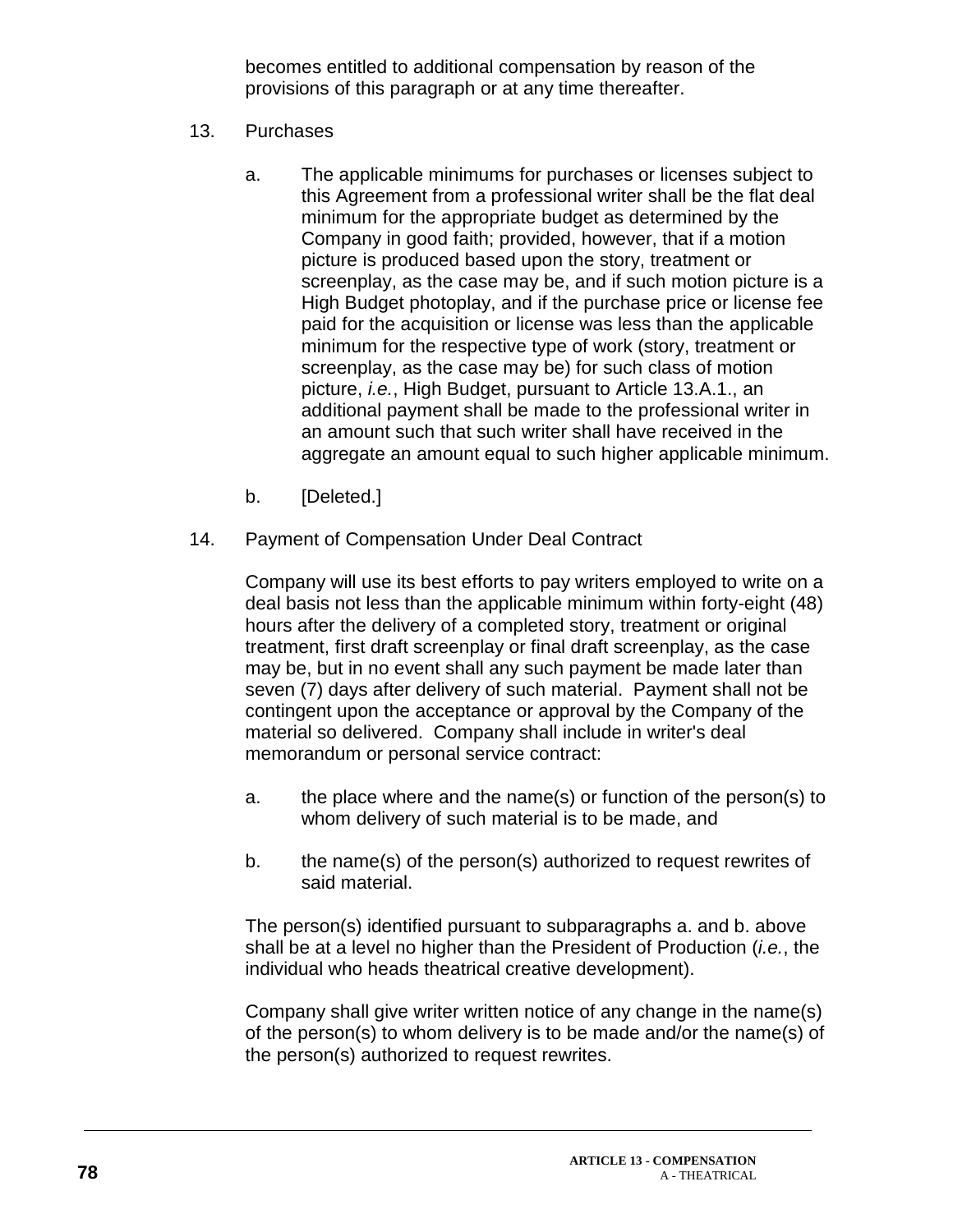Company will pay interest of one and one-half percent (1.5%) per month when any initial compensation payment is due and not paid as provided. If the Company has failed to make such payment because the executed contract was not delivered by the writer to the Company, then no such interest is due. If the contract is not so delivered by the writer because of a dispute as to the terms of the contract and the Company shall be held to be wrong, the above-described interest payment shall be applicable.

15. Minimum Weekly Compensation

Every writer employed on a week-to-week or term basis shall receive a salary at the rate of not less than the amount per week specified below for the respective period designated:

|                       | At the Rate of Per Week |                           |                           |  |
|-----------------------|-------------------------|---------------------------|---------------------------|--|
| <b>Term Contracts</b> | $5/02/11-$<br>5/01/12   | $5/02/12-$<br>$5/01/13^5$ | $5/02/13-$<br>$5/01/14^5$ |  |
| 40 out of 52 weeks    | \$4,101                 | \$4,173                   | \$4,246                   |  |
| 20 out of 26 weeks    | 4,458                   | 4,536                     | 4,615                     |  |
| 14 out of 14 weeks    | 4,827                   | 4,911                     | 4,997                     |  |
| Week-to-Week          | 5,200                   | 5,291                     | 5,384                     |  |

Every week-to-week or term contract shall specify the exact compensation for each full week of services rendered or to be rendered thereunder.

If any writer under a week-to-week or term contract shall render services after the expiration of the guaranteed period of employment, then, for purposes only of prorating days worked in a partial workweek (*i.e.*, less than six (6) days), at the end of such employment, the writer shall receive one-fifth (1/5) of the weekly rate for each day worked during such partial workweek, after the expiration of the guaranteed period.

Company may employ a writer who has not been previously employed as a writer under any Guild MBA in television or theatrical motion pictures or radio dramatic or comedic programs on a week-to-week or term basis for a period not to exceed fourteen (14) consecutive weeks at seventy-five percent (75%) of the minimum weekly compensation as provided in this subparagraph 15.

 $5$ See footnote 2 on page 69.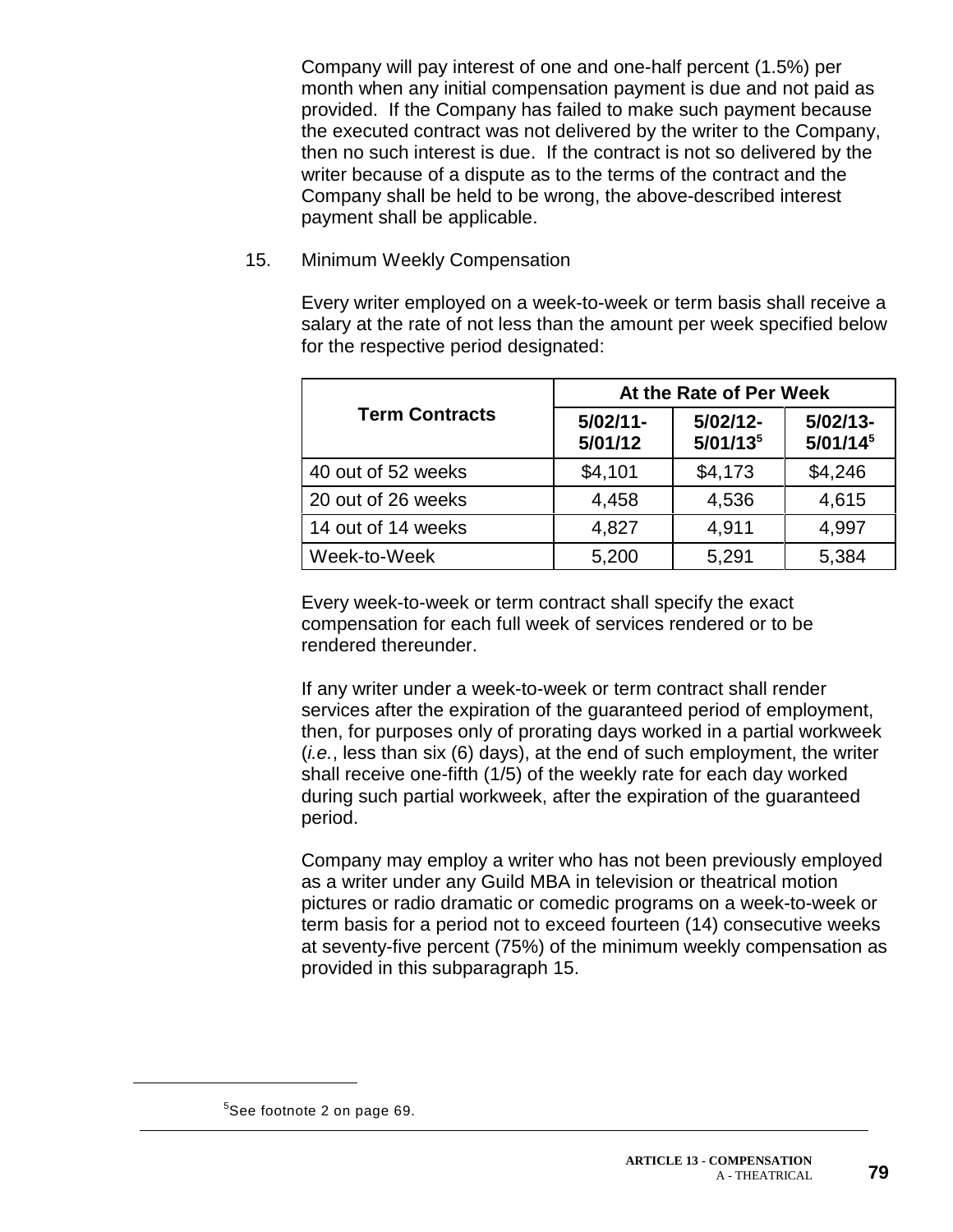16. Theatrical Motion Picture Released on Free Television

If a theatrical motion picture is released on free television before it has had a *bona fide* theatrical release (determined as provided in Article 15.A.3.j. of this Basic Agreement), the compensation of the writer or writers who have received screen authorship credit for such motion picture shall be adjusted so that it shall be no less than the appropriate television minimum compensation or the appropriate theatrical minimum compensation, whichever is higher.

17. Remakes

The Company's right to remake a theatrical film shall be subject to the following:

- a. If a credited writer's material is used for a remake and no writer is employed to rewrite, adapt or revise such material for the remake, the Company will pay such writer(s) the applicable minimum compensation for the intended medium of the remake (but this provision shall not be construed as affecting the rule that a *bona fide* team shall be considered a unit). In addition, the writer will be entitled to receive payment in accordance with Article 15.A. with respect to a theatrical remake licensed to free television, Article 15.B. with respect to reruns or foreign telecast of a television remake, and Article 51 with respect to a theatrical or free television remake released in Supplemental Markets.
- b. If a writer is employed to rewrite, adapt or revise such literary material for the remake, then the credited writer(s) of the original material shall also be participant(s) in the credit determination and if accorded credit shall accordingly be entitled to the portion of applicable minimum compensation for the intended medium of the remake equal to the proportion of credit awarded pursuant to subparagraph c.(1) below (but this provision shall not be construed as affecting the rule that a *bona fide* team shall be considered a unit). In addition, the writer will be entitled to share in any additional compensation in accordance with Article 15.A. with respect to a theatrical remake licensed to free television, Article 15.B. with respect to reruns or foreign telecast of a television remake, and Article 51 with respect to a theatrical or free television remake released in Supplemental Markets. The writer's portion of such additional compensation shall be equal to the portion of credit awarded pursuant to subparagraph c.(1) below.
- c. With respect to a television remake of a theatrical film, the phrase "applicable minimum compensation" in subparagraphs a. and b. of this subparagraph 17. means the applicable rate provided for in Article 13.B.7.a., b. or e. of this Agreement.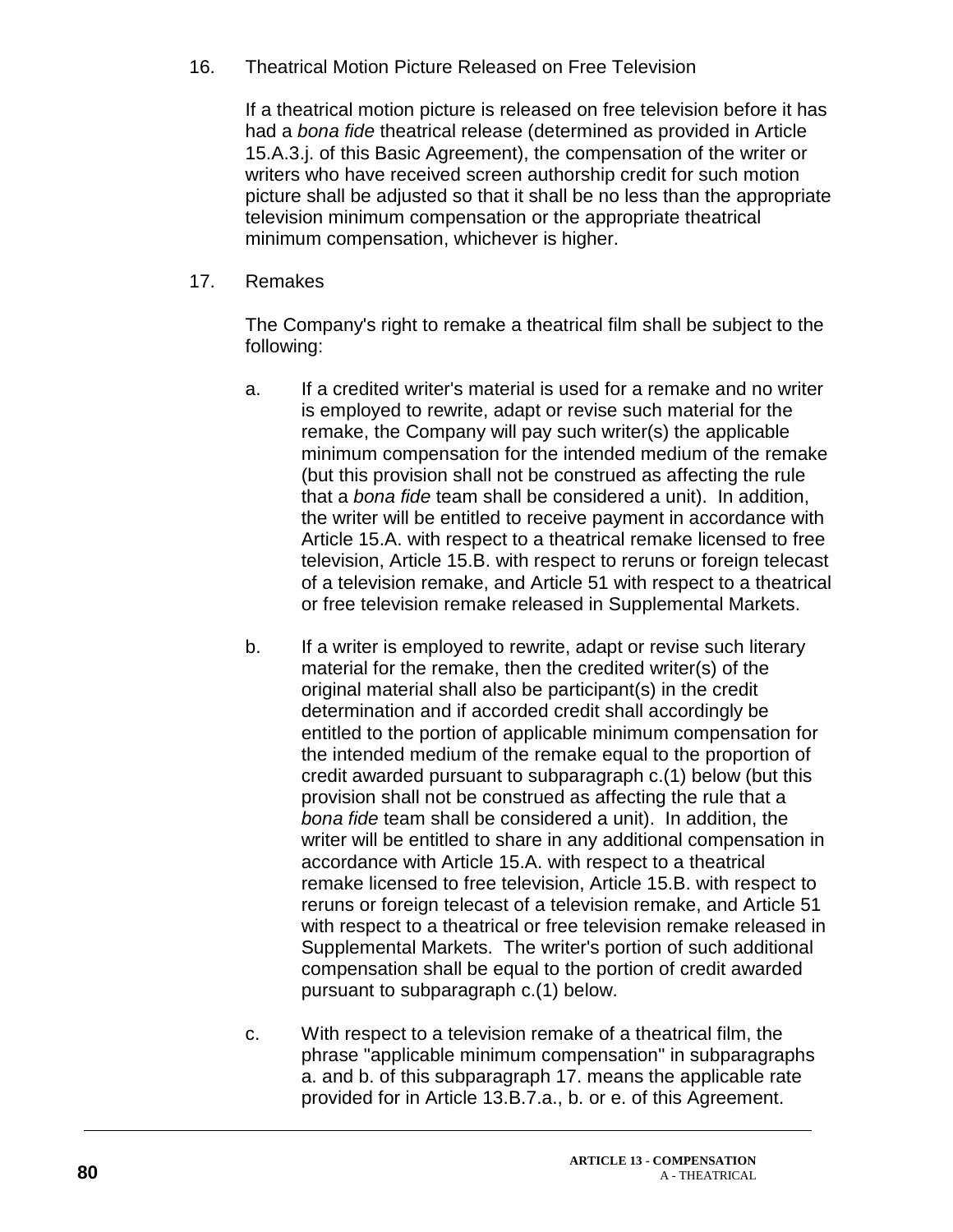In a credit arbitration concerning such remake, the arbiters shall determine the following issues:

- $(1)$  the contribution made by the writer(s) of the original material expressed as a percentage of the whole, and
- (2) the form of credit to be accorded such writer(s), which credit may include a credit in the nature of a source material credit, such as "Based on a Screenplay by ..."

The foregoing provisions shall apply to material written during the term of this Agreement upon which a remake is based.

18. Script Annotations

If the Company is to require one or more script annotations, it shall so inform the writer at the time of the negotiation of the writing assignment, or option or acquisition of literary material, unless from the nature of the project the Company's need for the annotation(s) is not reasonably known at the outset. In the latter case, the Company shall inform the writer that an annotation is needed when the Company knows, or reasonably should have known, of it.

If the Company uses written guidelines or standards describing the type of information to be included in an annotation for a fact-based project or a project inspired by fact, such guidelines or standards shall be furnished to the writer when the Company first informs the writer that an annotation is needed.

### **B. TELEVISION**

### **1. Minimum Basic Compensation**

### a. Options

When the Company options to purchase or license from a professional writer literary material, which would be covered under this Basic Agreement, Company shall pay five percent (5%) of the applicable minimum compensation for such literary material for the first period of up to one hundred eighty (180) days, and an additional ten percent (10%) of the applicable minimum compensation for each subsequent period of up to one hundred eighty (180) days.

Notwithstanding anything in this Basic Agreement to the contrary, the option payment(s) shall be credited against the purchase price or other compensation payable to the writer.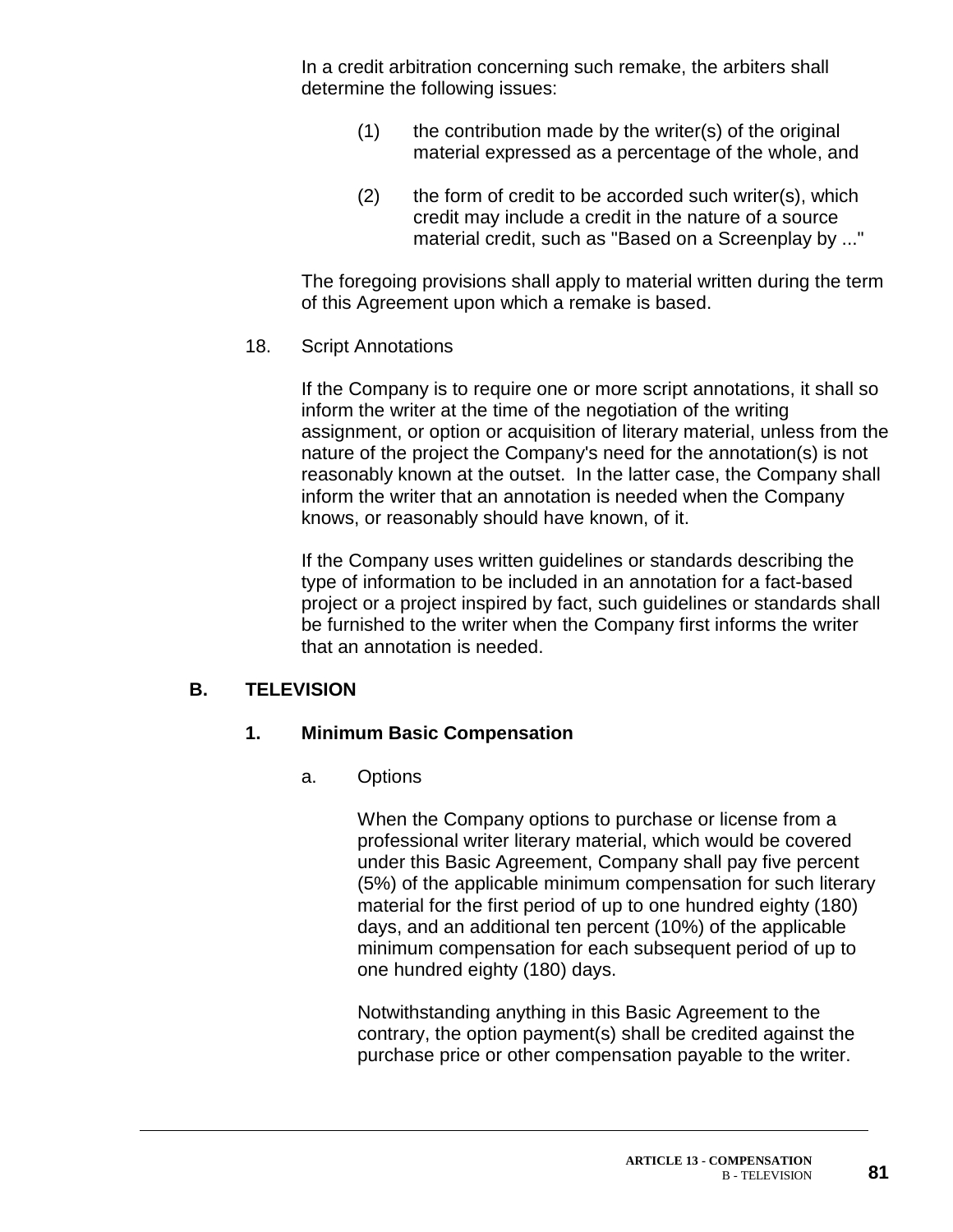The foregoing paragraphs shall not apply to arrangements under which the consideration for the agreement is the Company's good faith effort to effectuate network or other buyer/licensee interest or otherwise obtain a development commitment for the material.

b. Other Compensation Minimums

Company agrees that the minimum basic compensation to be paid for writing services covered by this Basic Agreement shall be as herein set forth during the periods indicated below. The periods are herein designated:

|                          | <b>From</b> | <b>Through</b> |
|--------------------------|-------------|----------------|
| "1 <sup>st</sup> Period" | May 2, 2011 | - May 1, 2012  |
| "2 <sup>nd</sup> Period" | May 2, 2012 | - May 1, 2013  |
| "3 <sup>rd</sup> Period" | May 2, 2013 | - May 1, 2014  |

The applicable minimum shall be the minimum for each writer, except when a *bona fide* team of no more than two (2) writers offers, prior to employment on the script in question, to collaborate, in which event such writers shall be considered a unit, which unit shall receive in the aggregate not less than the applicable minimum compensation.

In addition, if a *bona fide* team of no more than three (3) writers offers, prior to employment on the script in question, to collaborate, the team as a unit shall receive in the aggregate not less than two hundred percent (200%) of the applicable minimum compensation, of which each individual writer shall be paid not less than one-third  $(a)$  of said aggregate compensation. If all three (3) writers are also employed pursuant to Article 14 of this Basic Agreement, the two hundred percent (200%) of minimum compensation may be reduced to not less than one hundred fifty percent (150%).

With respect to the provisions for increased rates during specified periods, the intent is that, as to freelance employment, the rates applicable when the employment is entered into shall apply, except that when an employment is entered into during one period, but is not to start until a subsequent period, the rate applicable during the subsequent period applies.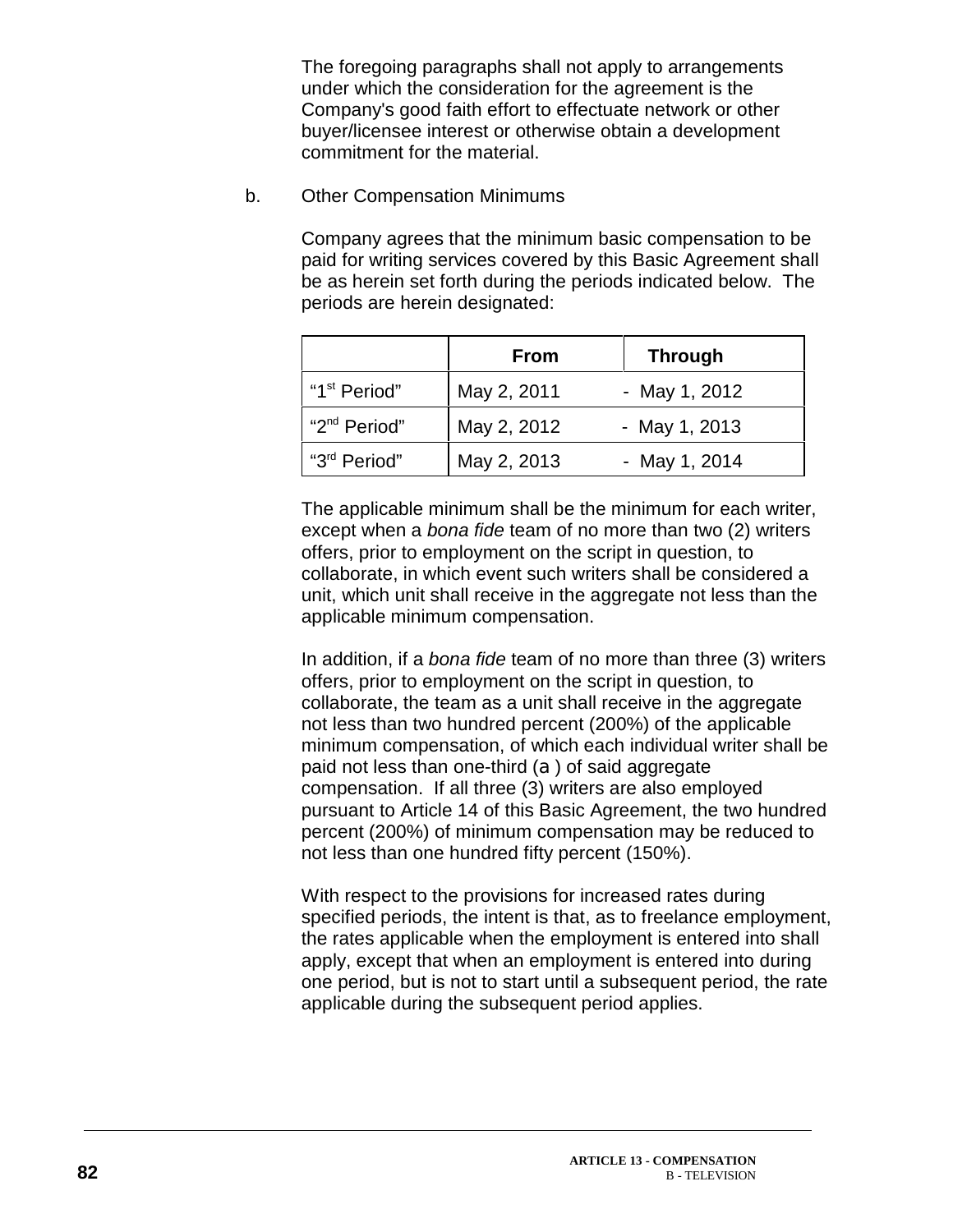## 2. "High Budget" Films

For the purpose of this schedule, "High Budget" television motion pictures are those for which the negative costs equal or exceed the following amounts:

| 15 minutes or less                                    | \$150,000 |
|-------------------------------------------------------|-----------|
| 30 minutes or less (but more than 15 minutes)         | 215,000   |
| 60 minutes or less (but more than 30 minutes)         | 300,000   |
| 75 minutes or less (but more than 60 minutes)         | 400,000   |
| 90 minutes or less (but more than 75 minutes)         | 500,000   |
| 120 minutes or less (but more than 90 minutes)        | 900,000   |
| For each additional 30 minutes or less, an additional | 300,000   |

However, in the case of non-prime time network films, "High Budget" films shall be films the negative costs of which equal or exceed the following amounts:

| 15 minutes or less                                    | \$60,000 |
|-------------------------------------------------------|----------|
| 30 minutes or less (but more than 15 minutes)         | 100,000  |
| 60 minutes or less (but more than 30 minutes)         | 200,000  |
| 75 minutes or less (but more than 60 minutes)         | 260,000  |
| 90 minutes or less (but more than 75 minutes)         | 340,000  |
| 120 minutes or less (but more than 90 minutes)        | 450,000  |
| For each additional 30 minutes or less, an additional | 125,000  |

### 3. "Low Budget" Films

For the purpose of this schedule, "Low Budget" television motion pictures are those for which the negative cost is less than the amounts indicated above.

- 4. "Negative Cost"
	- a. "Negative cost," for the purposes of this Article 13.B., shall be deemed to include all actual costs and expenses of production, including overhead and, except to the extent hereinafter provided, excluding deferments. If no overhead has been charged, an amount equal to twenty percent (20%) of all direct charges shall be added to represent an overhead charge.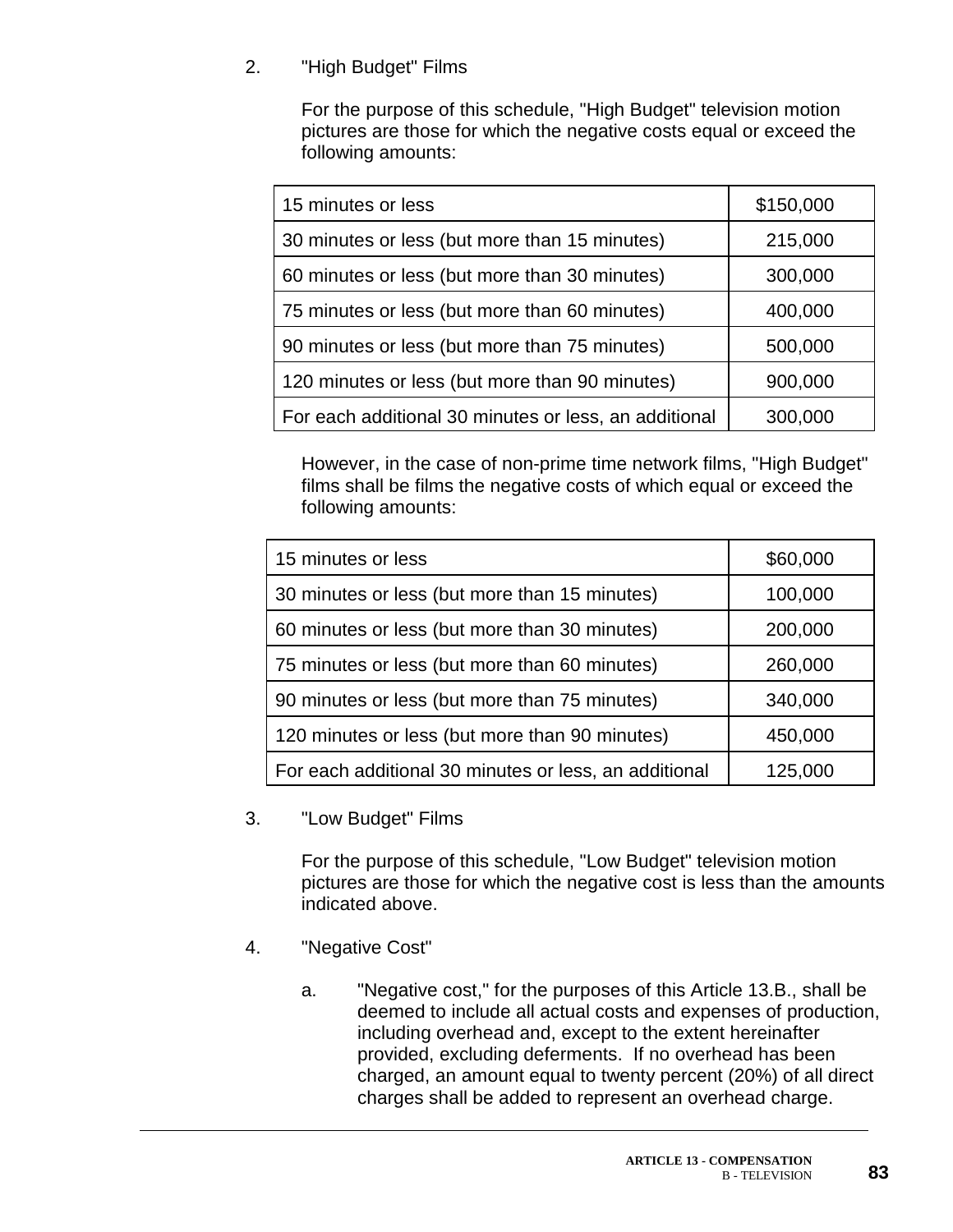- b. It is agreed that if the Company rents studio facilities and the customary rental includes a charge for overhead, the provisions of the preceding quoted sentence shall be waived, but the Guild shall have the right at all times to have a determination by arbitration as to whether said customary rental charge has in fact included a charge for overhead.
- c. If more than fifty percent (50%) of the cost of any item is deferred, the negative cost of the film shall be revised to include a charge of not less than fifty percent (50%) of the total cost of such item including the amount deferred.
- d. If the compensation of any actor, writer, director or producer shall include a participation in the receipts of a film and the initial salary paid such employee shall be less than one hundred percent (100%) of his/her established television salary, or fifty percent (50%) of his/her established theatrical motion picture salary (if he/she has not established his/her television salary), the negative cost shall be revised to include an amount equal to such established television salary or fifty percent (50%) of such established theatrical motion picture salary, as the case may be. The "established theatrical motion picture salary" for the purposes hereof shall be computed by dividing the total compensation earned by the employee in theatrical motion pictures during the year immediately preceding the assignment in question by the total weeks and fractions thereof worked for such compensation.
- e. Any dispute relating to the determination of the negative cost of a film shall be resolved by a Price Waterhouse audit, the costs of which are to be borne equally by the Company and the Guild.
- f. If a Low Budget minimum shall be paid to a writer prior to the production of a film whose negative cost shall in fact require the payment of a High Budget minimum, the writer shall be paid the difference not later than thirty (30) days after the completion of production of the film.
- 5. Story Claim By Production Executive

If Company shall claim that a writer has been assigned to write a teleplay based upon a story composed or created by a production executive, the story and teleplay shall be subject to an automatic arbitration pursuant to the provisions of Television Schedule A hereof, and if the arbitrators shall accord both the story and teleplay credit to the writer, then the combined story and teleplay minimum above provided for shall apply to the material so written, provided that Company may appeal any such credit determination to arbitration pursuant to Articles 10, 11 and 12 hereof.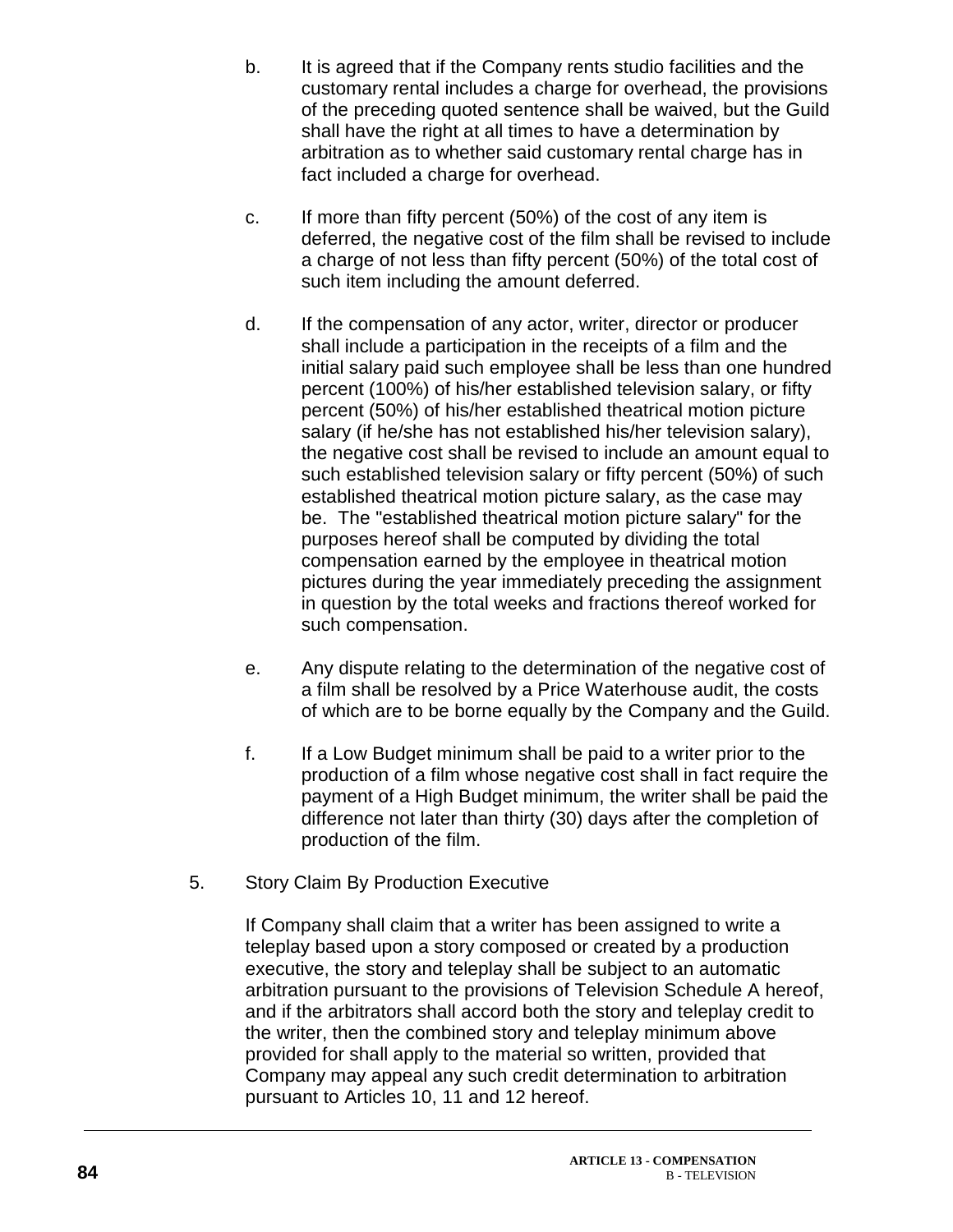6. Step Outline

The writer may not be compelled to prepare a step outline of the teleplay. For such purpose, the term "step outline" shall mean a development of the story in the form of a condensed scene-by-scene progression indicating action and the substance of essential story dialogue, but without dialogue.

- 7. Schedule of Minimum Compensation
	- **a. Story** (For all television films except (1) network prime time programs of the types covered by subparagraph d. below and (2) serials which are covered by subparagraph e.(1) or e.(3) below)

| <b>Program Length in Minutes</b> | $5/02/11-$<br>5/01/12 | $5/02/12-$<br>$5/01/13^6$ | $5/02/13-$<br>$5/01/14^6$ |
|----------------------------------|-----------------------|---------------------------|---------------------------|
| 15 or less                       | \$2,868               | \$2,918                   | \$2,969                   |
| 30 or less (but more than 15)    | 5,247                 | 5,339                     | 5,432                     |
| 60 or less (but more than 30)    | 9,534                 | 9,701                     | 9,871                     |
| 75 or less (but more than 60)    | 13,574                | 13,812                    | 14,054                    |
| 90 or less (but more than 75)    | 14,329                | 14,580                    | 14,835                    |
| 120 or less (but more than 90)   | 18,777                | 19,106                    | 19,440                    |

#### **HIGH BUDGET**

### **LOW BUDGET**

| <b>Program Length in Minutes</b> | $5/02/11-$<br>5/01/12 | $5/02/12-$<br>5/01/13 <sup>7</sup> | $5/02/13-$<br>5/01/14 <sup>7</sup> |
|----------------------------------|-----------------------|------------------------------------|------------------------------------|
| 15 or less                       | \$2,441               | \$2,484                            | \$2,527                            |
| 30 or less (but more than 15)    | 4,060                 | 4,131                              | 4,203                              |
| 60 or less (but more than 30)    | 7,674                 | 7,808                              | 7,945                              |
| 75 or less (but more than 60)    | 10,927                | 11,118                             | 11,313                             |
| 90 or less (but more than 75)    | 11,700                | 11,905                             | 12,113                             |
| 120 or less (but more than 90)   | 15,454                | 15,724                             | 15,999                             |

 $^6$ See footnote 2 on page 69.

 $7$ See footnote 2 on page 69.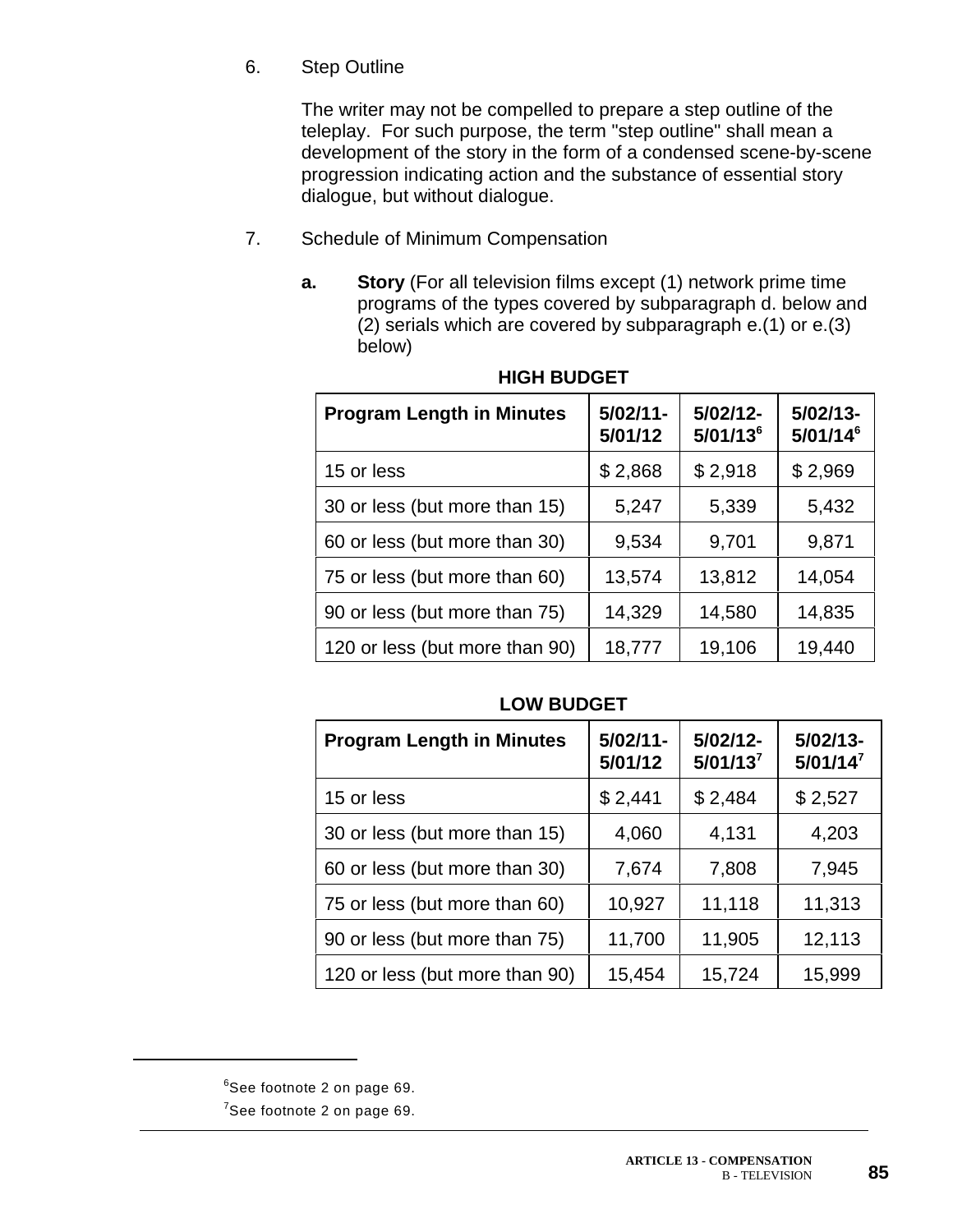**b. Teleplay** (For all television films except (1) network prime time programs of the types covered by subparagraph d. below and (2) serials which are covered by subparagraph e.(1) or e.(3) below)

| <b>Program Length in Minutes</b> | $5/02/11$ -<br>5/01/12 | $5/02/12-$<br>5/01/13 <sup>8</sup> | $5/02/13-$<br>$5/01/14^8$ |
|----------------------------------|------------------------|------------------------------------|---------------------------|
| 15 or less                       | \$5,247                | \$5,339                            | \$5,432                   |
| 30 or less (but more than 15)    | 8,520                  | 8,669                              | 8,821                     |
| 60 or less (but more than 30)    | 16,513                 | 16,802                             | 17,096                    |
| 75 or less (but more than 60)    | 24,031                 | 24,452                             | 24,880                    |
| 90 or less (but more than 75)    | 25,399                 | 25,843                             | 26,295                    |
| 120 or less (but more than 90)   | 33,689                 | 34,279                             | 34,879                    |

# **HIGH BUDGET**

### **LOW BUDGET**

| <b>Program Length in Minutes</b> | $5/02/11-$<br>5/01/12 | $5/02/12-$<br>5/01/13 <sup>9</sup> | $5/02/13-$<br>$5/01/14^9$ |
|----------------------------------|-----------------------|------------------------------------|---------------------------|
| 15 or less                       | \$3,821               | \$3,888                            | \$3,956                   |
| 30 or less (but more than 15)    | 6,567                 | 6,682                              | 6,799                     |
| 60 or less (but more than 30)    | 12,524                | 12,743                             | 12,966                    |
| 75 or less (but more than 60)    | 18,071                | 18,387                             | 18,709                    |
| 90 or less (but more than 75)    | 19,175                | 19,511                             | 19,852                    |
| 120 or less (but more than 90)   | 25,373                | 25,817                             | 26,269                    |

 ${}^{8}$ See footnote 2 on page 69.

 $^9$ See footnote 2 on page 69.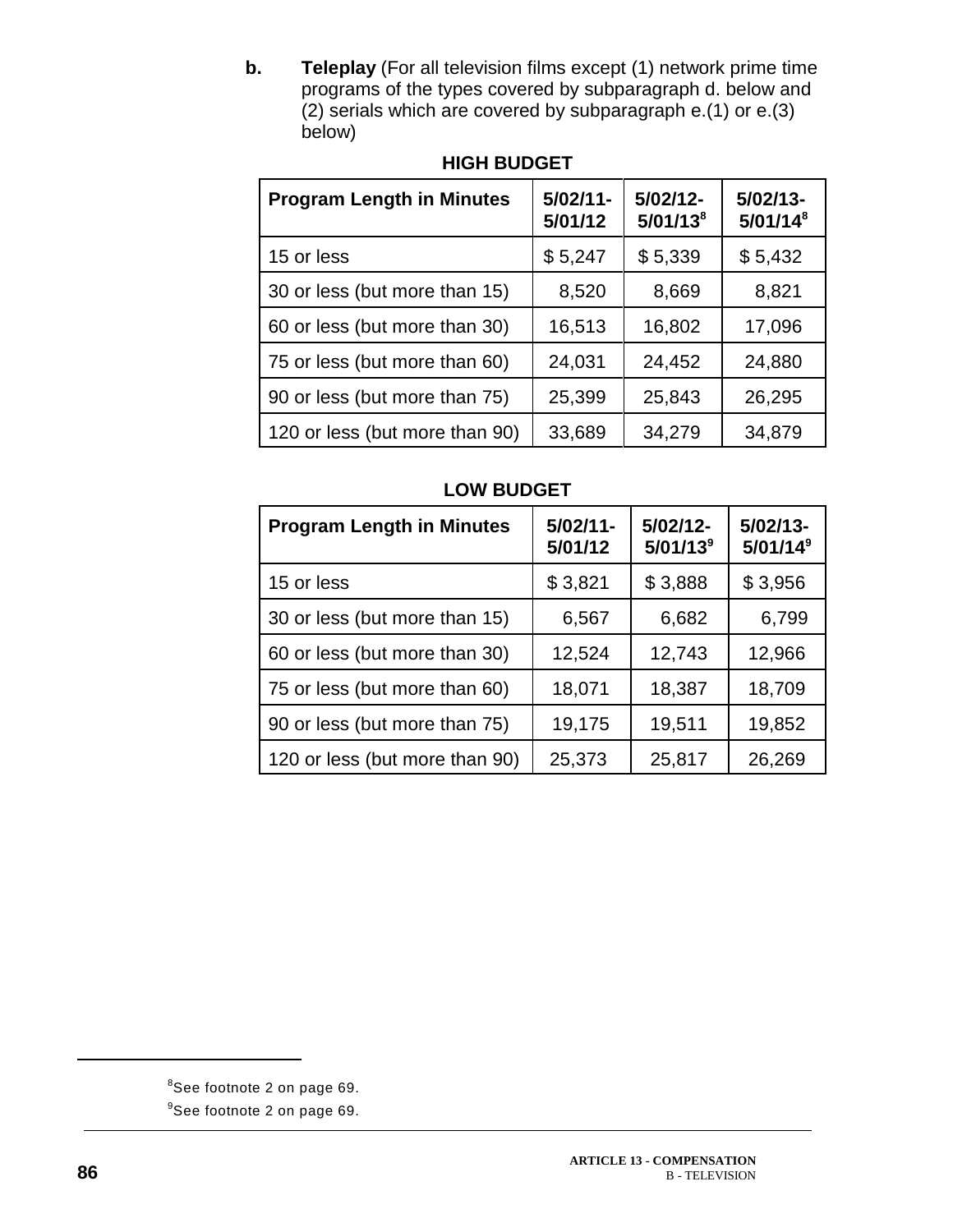**c. Story and Teleplay** when the same writer prepares both ("bargain rates") (For all television films except (1) network prime time programs of the types covered by subparagraph d. below and (2) serials which are covered by subparagraph e.(1) or e.(3) below)

| <b>Program Length in Minutes</b> | $5/02/11-$<br>5/01/12 | $5/02/12$ -<br>$5/01/13^{10}$ | $5/02/13-$<br>$5/01/14^{10}$ |
|----------------------------------|-----------------------|-------------------------------|------------------------------|
| 15 or less                       | \$7,159               | \$7,284                       | \$7,411                      |
| 30 or less (but more than 15)    | 13,114                | 13,343                        | 13,577                       |
| 60 or less (but more than 30)    | 23,837                | 24,254                        | 24,678                       |
| 75 or less (but more than 60)    | 33,973                | 34,568                        | 35,173                       |
| 90 or less (but more than 75)    | 35,824                | 36,451                        | 37,089                       |
| 120 or less (but more than 90)   | 46,946                | 47,768                        | 48,604                       |

### **HIGH BUDGET**

#### **LOW BUDGET**

| <b>Program Length in Minutes</b> | $5/02/11-$<br>5/01/12 | $5/02/12-$<br>$5/01/13^{11}$ | $5/02/13-$<br>$5/01/14^{11}$ |
|----------------------------------|-----------------------|------------------------------|------------------------------|
| 15 or less                       | \$6,081               | \$6,187                      | \$6,295                      |
| 30 or less (but more than 15)    | 10,135                | 10,312                       | 10,492                       |
| 60 or less (but more than 30)    | 19,194                | 19,530                       | 19,872                       |
| 75 or less (but more than 60)    | 27,805                | 28,292                       | 28,787                       |
| 90 or less (but more than 75)    | 29,252                | 29,764                       | 30,285                       |
| 120 or less (but more than 90)   | 38,641                | 39,317                       | 40,005                       |

 $10$ See footnote 2 on page 69.

 $11$ See footnote 2 on page 69.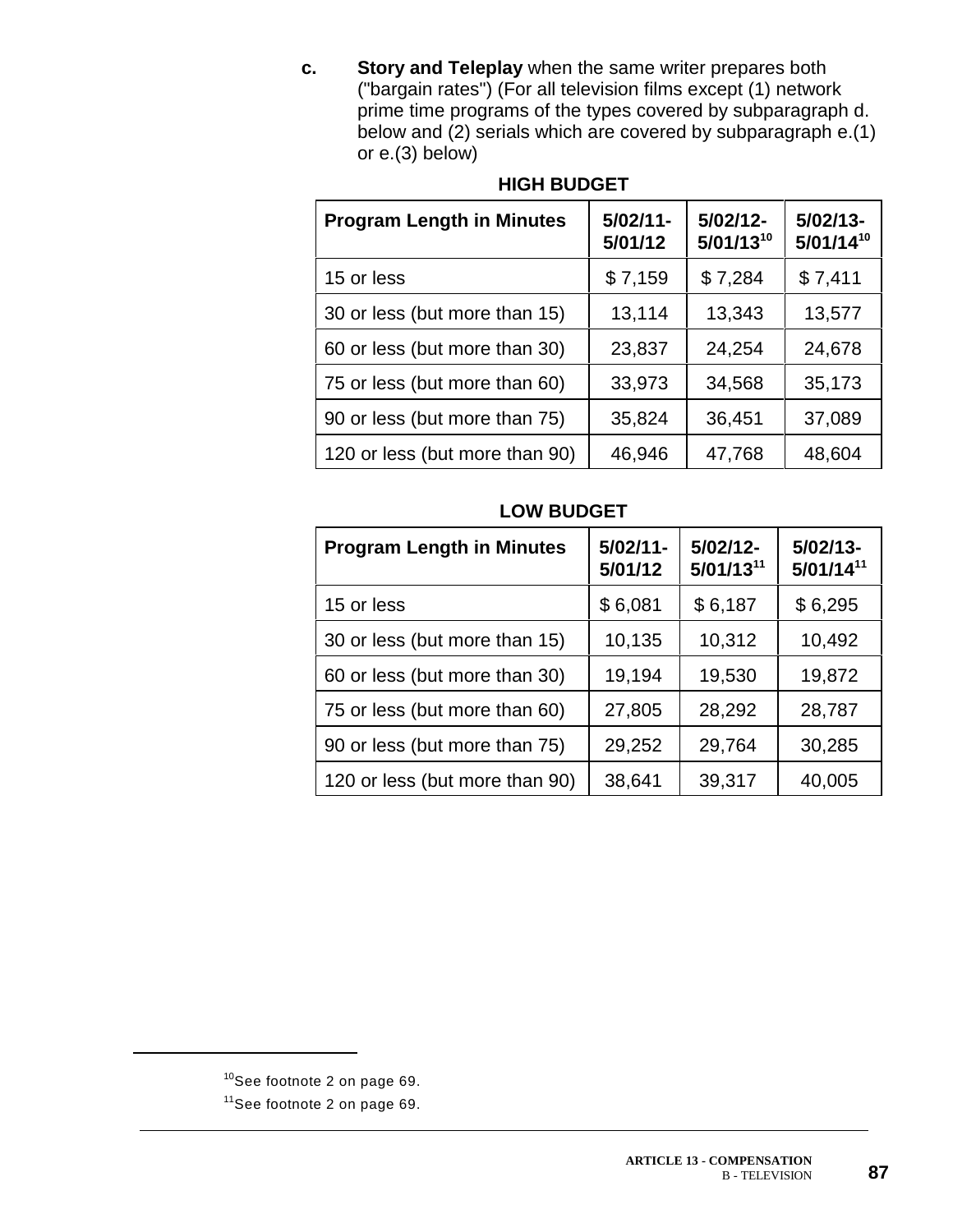For programs in excess of one hundred twenty (120) minutes, compensation is based on the one hundred twenty (120) minute or less minimum (shown above) plus, for each additional thirty (30) minutes or less, the following additional payments:

| <b>High Budget</b>        | $5/02/11-$<br>5/01/12 | $5/02/12-$<br>$5/01/13^{12}$ | $5/02/13-$<br>$5/01/14^{12}$ |
|---------------------------|-----------------------|------------------------------|------------------------------|
| <b>Story</b>              | \$4,447               | \$4,525                      | \$4,604                      |
| Teleplay                  | 8,290                 | 8,435                        | 8,583                        |
| <b>Story and Teleplay</b> | 11,120                | 11,315                       | 11,513                       |

| <b>Low Budget</b>         | $5/02/11$ -<br>5/01/12 | $5/02/12-$<br>$5/01/13^{13}$ | $5/02/13-$<br>$5/01/14^{13}$ |
|---------------------------|------------------------|------------------------------|------------------------------|
| <b>Story</b>              | \$3,750                | \$3,816                      | \$3,883                      |
| Teleplay                  | 6,180                  | 6,288                        | 6,398                        |
| <b>Story and Teleplay</b> | 9,394                  | 9,558                        | 9,725                        |

The minimums set forth in the above schedules constitute the writer's minimum compensation for the purposes of Article 15.B.

The category of minimums provided for in subparagraph c. of this paragraph 7. (the so-called "bargain rate") is applicable only when the employment is for story and teleplay, not when the employment is for story with option for teleplay.

### **cc. Story with Options**

If Company engages a writer to write a story with an option to have the writer write a teleplay, the Company must exercise such option, if at all, within fourteen (14) days after delivery of the final story.

### **d. Network Prime Time**

(For all network prime time episodic series, one-time shows, unit series shows, once-per-week network prime time serials, and anthology programs. This subparagraph d. is not applicable to programs covered by Appendix A and other non-dramatic programs (*e.g.*, *Wild Kingdom* and travelogues).

 $12$ See footnote 2 on page 69.

<sup>&</sup>lt;sup>13</sup>See footnote 2 on page 69.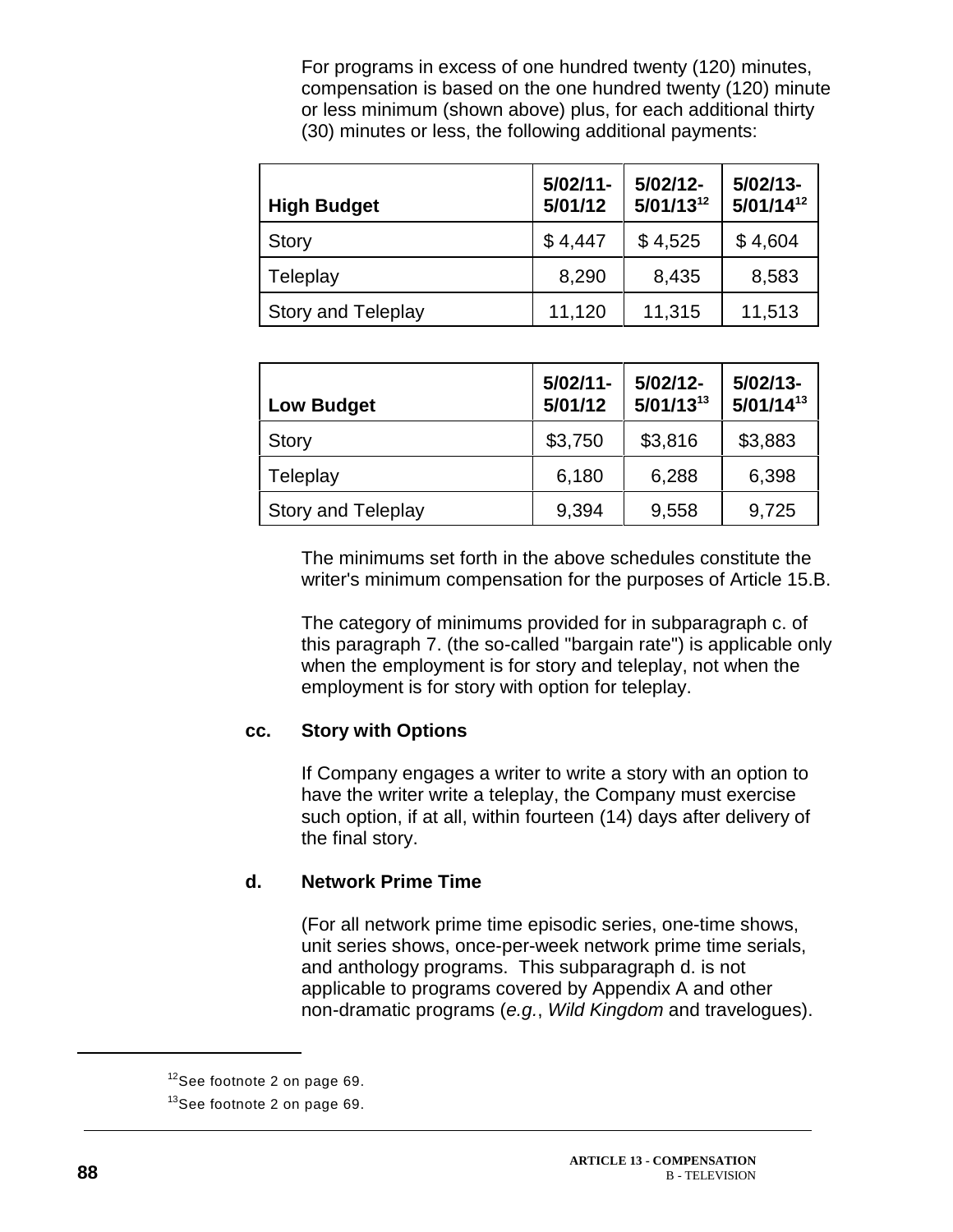The rates set forth in this subparagraph d. are not to be utilized for the purposes of Article 15.B. of this Agreement.)

# **(1) Story**

| <b>Program Length in Minutes</b>                                                     | $5/02/11-$<br>5/01/12 | $5/02/12-$<br>$5/01/13^{14}$ | $5/02/13-$<br>$5/01/14^{14}$ |
|--------------------------------------------------------------------------------------|-----------------------|------------------------------|------------------------------|
| 15 or less                                                                           | \$4,248               | \$4,322                      | \$4,398                      |
| 30 or less (but more than 15)                                                        | 7,787                 | 7,923                        | 8,062                        |
| 45 or less (but more than 30)                                                        | 10,746                | 10,934                       | 11,125                       |
| 60 or less (but more than 45)                                                        | 13,708                | 13,948                       | 14,192                       |
| 90 or less (but more than 60)                                                        | 18,315                | 18,636                       | 18,962                       |
| For Serials and Episodic Programs<br>120 or less (but more than 90)                  | 24,457                | 24,885                       | 25,320                       |
| For other than Serials and Episodic<br>Programs 120 or less (but more<br>than $90$ ) | 26,690                | 27,157                       | 27,632                       |

# **(2) Teleplay**

| <b>Program Length in Minutes</b>                                                    | $5/02/11 -$<br>5/01/12 | $5/02/12$ -<br>$5/01/13^{15}$ | $5/02/13-$<br>$5/01/14^{15}$ |
|-------------------------------------------------------------------------------------|------------------------|-------------------------------|------------------------------|
| 15 or less                                                                          | \$10,317               | \$10,498                      | \$10,682                     |
| 30 or less (but more than 15)                                                       | 16,752                 | 17,045                        | 17,343                       |
| 45 or less (but more than 30)                                                       | 17,719                 | 18,029                        | 18,345                       |
| 60 or less (but more than 45)                                                       | 22,601                 | 22,997                        | 23,399                       |
| 90 or less (but more than 60)                                                       | 32,566                 | 33,136                        | 33,716                       |
| For Serials and Episodic Programs<br>120 or less (but more than 90)                 | 41,783                 | 42,514                        | 43,258                       |
| For other than Serials and Episodic<br>Programs 120 or less (but more<br>than $90)$ | 45,595                 | 46,393                        | 47,205                       |

 $14$ See footnote 2 on page 69.

<sup>&</sup>lt;sup>15</sup>See footnote 2 on page 69.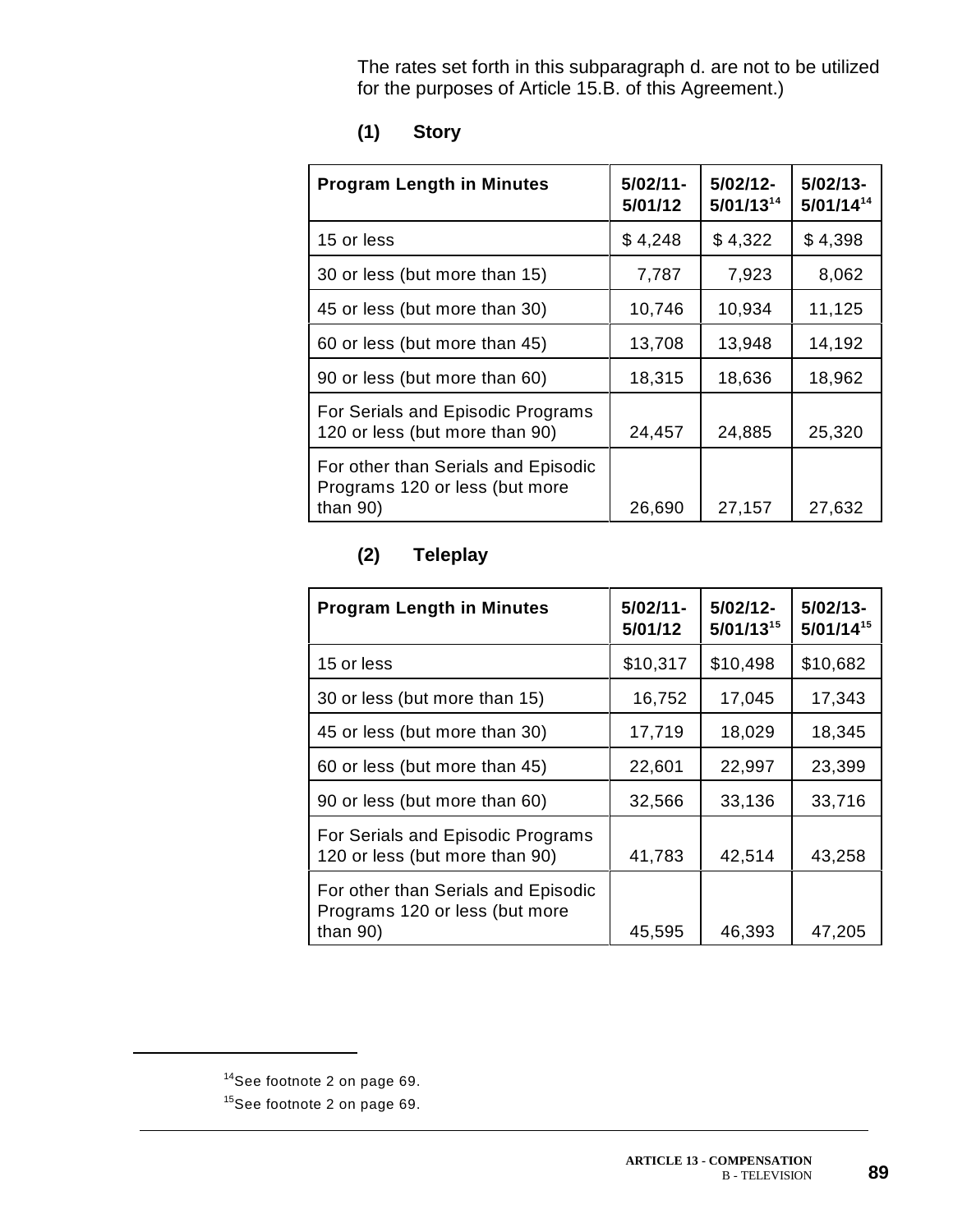**(3) Story and Teleplay** when the same writer prepares both ("bargain rates")

| <b>Program Length in Minutes</b>                                                                                                                                                                                                                           | $5/02/11-$<br>5/01/12 | $5/02/12-$<br>$5/01/13^{16}$ | $5/02/13-$<br>$5/01/14^{16}$ |
|------------------------------------------------------------------------------------------------------------------------------------------------------------------------------------------------------------------------------------------------------------|-----------------------|------------------------------|------------------------------|
| 15 or less                                                                                                                                                                                                                                                 | \$12,763              | \$12,986                     | \$13,213                     |
| 30 or less (but more than 15)                                                                                                                                                                                                                              | 23,358                | 23,767                       | 24,183                       |
| 45 or less (but more than 30)                                                                                                                                                                                                                              | 26,930                | 27,401                       | 27,881                       |
| 60 or less (but more than 45)                                                                                                                                                                                                                              | 34,355                | 34,956                       | 35,568                       |
| 90 or less (but more than 60)                                                                                                                                                                                                                              | 48,336                | 49,182                       | 50,043                       |
| For Serials and Episodic<br>Programs 120 or less (but<br>more than 90)                                                                                                                                                                                     | 63,598                | 64,711                       | 65,843                       |
| For other than Serials and<br>Episodic Programs 120 or less<br>(but more than 90)                                                                                                                                                                          | 69,513                | 70,729                       | 71,967                       |
| For programs in excess of one hundred twenty (120) minutes,<br>compensation is based on the one hundred twenty (120) minute<br>or less minimum (shown herein) plus, for each additional thirty<br>(30) minutes or less, the following additional payments: |                       |                              |                              |
| <b>Story</b>                                                                                                                                                                                                                                               | \$4,102               | \$4,174                      | \$4,247                      |
| Teleplay                                                                                                                                                                                                                                                   | 7,651                 | 7,785                        | 7,921                        |
| <b>Story and Teleplay</b>                                                                                                                                                                                                                                  | 10,266                | 10,446                       | 10,629                       |

### **dd. Segment Rate**

Writers who are employed to write segments for use on programs meeting the requirements of this section may, at the option of the Company, be paid in accordance with this section rather than in accordance with the otherwise applicable provisions of this Agreement. In order to utilize this section, the Company (1) must apply this section to all writers employed on the program or, in the case of a program series, the individual episode; and (2) must inform such writers no later than the time of assignment to the program that this section is being utilized. As to any single dramatic program or any program of a dramatic television series thirty (30) minutes or more in length which consists of self-contained segments of various lengths (whether

<sup>&</sup>lt;sup>16</sup>See footnote 2 on page 69.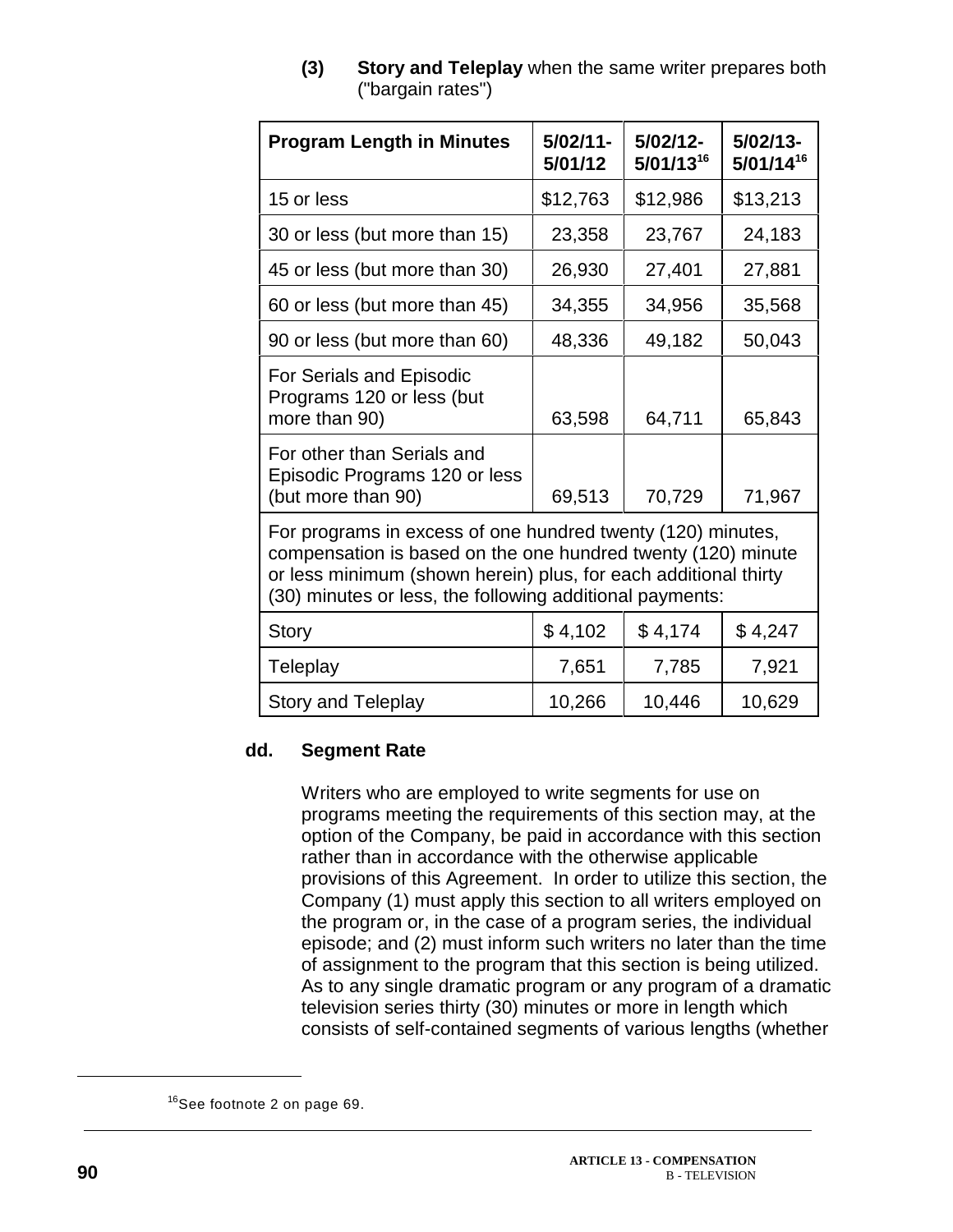or not such segments are intercut within each program), the aggregate minimum compensation shall be one hundred seventy-five percent (175%) of the applicable minimum compensation for story and teleplay set forth in subparagraphs c. and d. Writers employed to write segments for use in such programs shall be compensated at the following rates:

| <b>Total Length of</b><br>Program             | <b>Length of Segment</b>                                                                                                          | <b>Segment Compensation as</b><br><b>Percentage of Aggregate</b><br><b>Minimum Compensation</b> |
|-----------------------------------------------|-----------------------------------------------------------------------------------------------------------------------------------|-------------------------------------------------------------------------------------------------|
| 30 min. or less                               | 3 min. or less<br>5 min. or less (over 3)<br>10 min. or less (over 5)<br>15 min. or less (over 10)                                | 10%<br>15%<br>30%<br>40%                                                                        |
| 60 min. or less (but more<br>than $30$ min.)  | 8 min. or less<br>15 min. or less (over 8)<br>20 min. or less (over 15)<br>30 min. or less (over 20)                              | 16b%<br>20%<br>25%<br>40%                                                                       |
| 90 min. or less (but more<br>than $60$ min.)  | 8 min. or less<br>15 min. or less (over 8)<br>20 min. or less (over 15)<br>30 min. or less (over 20)<br>60 min. or less (over 30) | 10%<br>121/2%<br>16b%<br>$27\frac{1}{2}\%$<br>40%                                               |
| 120 min. or less (but more<br>than $90$ min.) | 8 min. or less<br>15 min. or less (over 8)<br>20 min. or less (over 15)<br>30 min. or less (over 20)<br>60 min. or less (over 30) | 8a%<br>10%<br>$12\frac{1}{2}\%$<br>20%<br>30%                                                   |

Should the total minimum compensation payable to the writers of the segments pursuant to the schedule immediately above be less than the aggregate minimum compensation specified above, the difference shall be distributed among the segment writers in proportion to the segment compensation set forth above. In said distribution, the Company may credit to an individual writer any overscale payment paid to such writer.

With respect to such programs, the following provisions will be incorporated into appropriate sections of the MBA:

(1) The applicable minimums for rewrites shall be twenty-five percent (25%) of the segment minimum as determined in accordance with the above formula.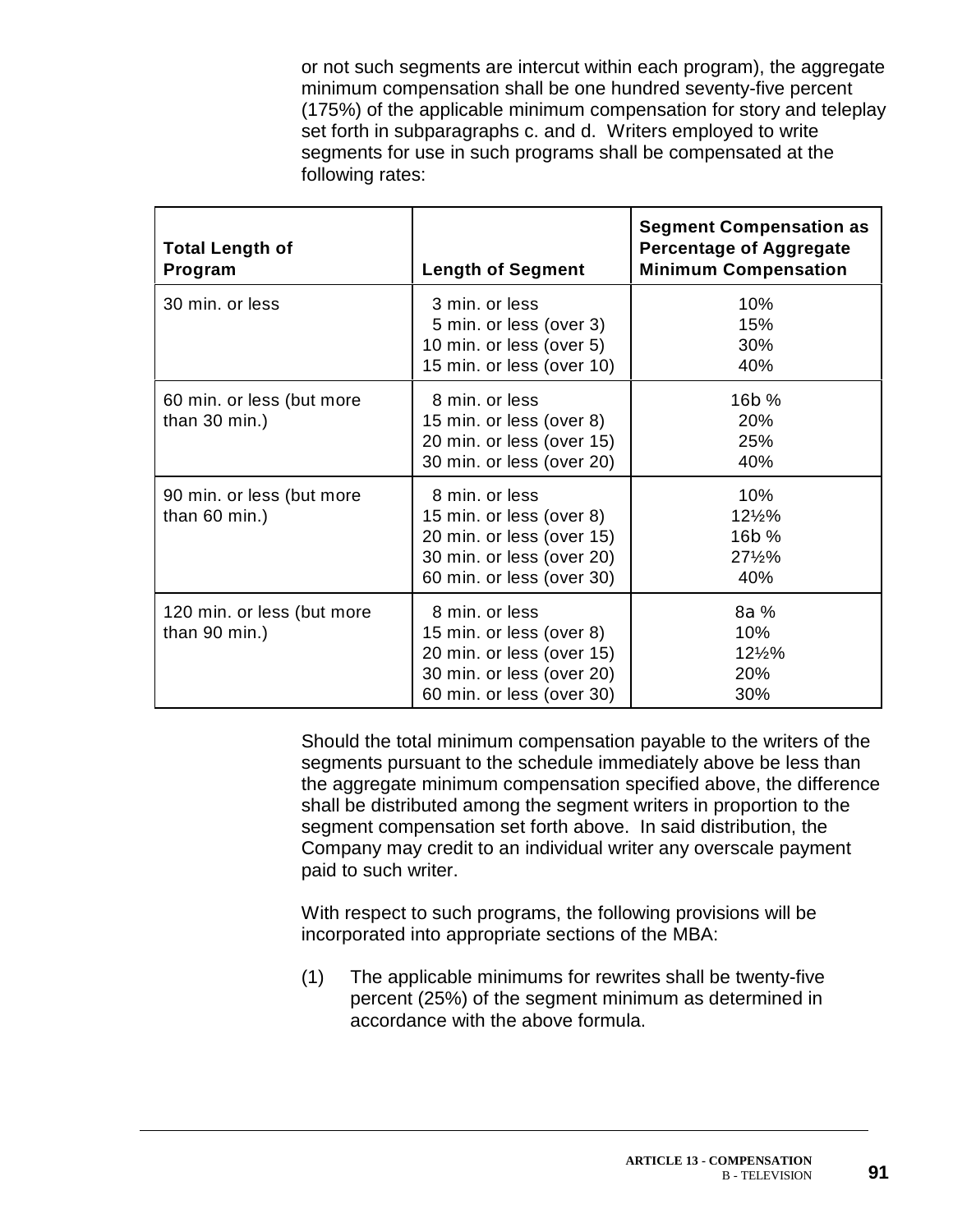- (2) Separation of rights shall apply to each segment, excluding only those elements (continuing characters, etc.) which are part of the continuing series format.
- (3) Any story for which no teleplay is written during the same production season will revert to the writer.
- (4) The minimum compensation as computed above for each writer shall be the basis for calculation of all rerun, foreign telecast and theatrical exhibition payments required under the Basic Agreement.
- (5) Writing credits are to be given for each individual segment, identified by segment title, with a single card devoted to each segment.

### **e. Serials**

- (1) Employment and purchase of literary material for serials produced for broadcast three (3), four (4), five (5), six (6) or seven (7) times per week other than prime time is treated in Appendix A. (See Appendix A, Article 13.)
- (2) The minimum compensation for stories and/or teleplays, rewrites and polishes for episodes of a once-a-week network prime time serial shall be the corresponding minimums or stories and/or teleplays, rewrites and polishes for episodes of network prime time episodic series.
- (3) As to serials other than those described in subparagraphs e.(1) and (2) above, there is to be no differentiation between stories and teleplays for compensation purposes and minimum compensation for writing such material for such serials shall be as follows: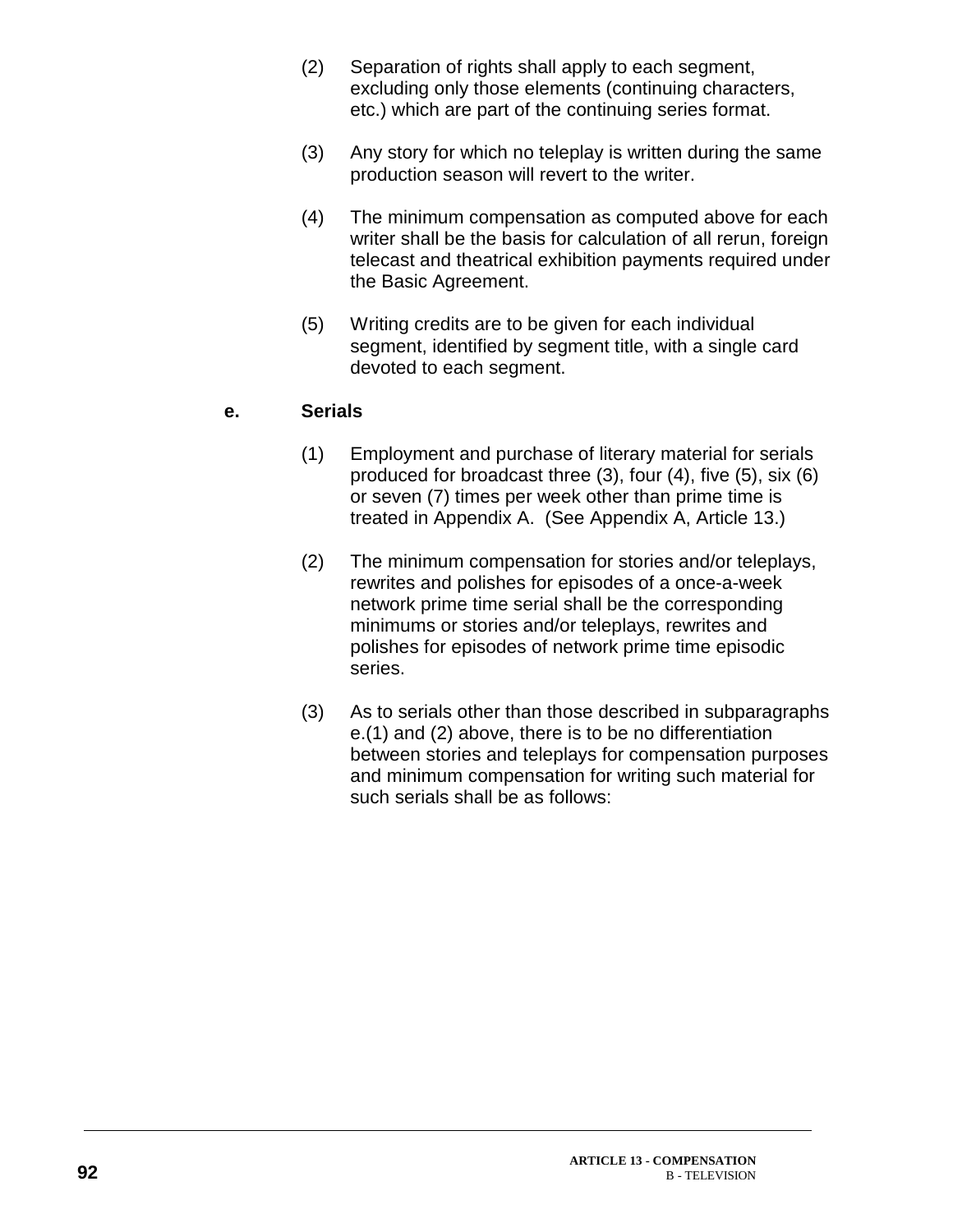| <b>Program Length in Minutes</b> | $5/02/11-$<br>5/01/12 | $5/02/12-$<br>$5/01/13^{17}$ | $5/02/13-$<br>$5/01/14^{17}$ |
|----------------------------------|-----------------------|------------------------------|------------------------------|
| 15 or less                       | \$4,937               | \$5,023                      | \$5,111                      |
| 30 or less (but more than 15)    | 8,221                 | 8,365                        | 8,511                        |
| 60 or less (but more than 30)    | 15,617                | 15,890                       | 16,168                       |
| 90 or less (but more than 60)    | 22,319                | 22,710                       | 23,107                       |

For programs in excess of ninety (90) minutes, compensation is based on the ninety (90) minute or less minimum shown herein, plus, for each additional thirty (30) minutes or less, the difference between the appropriate ninety (90) minute compensation and the sixty (60) minute compensation.

### **f. Installment Payments**

Payment of the writer's agreed upon compensation shall be made in installments as follows:

- (1) If employment is for Story and Teleplay, not less than
	- (a) Thirty percent (30%) of agreed compensation on delivery of story.
	- (b) Forty percent (40%) of agreed compensation on delivery of first draft teleplay. In no event shall the total of installments (a) and (b) be less than ninety percent (90%) of the applicable minimum compensation for story and teleplay.
	- (c) Balance of agreed compensation on delivery of final draft teleplay.
- (2) If employment is for Teleplay, not less than
	- (a) Sixty percent (60%) of agreed compensation or ninety percent (90%) of applicable minimum compensation, whichever is greater, on delivery of first draft teleplay.
	- (b) Balance of agreed compensation on delivery of final draft teleplay.

With respect to any employment under Article 13.B.7.a., b., c. or d. above relating to pilots and one-time programs ninety (90) minutes

<sup>&</sup>lt;sup>17</sup>See footnote 2 on page 69.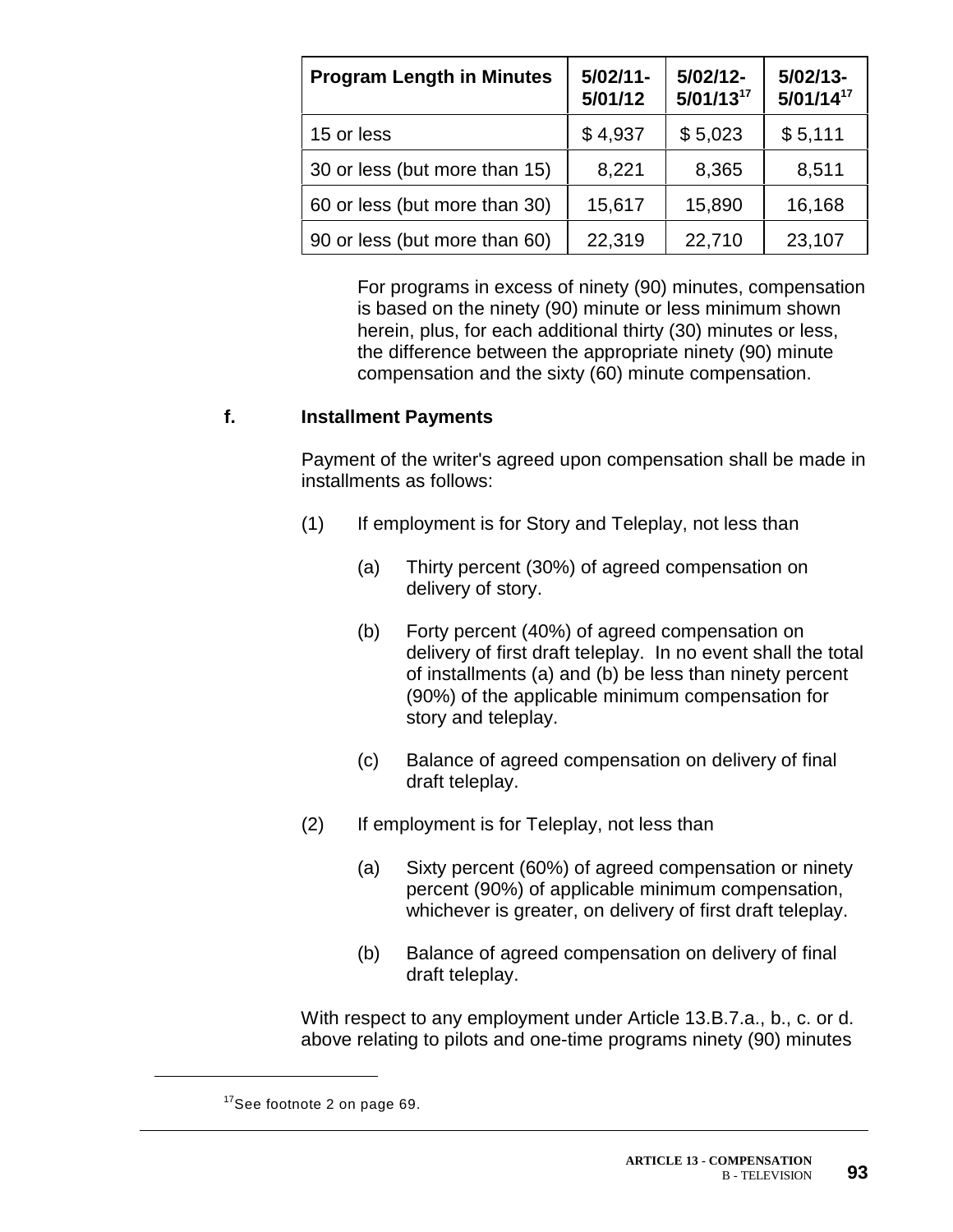or more in length, the Company will pay to the writer, not later than the next regular payday in the week following the day the Company instructs the writer to commence his/her services, a single advance amount (to be applied against the first compensation which otherwise would be due to the writer) at least equal to ten percent (10%) of the monies which otherwise would be due to the writer upon delivery of the first required material.

If the writer of a television motion picture ninety (90) minutes or longer has negotiated a salary sufficient to allow for three (3) revisions of the teleplay as follows, and the writer's contract provides for such revisions, the first draft teleplay shall be delivered to the producer (or other executive) designated in the writer's deal memorandum or contract and such producer shall be authorized to give notes to the writer and the writer shall utilize such notes in the first revision.

Payment for such writing steps would be as follows:

- (1) commencement (10% of agreed compensation);
- (2) delivery of story (20% of agreed compensation);
- (3) delivery of first draft teleplay to producer (40% of agreed compensation);
- $(4)^{18}$  (a) delivery of first set of revisions to producer, based on producer's notes, if any (10% of agreed compensation); or
	- (b) if producer has not requested a revision, delivery of first set of revisions to network or licensee (10% of agreed compensation);
- (5) delivery of second set of revisions (10% of agreed compensation); and
- (6) delivery of polish (10% of agreed compensation).

### SPECIAL COMPANY AFFIRMATIVE COVENANT OF TIMELY PAYMENT IN LONG-FORM TELEVISION

The following is without derogation of any other payment obligation in this Agreement.

Given that industry practice in long-form television includes situations in which the Company (which employs the writer) receives payments, sometimes in stages, from a licensee, and that the licensee may contract with the Company for a

 $^{18}$ See Sideletter to Article 13.B.7.f. at page 528 of this Agreement ("Letter of Understanding Between the Guild and Licensees of Television Motion Pictures (90 Minutes or Longer)").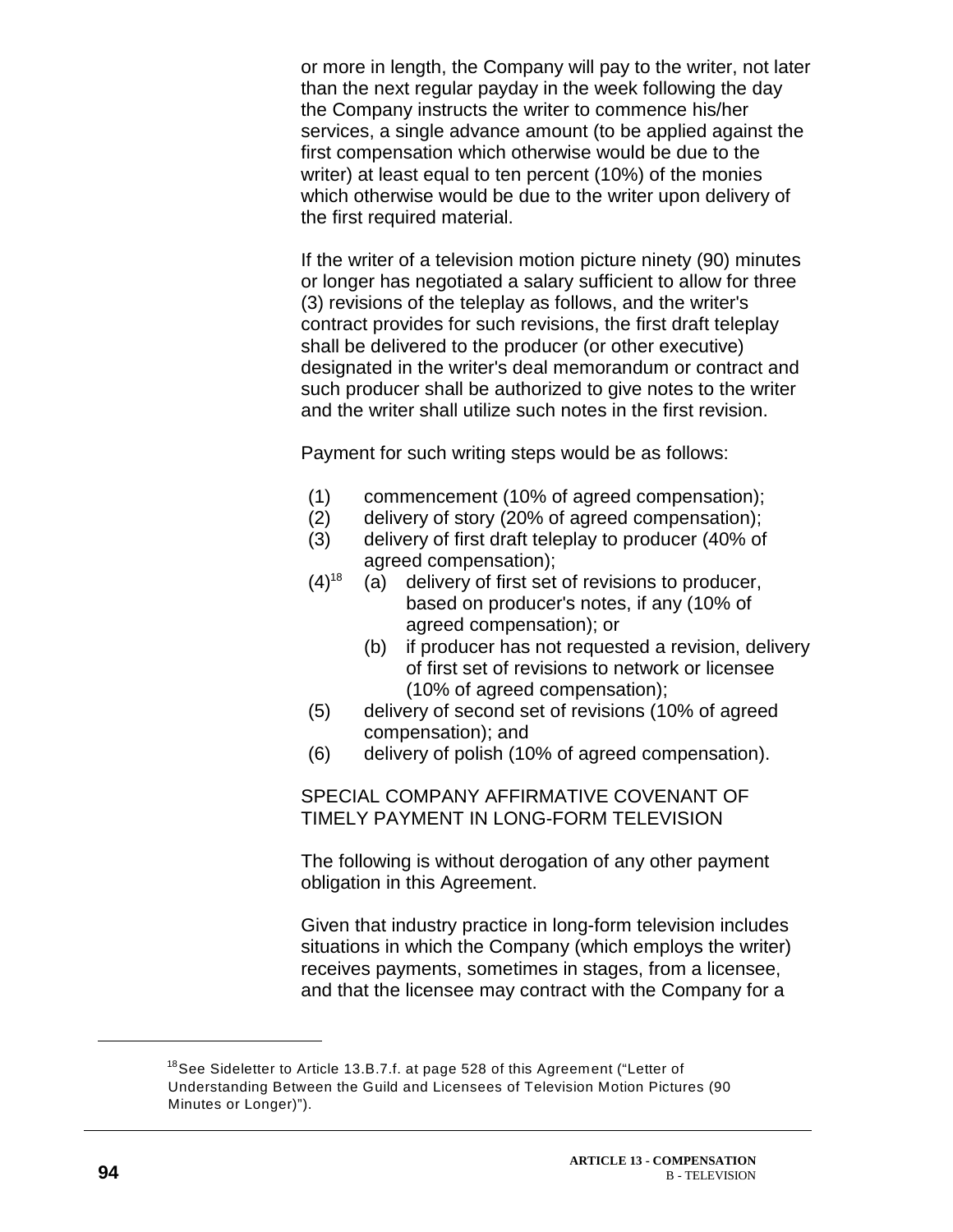number of drafts of a script prior to a production commitment, it is understood, and the Company hereby affirms that:

- (1) The obligation to make timely payment to the writer pursuant to this Article 13.B.7.f. and Article 13.B.9., including with respect to step (4)(a) above, or otherwise, is an obligation of the Company regardless of any funding arrangement with a licensee of the motion picture; and
- (2) Lack of receipt by Company of payment from a licensee is not, and shall not be used as, an excuse for failure to pay the writer on a timely basis.

### **g. Plot Outline - Narrative Synopsis of Story**

Company may request writer to prepare a narrative synopsis of reasonable length (herein designated as an "outline") of a story owned by writer in order to determine its suitability for television purposes. The minimum compensation for the preparation of such outline shall be:

| <b>Program Length in Minutes</b> | $5/02/11-$<br>5/01/12 | $5/02/12-$<br>$5/01/13^{19}$ | $5/02/13-$<br>$5/01/14^{19}$ |
|----------------------------------|-----------------------|------------------------------|------------------------------|
| 15 or less                       | \$1,435               | \$1,460                      | \$1,486                      |
| 30 or less (but more than 15)    | 2,391                 | 2,433                        | 2,476                        |
| 60 or less (but more than 30)    | 4,530                 | 4,609                        | 4,690                        |
| 75 or less (but more than 60)    | 5,907                 | 6,010                        | 6,115                        |
| 90 or less (but more than 75)    | 6,694                 | 6,811                        | 6,930                        |
| 120 or less (but more than 90)   | 8,827                 | 8,981                        | 9,138                        |

Company shall, within fourteen (14) days from time of delivery of such outline, notify writer of its election to acquire such outline and employ writer to prepare a teleplay based thereon. If Company shall so elect, the agreed compensation paid for the outline shall be deemed an advance against the applicable minimum compensation for such story with an option for teleplay, which option shall be deemed exercised, and writer shall receive the difference, if any. If Company shall elect not to proceed, it shall return the outline to the writer not later than the end of such fourteen (14) day period and writer shall be entitled to retain the above applicable minimum for the outline and shall own all right, title and interest in the literary

<sup>&</sup>lt;sup>19</sup>See footnote 2 on page 69.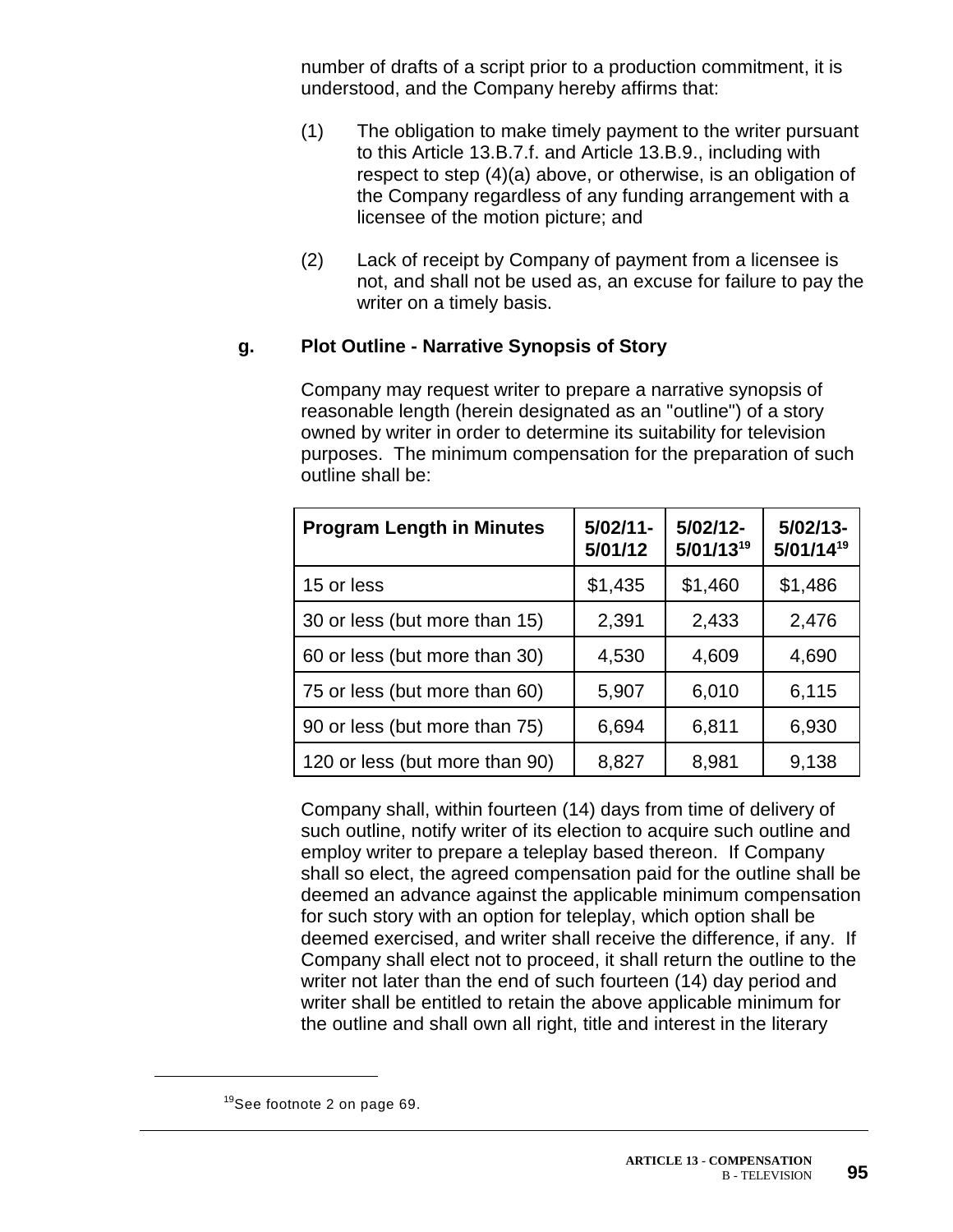material contained in such outline, except to the extent that the outline was prepared for an episodic series or serial-type film and program format and/or characters belonging to the Company were incorporated in the material written by the writer.

Company shall sign and deliver to writer, on the date of hiring, a slip stating it has employed the writer to prepare an outline of such material and that the conditions of such employment are upon terms not less favorable than those provided by this subparagraph g.

### **h. Compensation for Rewrites and Polishes**

Company shall pay not less than the following minimum compensation with respect to rewrites and polishes:

### **(1) Rewrites**

**High Budget** - Non-serial pictures and serials described in 13.B.7.e.(2)

| <b>Program Length in Minutes</b> | $5/02/11-$<br>5/01/12 | $5/02/12-$<br>$5/01/13^{20}$ | $5/02/13-$<br>$5/01/14^{20}$ |
|----------------------------------|-----------------------|------------------------------|------------------------------|
| 15 or less                       | \$3,093               | \$3,147                      | \$3,202                      |
| 30 or less (but more than 15)    | 5,162                 | 5,252                        | 5,344                        |
| 45 or less (but more than 30)    | 7,464                 | 7,595                        | 7,728                        |
| 60 or less (but more than 45)    | 9,764                 | 9,935                        | 10,109                       |
| 75 or less (but more than 60)    | 13,707                | 13,947                       | 14,191                       |
| 90 or less (but more than 75)    | 14,386                | 14,638                       | 14,894                       |
| 120 or less (but more than 90)   | 19,003                | 19,336                       | 19,674                       |

 $^{20}$ See footnote 2 on page 69.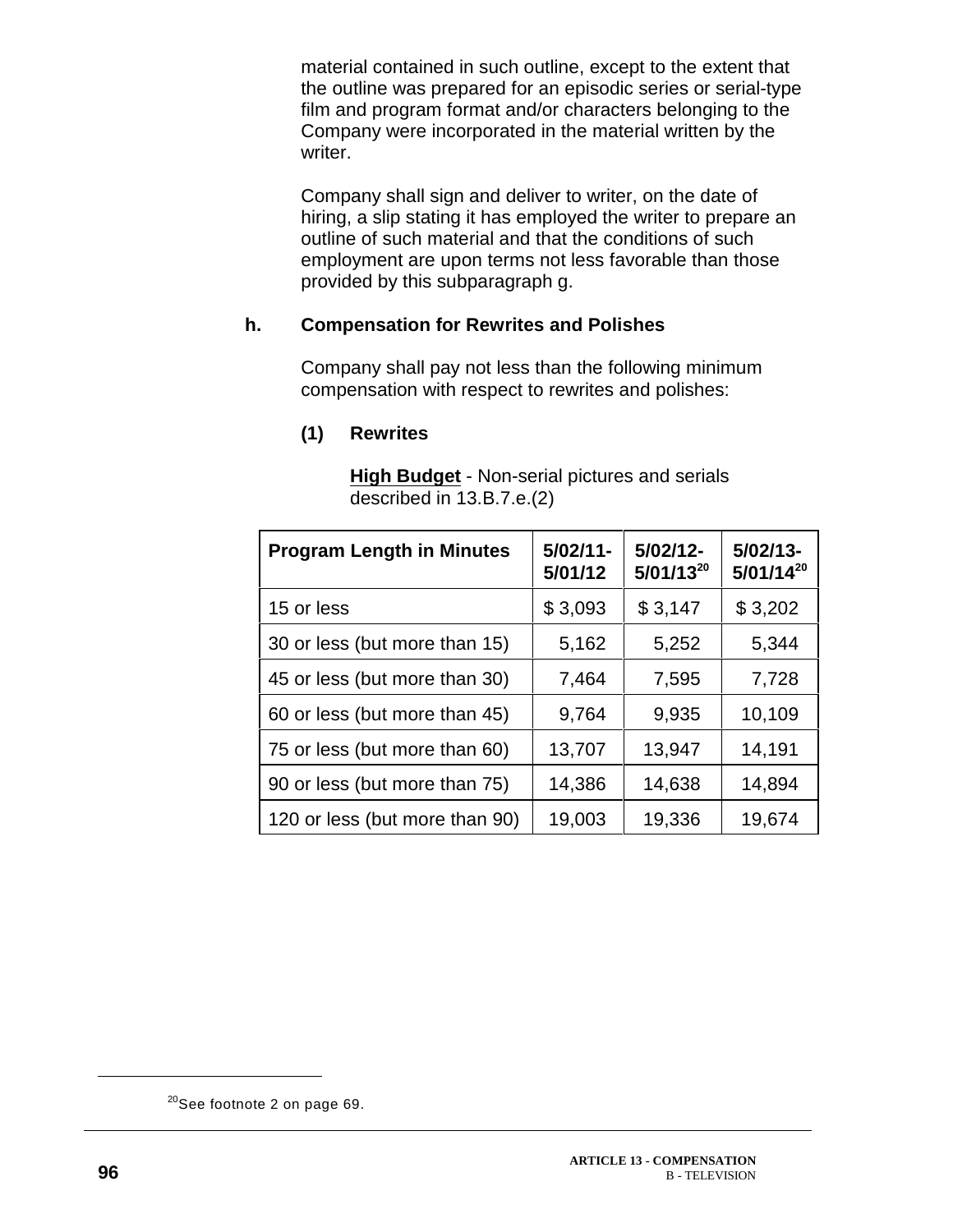| <b>Program Length in Minutes</b> | $5/02/11-$<br>5/01/12 | $5/02/12-$<br>$5/01/13^{21}$ | $5/02/13-$<br>$5/01/14^{21}$ |
|----------------------------------|-----------------------|------------------------------|------------------------------|
| 15 or less                       | \$2,264               | \$2,304                      | \$2,344                      |
| 30 or less (but more than 15)    | 3,877                 | 3,945                        | 4,014                        |
| 60 or less (but more than 30)    | 7,391                 | 7,520                        | 7,652                        |
| 75 or less (but more than 60)    | 10,272                | 10,452                       | 10,635                       |
| 90 or less (but more than 75)    | 10,913                | 11,104                       | 11,298                       |
| 120 or less (but more than 90)   | 14,419                | 14,671                       | 14,928                       |

**Low Budget** - Non-serial pictures and serials described in 13.B.7.e.(2)

**Teleplays** for serials described in 13.B.7.e.(3)

| <b>Program Length in Minutes</b> | $5/02/11$ -<br>5/01/12 | $5/02/12-$<br>$5/01/13^{22}$ | $5/02/13-$<br>$5/01/14^{22}$ |
|----------------------------------|------------------------|------------------------------|------------------------------|
| 15 or less                       | \$2,461                | \$2,504                      | \$2,548                      |
| 30 or less (but more than 15)    | 4,114                  | 4,186                        | 4,259                        |
| 60 or less (but more than 30)    | 7,798                  | 7,934                        | 8,073                        |

# **(2) Polishes**

**High Budget** - Non-serial pictures and serials described in 13.B.7.e.(2)

| <b>Program Length in Minutes</b> | $5/02/11-$<br>5/01/12 | $5/02/12-$<br>$5/01/13^{23}$ | $5/02/13-$<br>$5/01/14^{23}$ |
|----------------------------------|-----------------------|------------------------------|------------------------------|
| 15 or less                       | \$1,547               | \$1,574                      | \$1,602                      |
| 30 or less (but more than 15)    | 2,577                 | 2,622                        | 2,668                        |
| 45 or less (but more than 30)    | 3,726                 | 3,791                        | 3,857                        |
| 60 or less (but more than 45)    | 4,890                 | 4,976                        | 5,063                        |

(continued)

 $^{21}$ See footnote 2 on page 69.

 $^{22}$ See footnote 2 on page 69.

 $^{23}$ See footnote 2 on page 69.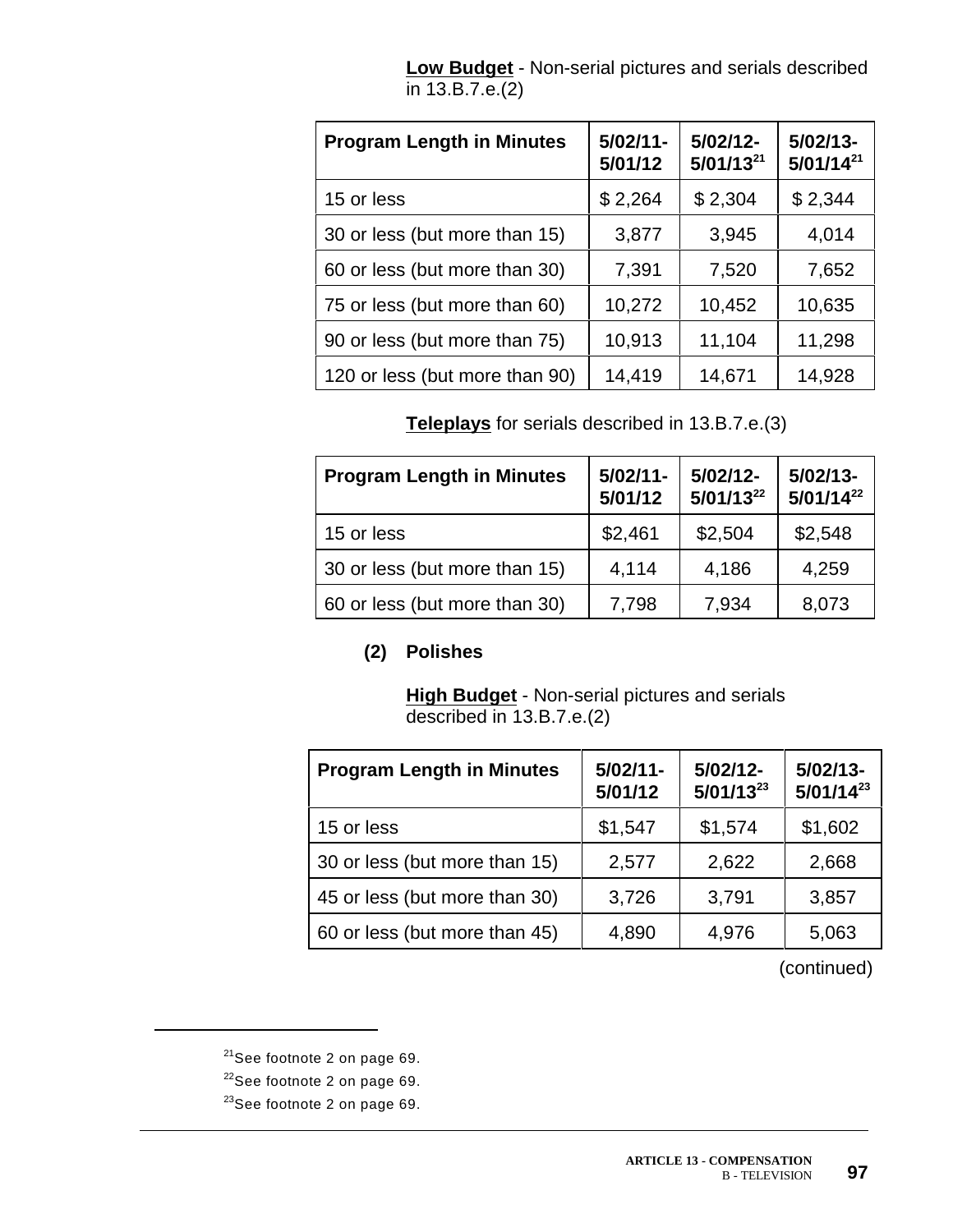(continued)

| <b>Program Length in Minutes</b> | $5/02/11-$<br>5/01/12 | $5/02/12-$<br>$5/01/13^{24}$ | $5/02/13-$<br>$5/01/14^{24}$ |
|----------------------------------|-----------------------|------------------------------|------------------------------|
| 75 or less (but more than 60)    | \$6,844               | \$6,964                      | \$7,086                      |
| 90 or less (but more than 75)    | 7,185                 | 7,311                        | 7,439                        |
| 120 or less (but more than 90)   | 9,500                 | 9,666                        | 9,835                        |

**Low Budget** - Non-serial pictures and serials described in 13.B.7.e.(2)

| <b>Program Length in Minutes</b> | $5/02/11-$<br>5/01/12 | $5/02/12-$<br>$5/01/13^{25}$ | $5/02/13-$<br>$5/01/14^{25}$ |
|----------------------------------|-----------------------|------------------------------|------------------------------|
| 15 or less                       | \$1,126               | \$1,146                      | \$1,166                      |
| 30 or less (but more than 15)    | 1,933                 | 1,967                        | 2,001                        |
| 60 or less (but more than 30)    | 3,690                 | 3,755                        | 3,821                        |
| 75 or less (but more than 60)    | 5,133                 | 5,223                        | 5,314                        |
| 90 or less (but more than 75)    | 5,461                 | 5,557                        | 5,654                        |
| 120 or less (but more than 90)   | 7,213                 | 7,339                        | 7,467                        |

**Teleplays** for serials described in 13.B.7.e.(3)

| <b>Program Length in Minutes</b> | $5/02/11-$<br>5/01/12 | $5/02/12-$<br>$5/01/13^{26}$ | $5/02/13-$<br>$5/01/14^{26}$ |
|----------------------------------|-----------------------|------------------------------|------------------------------|
| 15 or less                       | \$1,237               | \$1,259                      | \$1,281                      |
| 30 or less (but more than 15)    | 2,068                 | 2,104                        | 2,141                        |
| 60 or less (but more than 30)    | 3,908                 | 3,976                        | 4,046                        |

i., j., k. and l. [deleted]

 $^{24}$ See footnote 2 on page 69.

 $^{25}$ See footnote 2 on page 69.

 $^{26}$ See footnote 2 on page 69.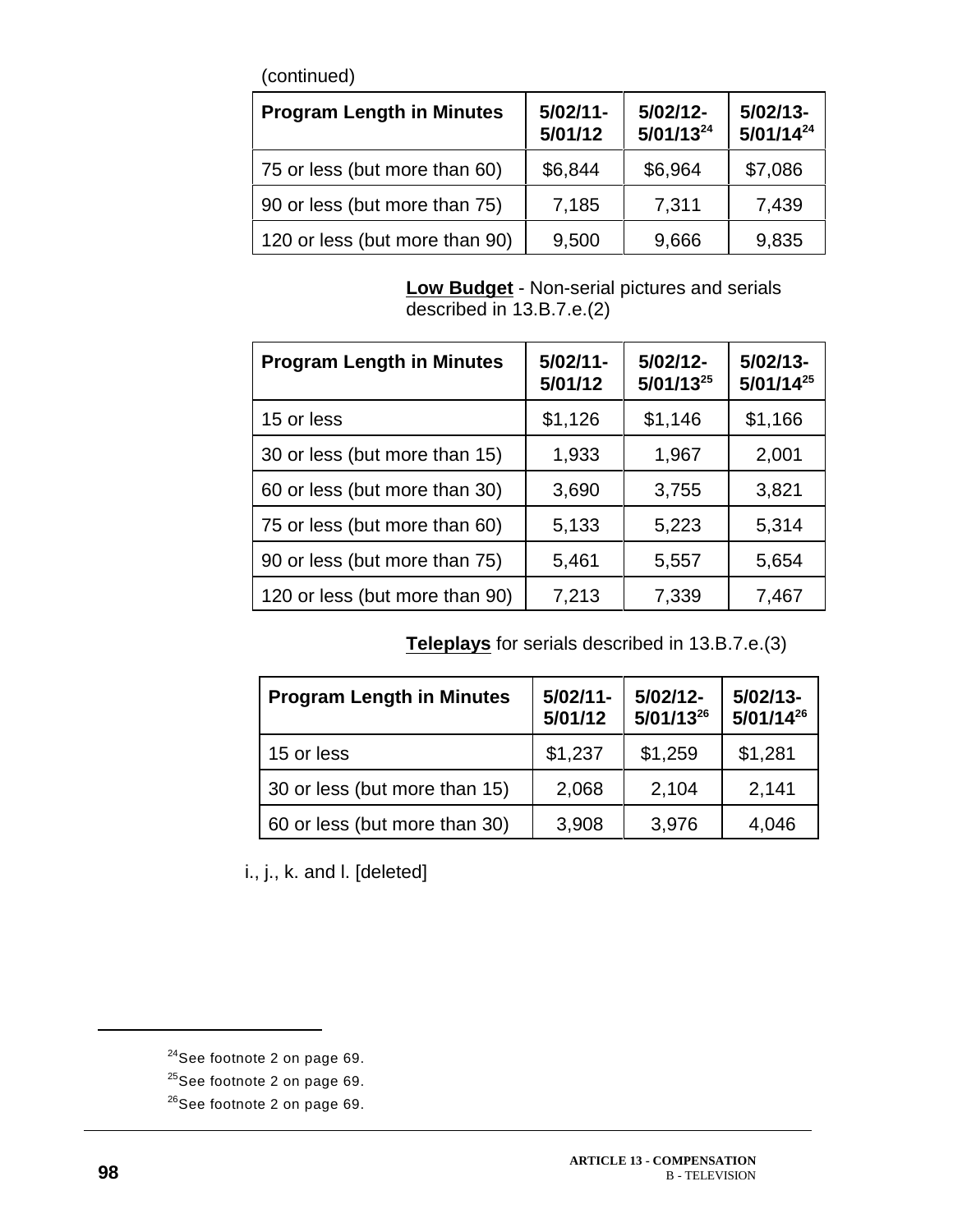#### m. **(1) Format**

Minimum basic compensation for a format shall be:

| 5/02/11-5/01/12          | \$9,922 |
|--------------------------|---------|
| $5/02/12 - 5/01/13^{27}$ | 10,096  |
| $5/02/13 - 5/01/14^{27}$ | 10,273  |

If a story, or stories, are included in a purchased format and the story is used, the applicable minimum for such story or stories shall apply. If such story or stories are not used, no story minimum would apply.

If a writer is employed to write a format and a story or stories are included, at the direction of Company, the applicable story minimum shall apply.

At the time of purchase or hire, Company shall submit to writer any formats in control of the Company relating to the project for which writer has been engaged. The writer shall be obligated to read, initial and date such format.

#### **(2) Bible**

Minimum basic compensation for a network prime time bible shall be:

| 5/02/11-5/01/12               | \$50,159 |
|-------------------------------|----------|
| $5/02/12 - 5/01/13^{28}$      | 51,037   |
| 5/02/13-5/01/14 <sup>28</sup> | 51,930   |

plus ten percent (10%) thereof for each detailed storyline in excess of six (6) ordered by the Company in connection therewith. With respect to a non-network and/or non-prime time bible for a multi-part closed end series, the minimum basic compensation shall be twenty percent (20%) less than set forth above. The writer of the bible shall be entitled to the applicable story payment (including the additional compensation set forth in Article 13.B.7.d.(1), if applicable) for each segment or episode of the multi-part program or prime-time serial for which he/she receives story credit. Ten percent (10%) of the

 $^{27}$ See footnote 2 on page 69.

 $^{28}$ See footnote 2 on page 69.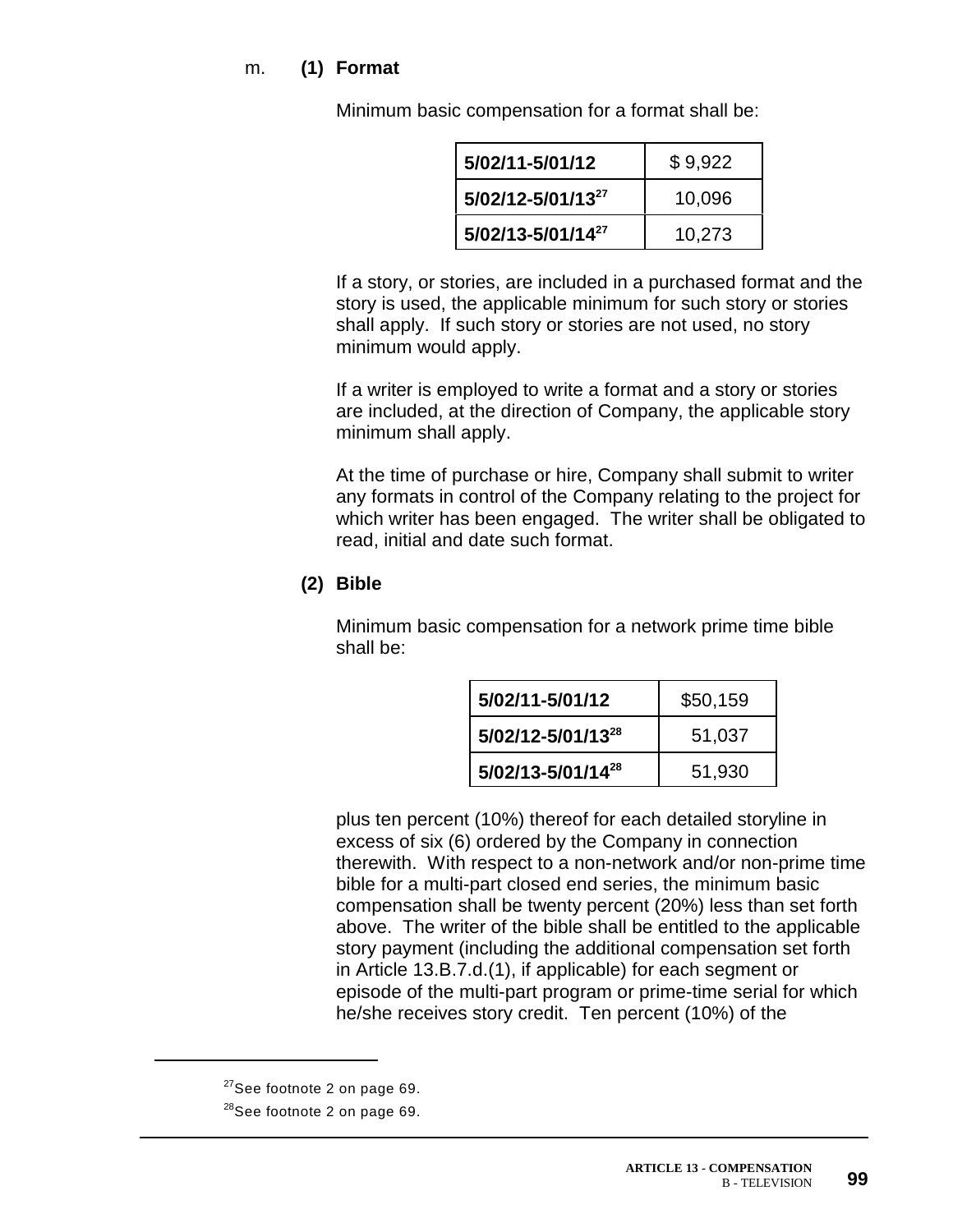applicable minimum for a bible may be credited against such payment for each story. Notwithstanding the foregoing, should the Company separately pay the full story and teleplay minimum to the bible writer or any other writer, the story payment (including the additional compensation set forth in Article 13.B.7.d.(1), if applicable) otherwise due to the bible writer under this subparagraph shall not be required.

#### **(3) Rewrite or Polish of Format or Bible**

Minimum basic compensation for a rewrite of a format shall be fifty percent (50%) of the applicable minimum set forth above. Minimum basic compensation for a polish of a format shall be twenty-five percent (25%) of the applicable minimum set forth above.

Minimum basic compensation for a rewrite or polish of a bible shall be:

|                               | <b>Rewrite</b> | <b>Polish</b> |
|-------------------------------|----------------|---------------|
| 5/02/11-5/01/12               | \$25,079       | \$12,541      |
| 5/02/12-5/01/13 <sup>29</sup> | 25,518         | 12,760        |
| 5/02/13-5/01/14 <sup>29</sup> | 25,965         | 12,983        |

provided, however, that when the writer rewrites or polishes more than six (6) story lines in the bible, the minimum basic compensation shall be increased as follows (for rewrite or polish, as the case may be) for each such story line in excess of six (6):

|                               | <b>Rewrite</b> | <b>Polish</b> |
|-------------------------------|----------------|---------------|
| 5/02/11-5/01/12               | \$2,506        | \$1,255       |
| 5/02/12-5/01/13 <sup>30</sup> | 2,550          | 1,277         |
| 5/02/13-5/01/14 <sup>30</sup> | 2,595          | 1.299         |

With respect to rewriting or polishing a non-network and/or non-prime time bible, the minimum basic

<sup>&</sup>lt;sup>29</sup>See footnote 2 on page 69.

 $^{30}$ See footnote 2 on page 69.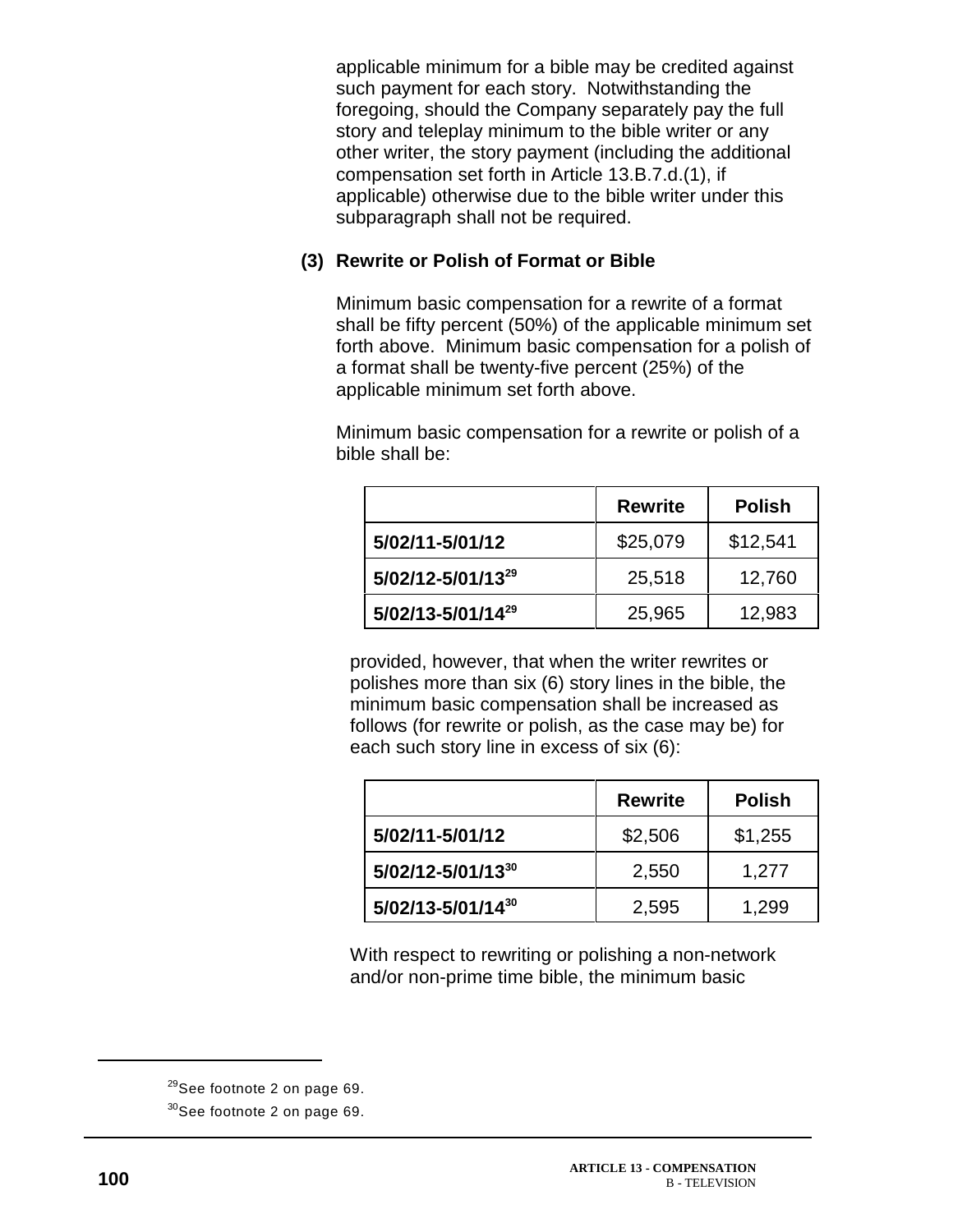compensation shall be twenty percent (20%) less than set forth above.

## n. **Narration**

Minimum basic compensation for a narration shall be as follows:

## **NARRATION**

(by writer other than writer of teleplay or story and teleplay)

## **FILM ASSEMBLED IN STORY SEQUENCE**

| <b>Nature of Material</b><br><b>Already Written</b><br>under MBA when<br><b>Narration Writer</b><br><b>Hired</b> | <b>Credit to Narration</b><br>Writer <sup>31</sup>                                                                                               | <b>Freelance</b><br><b>Minimum</b> | <b>Residuals to</b><br><b>Narration Writer</b>                                                                                                                                      |
|------------------------------------------------------------------------------------------------------------------|--------------------------------------------------------------------------------------------------------------------------------------------------|------------------------------------|-------------------------------------------------------------------------------------------------------------------------------------------------------------------------------------|
| 1. No Material                                                                                                   | "Narration Written by"                                                                                                                           | See Rate<br>Schedule A             | Yes, based on % of<br>applicable<br>freelance minimum<br>in Rate Schedule A                                                                                                         |
| 2. Story only                                                                                                    | "Narration Written by"<br>(If story credit, then on<br>same card)                                                                                | See Rate<br>Schedule A             | Yes, based on % of<br>applicable<br>freelance minimum<br>in Rate Schedule A                                                                                                         |
| 3.<br>Story and<br>Teleplay                                                                                      | None, but if over 8<br>minutes of narration<br>(aggregate), only<br>receive "Narration by"<br>credit (same card)<br><b>Automatic arbitration</b> | See Rate<br>Schedule C             | If "Narration by"<br>credit, then only<br>shared residuals,<br>as determined in<br><b>WGA</b> credit<br>arbitration<br>(aggregate of no<br>more than story &<br>teleplay residuals) |

 $31$ Credit not to affect rates - There is no separation of rights for narration.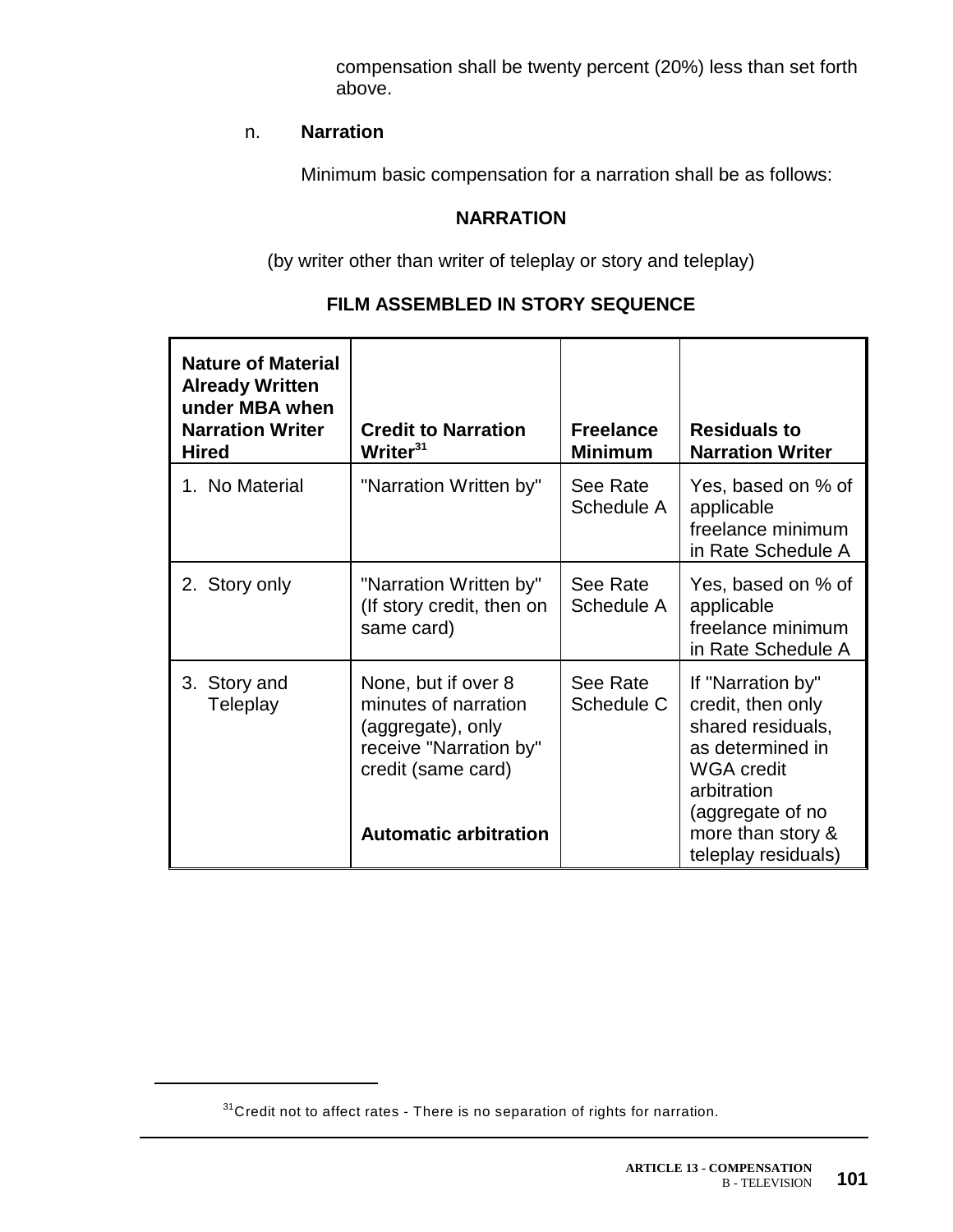### **NARRATION**

(by writer other than writer of teleplay or story and teleplay)

# **FILM FOOTAGE NOT ASSEMBLED IN STORY SEQUENCE**

| <b>Nature of Material</b><br><b>Already Written</b><br>under MBA when<br><b>Narration Writer</b><br><b>Hired</b> | <b>Credit to Narration</b><br>Writer $32$                                                                                                           | <b>Freelance</b><br><b>Minimum</b> | <b>Residuals to</b><br><b>Narration Writer</b>                                                                      |
|------------------------------------------------------------------------------------------------------------------|-----------------------------------------------------------------------------------------------------------------------------------------------------|------------------------------------|---------------------------------------------------------------------------------------------------------------------|
| 1. No Material                                                                                                   | "Written by"                                                                                                                                        | See Rate<br>Schedule B             | Yes, based on % of<br>applicable<br>freelance minimum<br>in Rate Schedule B                                         |
| 2. Story only                                                                                                    | "Narration Written by"<br>(If story credit, then<br>on same card)                                                                                   | See Rate<br>Schedule A             | Yes, based on % of<br>applicable<br>freelance minimum<br>in Rate Schedule A                                         |
| 3. Story and<br>Teleplay                                                                                         | None, but if over 8<br>minutes of narration<br>(aggregate), only<br>receive "Narration by"<br>credit (same card)<br><b>Automatic</b><br>arbitration | See Rate<br>Schedule C             | If "Narration by"<br>credit, then only<br>shared residuals,<br>as determined in<br><b>WGA credit</b><br>arbitration |

NOTE: Excluded from these provisions is material described in Article 13.B.7.p.

Two writers collaborating equal one unit, to receive in the aggregate not less than applicable minimum.

Narration writer may be hired on a week-to-week basis, subject to Article 13.B.7.s.

 $32$ Credit not to affect rates - There is no separation of rights for narration.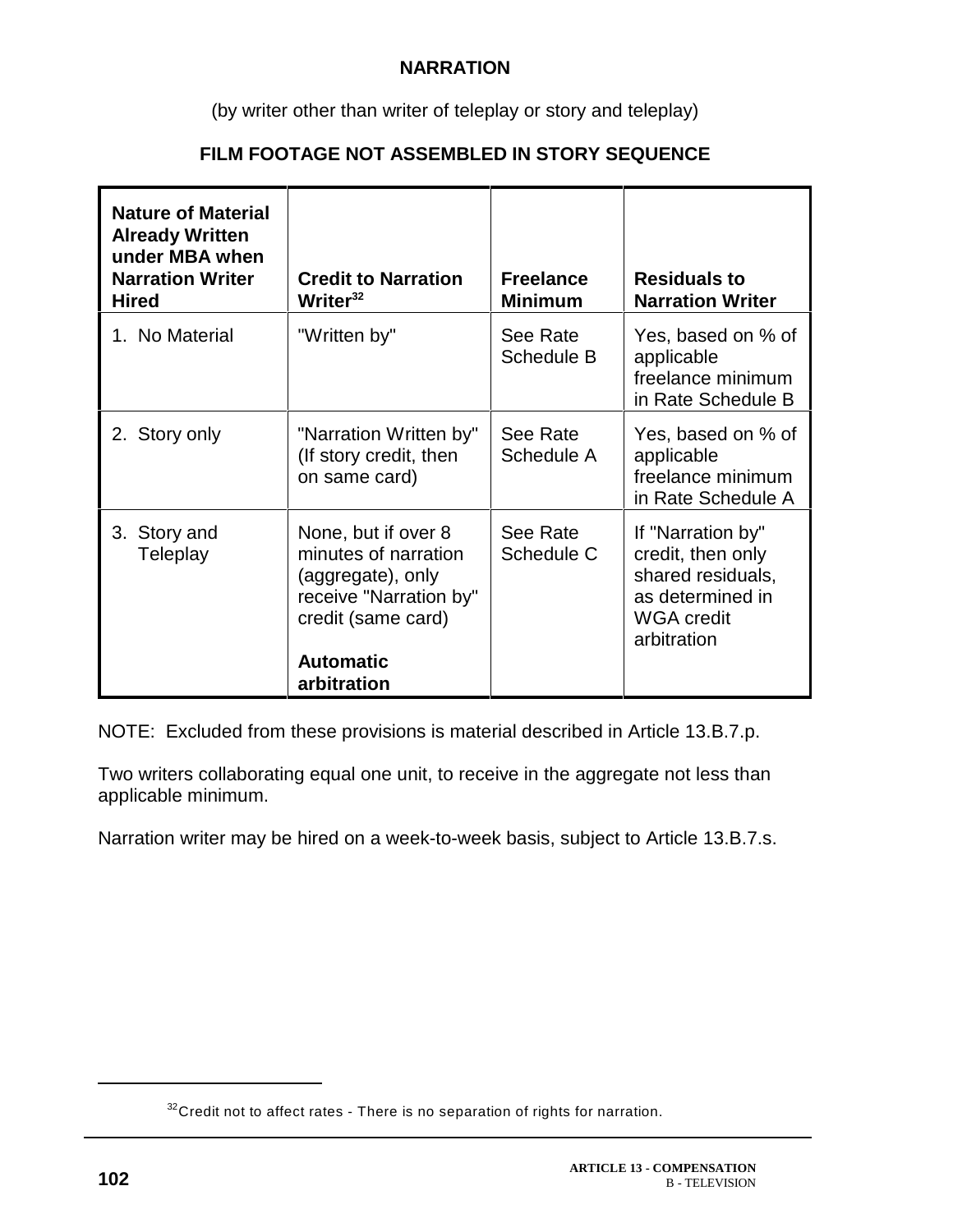The following rates are for High Budget: 33

| Program Length in Minutes*                                          | $5/02/11-$<br>5/01/12 | $5/02/12-$<br>$5/01/13^{34}$ | $5/02/13-$<br>$5/01/14^{34}$ |
|---------------------------------------------------------------------|-----------------------|------------------------------|------------------------------|
| 15 or less                                                          | \$6,203               | \$6,312                      | \$6,422                      |
| 30 or less (but more than 15)                                       | 10,310                | 10,490                       | 10,674                       |
| 60 or less (but more than 30)                                       | 19,552                | 19,894                       | 20,242                       |
| 75 or less (but more than 60)                                       | 27,409                | 27,889                       | 28,377                       |
| 90 or less (but more than 75)                                       | 28,804                | 29,308                       | 29,821                       |
| 120 or less (but more than 90)                                      | 38,044                | 38,710                       | 39,387                       |
| plus, for each additional $\frac{1}{2}$ hour<br>or fraction thereof | 9,242                 | 9,404                        | 9,569                        |

### **RATE SCHEDULE A**

## **RATE SCHEDULE B**

| Program Length in Minutes*                                          | $5/02/11-$<br>5/01/12 | $5/02/12-$<br>$5/01/13^{35}$ | $5/02/13-$<br>$5/01/14^{35}$ |
|---------------------------------------------------------------------|-----------------------|------------------------------|------------------------------|
| 15 or less                                                          | \$7,159               | \$7,284                      | \$7,411                      |
| 30 or less (but more than 15)                                       | 13,103                | 13,332                       | 13,565                       |
| 60 or less (but more than 30)                                       | 23,837                | 24,254                       | 24,678                       |
| 75 or less (but more than 60)                                       | 32,778                | 33,352                       | 33,936                       |
| 90 or less (but more than 75)                                       | 34,560                | 35,165                       | 35,780                       |
| 120 or less (but more than 90)                                      | 45,278                | 46,070                       | 46,876                       |
| plus, for each additional $\frac{1}{2}$ hour<br>or fraction thereof | 10,741                | 10,929                       | 11,120                       |

\* Running time is in terms of soundtrack.

 $^{33}$ If Low Budget, then applicable rates are equal to corresponding rates for Low Budget teleplay (under "A" above) and Low Budget story and teleplay (under "B" above).

 $34$ See footnote 2 on page 69.

 $^{35}$ See footnote 2 on page 69.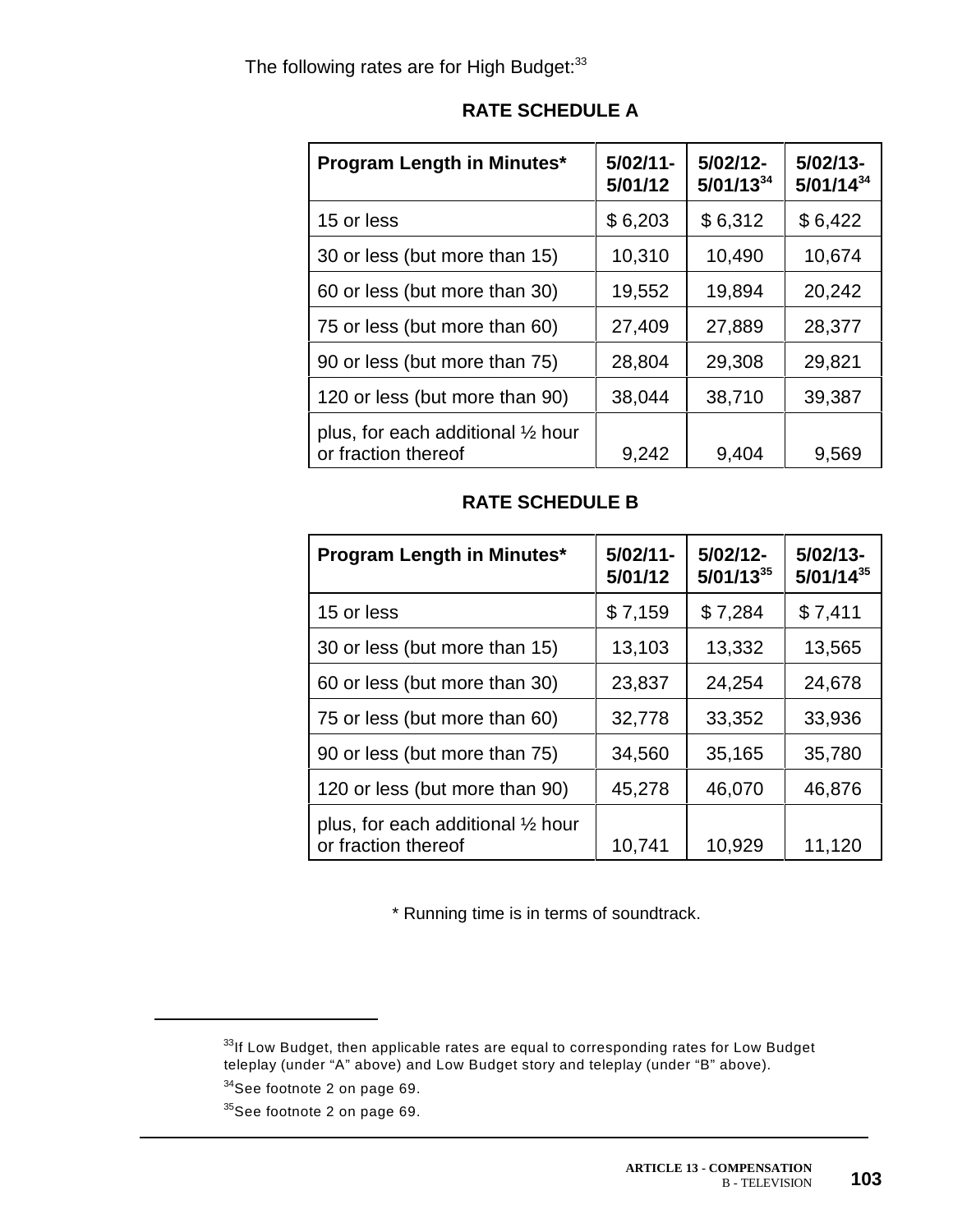## **RATE SCHEDULE C**

| <b>Aggregate sound track</b><br>running time in minutes of<br>narration written by writer<br>hired pursuant to this chart | $5/02/11-$<br>5/01/12                                     | $5/02/12$ -<br>$5/01/13^{36}$ | $5/02/13-$<br>$5/01/14^{36}$ |
|---------------------------------------------------------------------------------------------------------------------------|-----------------------------------------------------------|-------------------------------|------------------------------|
| 2 minutes or less of narration                                                                                            | \$995                                                     | \$1,012                       | \$1,030                      |
| Over 2 minutes through 5<br>minutes of narration                                                                          | 3,478                                                     | 3,539                         | 3,601                        |
| Over 5 minutes of narration                                                                                               | Teleplay rewrite minimum for<br>applicable program length |                               |                              |

#### o. **Remakes**

The Company's right to remake a television motion picture shall be subject to the following:  $37 \frac{38}{2}$ 

(1) If the credited writer's material is used for the remake and no writer is employed to rewrite, adapt or revise such material for the remake, the Company will pay such writer a sum equal to the applicable minimum compensation for the intended medium of the remake appropriate to the writer's initial employment to write such material. Said minimum compensation shall not be diminished by virtue of any sharing of credit by said writer for the remake (but this provision shall not be construed as affecting the rule that a *bona fide* team shall be considered a unit as provided in subparagraph B.1. of this Article). In addition, the writer will be entitled to receive payments in accordance with Article 15.A. with respect to a theatrical remake licensed to free television, Article 15.B. with respect to reruns or foreign telecast of a television remake, and Article 51 with respect to a theatrical or free television remake released in Supplemental Markets.

 $^{36}$ See footnote 2 on page 69.

 $\mathrm{^{37}B}$ ut as to any series in production prior to March 6, 1973, this paragraph B.7.o. shall remain as in the 1970 WGA Agreement and as to any series in production prior to March 2, 1977, which was not in production prior to March 6, 1973, this paragraph B.7.o. shall remain as in the 1977 W GA Agreement.

 $38$ See Sideletter to Article 13.B.7.o. on page 530.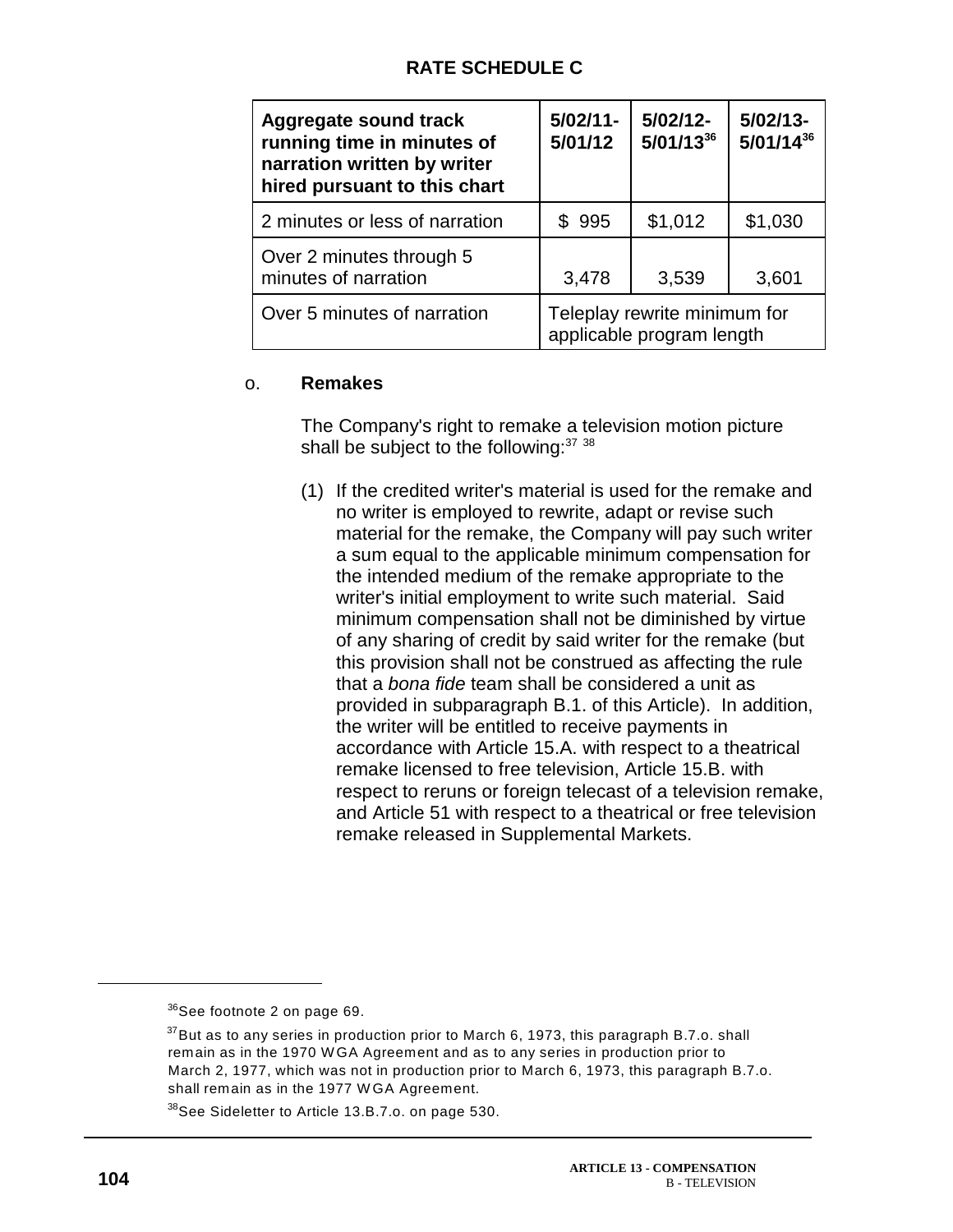- (2) If a writer is employed to rewrite, adapt or revise such literary material for the remake, then the credited writer of the original material also shall be a participant in the credit determination and if accorded credit shall be paid the applicable minimum compensation for the intended medium of the remake appropriate to such credit. In the event of a television remake, the writer of the original material, if accorded credit, will be entitled to share, in accordance with such credit, in any additional compensation for television reruns or theatrical exhibition which may become due. Said minimum compensation shall not be diminished by virtue of any sharing of credit by said writer for the remake, (but this provision shall not be construed as affecting the rule that a *bona fide* team shall be considered a unit as provided in subparagraph B.1. of this Article). In addition, such writer of the original material will be entitled to share in any additional compensation in accordance with Article 15.A. with respect to a theatrical remake licensed to free television, Article 15.B. with respect to foreign telecast of a television remake, and Article 51 with respect to a theatrical or free television remake released in Supplemental Markets. The portion of additional compensation referred to in this subparagraph (2) which is payable to the original writer shall be equal to the portion of credit awarded pursuant to subparagraph (a) below.
- (3) With respect to a television remake, the "applicable minimum compensation" in subparagraphs (1) and (2) of this paragraph o. means the applicable rates provided for in Article 13.B.7.a., b. or e. of this Agreement.

In a credit arbitration concerning such remake, the arbitrators shall determine the following issues:

- (a) the contribution made by the writer(s) of the original material expressed as a percentage of the whole; and
- (b) the form of credit to be accorded such writer(s), which credit may include a credit in the nature of a source material credit, such as "Based on a Teleplay by ..."

### p. **Non-Commercial Openings and Closings**

When a writer other than the writer of the teleplay for a television film writes literary material for self-contained units of entertainment which are used as opening, closing and/or bridging material in such film, the total minimum compensation for all such self-contained units in such film will be: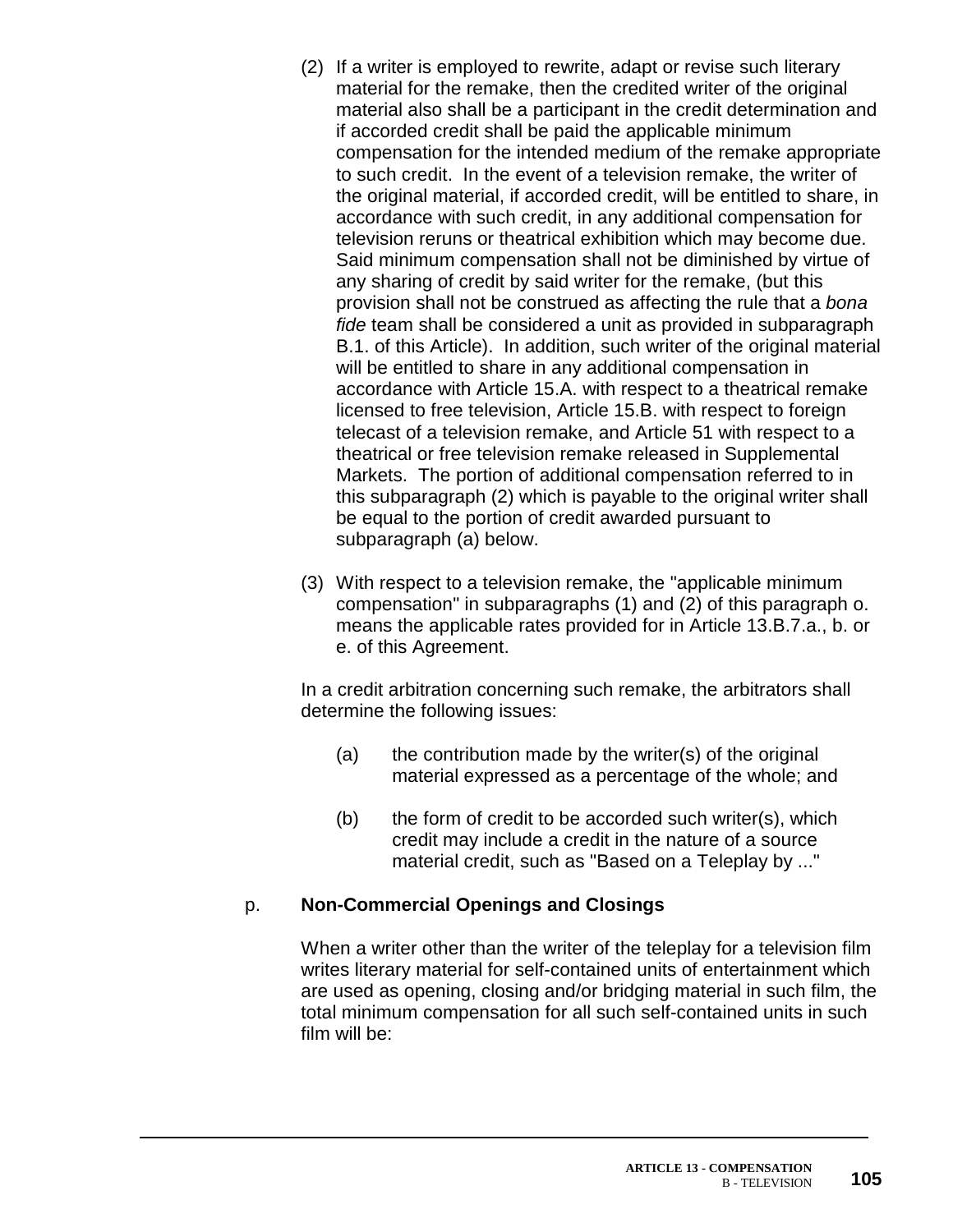| <b>Aggregate Running</b><br><b>Time of Material</b> | $5/02/11$ -<br>5/01/12 | $5/02/12$ -<br>$5/01/13^{39}$ | $5/02/13-$<br>$5/01/14^{39}$ |
|-----------------------------------------------------|------------------------|-------------------------------|------------------------------|
| 3 minutes or less                                   | \$2,577                | \$2,622                       | \$2,668                      |
| More than 3 minutes                                 | 3,618                  | 3,681                         | 3,745                        |

It is further expressly understood that the foregoing rates are not intended to apply to customary or routine introductions, bridges or conclusions. An example of the material intended to be covered is the material delivered by Alfred Hitchcock on the series "*Alfred Hitchcock Presents*." In addition, if such units are rerun, as the term "rerun" is used in Article 15.B.1.b., Company shall pay the writer additional payments expressed in percentages of said total minimum compensation at the rates specified in said Article 15.B.1.b. It is expressly understood that, except as specifically provided herein, this paragraph is not intended to extend the coverage of this Basic Agreement to, nor provide payment for, any matter in any television film not elsewhere covered by this Basic Agreement.

# q. **Total Writing Cost**

Company shall not produce a television film based upon material subject to this Basic Agreement the total purchase and writing cost for which shall be less than the applicable minimum compensation for narration, a story and teleplay, or teleplay, as the case may be.

### r. **Pilot Scripts, Back-up Scripts and Spin-offs**

### **(1) Pilot Script**

A writer employed to write a pilot story or a pilot story and teleplay shall receive for said pilot story or pilot story and teleplay an amount equal to one hundred fifty percent (150%) of the applicable minimum initial basic compensation (including the rates set forth in Article 13.B.7.d., where applicable) set forth in this Article 13.B. for a pilot story or pilot story and teleplay, but this provision shall not be construed to increase said writer's rights or minimum compensation for any other purpose under this Basic Agreement, such as, but not limited to, reruns and theatrical uses.

 $^{39}$ See footnote 2 on page 69.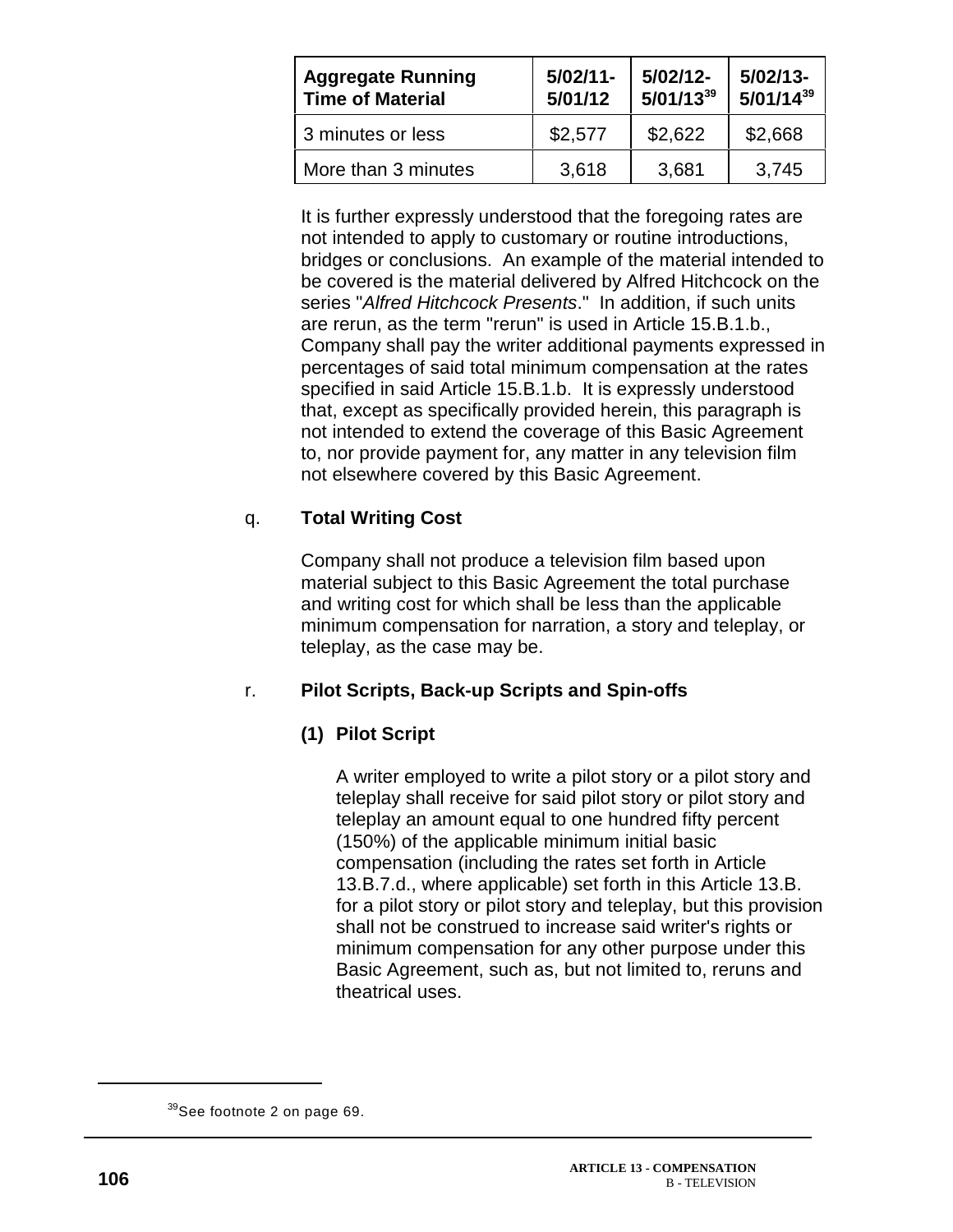If a writer was paid less than the amount set forth herein by reason of the fact that Company did not intend that the material would be used in a pilot at the time the writer was engaged or material acquired by the Company, but the Company nevertheless actually exploits the television series sequel rights to such material without making a pilot, then such writer shall be paid the amount by which the applicable pilot fee set forth above exceeds the compensation originally paid to the writer for such material.

## **(2) Back-up Script**

A writer employed to write a back-up script shall receive for said story and/or teleplay an amount equal to one hundred fifteen percent (115%) of the applicable minimum initial basic compensation (including the rates set forth in Article 13.B.7.d., if applicable) set forth in this Article 13.B. for a story and/or teleplay, but this provision shall not be construed to increase said writer's minimum compensation for any other purpose under this Basic Agreement, such as, but not limited to, reruns and theatrical uses.

## **(3) Spin-off**

When the Company knows prior to engaging a writer to write a story or story and teleplay for an episode of a series that such episode is intended to be used as a spin-off, the Company shall also advise the writer at the time of the initial interview. If Company does not have such knowledge but thereafter broadcasts one or more programs in a new television series based upon such episode, then, if the initial compensation paid such writer for such episode was less than one hundred fifty percent (150%) of the WGA minimum initial basic compensation therefor, Company shall pay writer the difference between such one hundred fifty percent (150%) and writer's initial compensation, but this provision shall not be construed to increase the writer's minimum basic compensation for any other purposes under this Basic Agreement, such as, but not limited to, reruns and theatrical use. Such payment need not be made when the new television series is based primarily on either a public domain format or public domain character or characters used in the spin-off episode.

### s. **Week-to-Week and Term Employment**

(1) Company agrees that except as hereinafter provided, all employment of writers shall be only on a freelance (non-exclusive) basis, and such employment shall be upon terms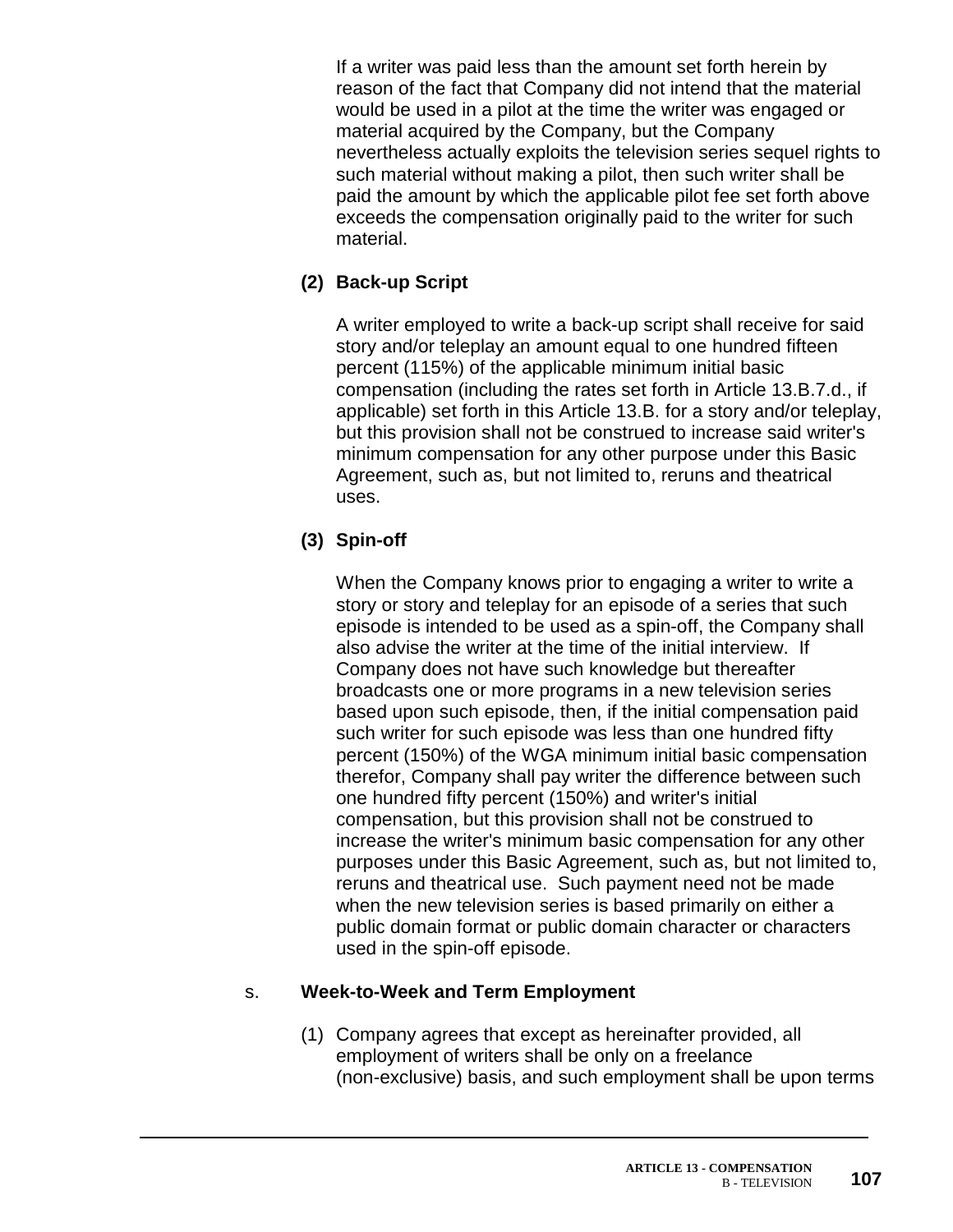and conditions which conform in principle to, and shall not be less favorable than, the terms and provisions hereof.

(2) The Company may employ writers on a term contract basis as follows:

|                                                                       | <b>Guaranteed</b>     |                              | <b>Compensation Per Week</b> |         |  |
|-----------------------------------------------------------------------|-----------------------|------------------------------|------------------------------|---------|--|
| <b>Weeks of</b><br><b>Overall</b><br><b>Employment</b><br><b>Term</b> | $5/02/11-$<br>5/01/12 | $5/02/12-$<br>$5/01/13^{40}$ | $5/02/13-$<br>$5/01/14^{40}$ |         |  |
| (a) 52                                                                | 40                    | \$3,268                      | \$3,325                      | \$3,383 |  |
| 26<br>(b)                                                             | 20                    | 3,576                        | 3,639                        | 3,703   |  |
| 14<br>(C)                                                             | 14                    | 3,877                        | 3,945                        | 4,014   |  |
| 6<br>(d)                                                              |                       | 4,171                        | 4,244                        | 4,318   |  |

(e) In no event shall a writer employed on a term basis receive less than the total applicable minimum compensation, as set forth in this Basic Agreement, to which he/she would have been entitled had he/she been employed on a freelance basis. At the end of each guaranteed period of employment on a term basis, Company shall compute the aggregate minimum compensation to which the writer would have been entitled under this Basic Agreement had he/she been employed on a freelance basis to write the literary material written by the writer during such period, and shall deduct therefrom the total compensation accruing to the writer during such period, and will promptly pay to the writer the excess, if any. Any dispute as to the amount of compensation payable under this subparagraph (e) may be submitted to arbitration, as herein provided. All the provisions of this Basic Agreement, to the extent the same are applicable, shall apply to such term employment, including but not limited to the provisions relating to additional compensation for reruns and theatrical release, and the separation of rights provisions.

 $^{40}$ See footnote 2 on page 69.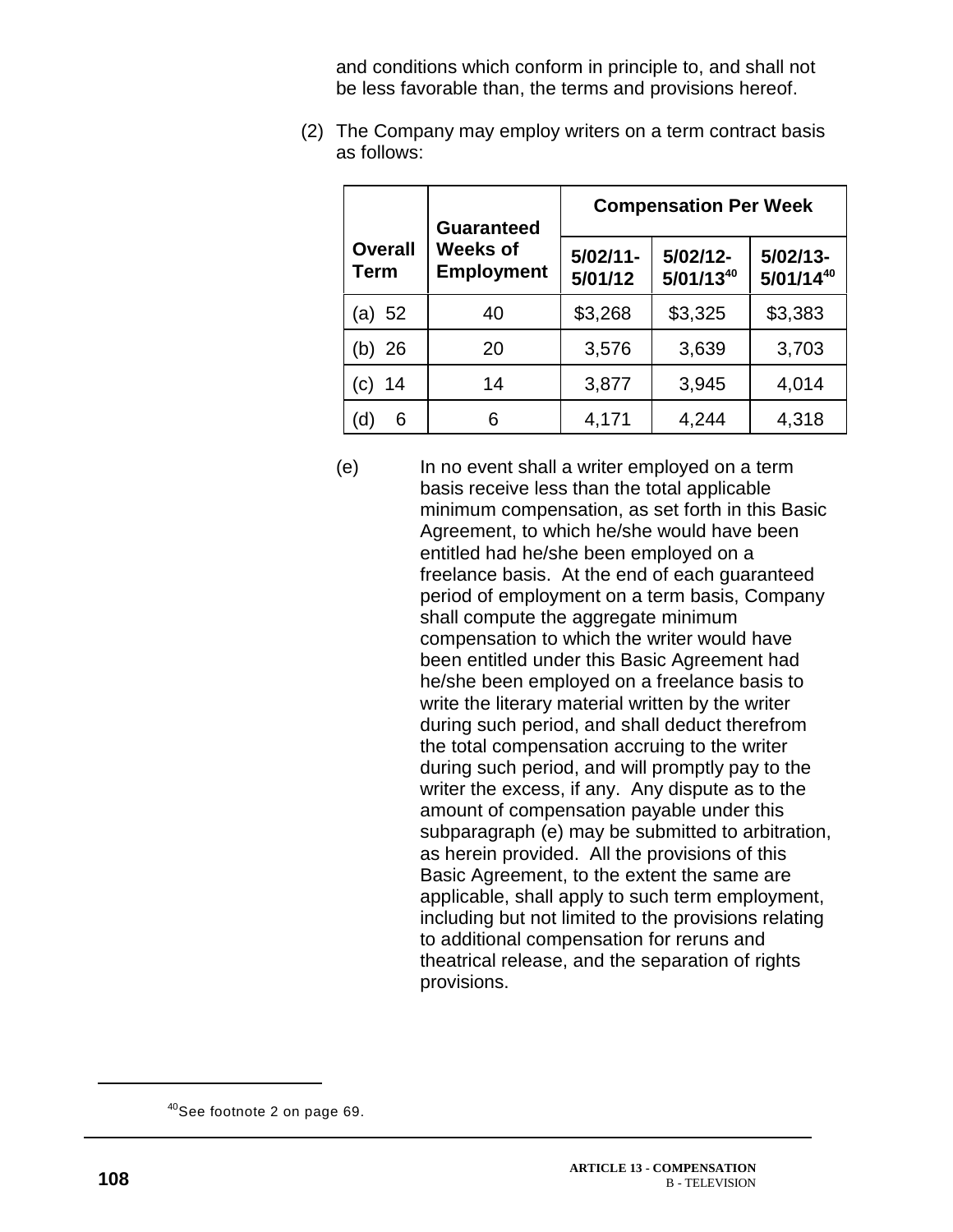- (f) The suspension period provided in the so-called "*force majeure*" clause of employment agreements with writers employed on a week-to-week basis or for a definite term, who receive salary at the rate set forth in subparagraph (d) above or less a week, shall not exceed four (4) weeks; provided, however, that Company shall have the right to continue such suspension from week to week, not exceeding six (6) additional weeks, at one-half salary. If the salary of any such writer shall be at the rate of more than set forth in subparagraph (d) above per week, such suspension period shall not exceed eight (8) weeks. Nothing herein contained shall be construed to deprive the Company of its right to terminate any such employment agreement after the commencement of the suspension period.
- (g) For a partial workweek (defined as a workweek consisting of less than six (6) days work) following the guaranteed period of employment, a writer shall be paid one-fifth of his/her weekly compensation for each day employed in such partial workweek.

Such writer shall be paid one-fifth of weekly compensation for each day worked at Company's direction in excess of five (5) times the number of weeks worked.

- (h) Such writer under a week-to-week employment may write any literary material covered hereunder; provided, however, if such literary material amounts to a rewrite or more, such writer shall be paid not less than the minimum freelance compensation for such literary material, computed as of the end of his/her employment or as of the end of each six (6) month period, whichever occurs sooner. The compensation of a week-to-week writer shall be the compensation per week as set forth in subparagraph (d) above.
- (3) Notwithstanding the foregoing, the Company may employ on a term contract basis a writer who has not been previously employed as a writer under any Guild MBA in television, theatrical motion pictures or radio dramatic or comedic programs as follows:
	- (a) An overall term of fourteen (14) consecutive weeks with fourteen (14) weeks guaranteed employment at a minimum compensation equal to seventy-five percent (75%) of the rate set forth in subparagraph (2)(c) above; or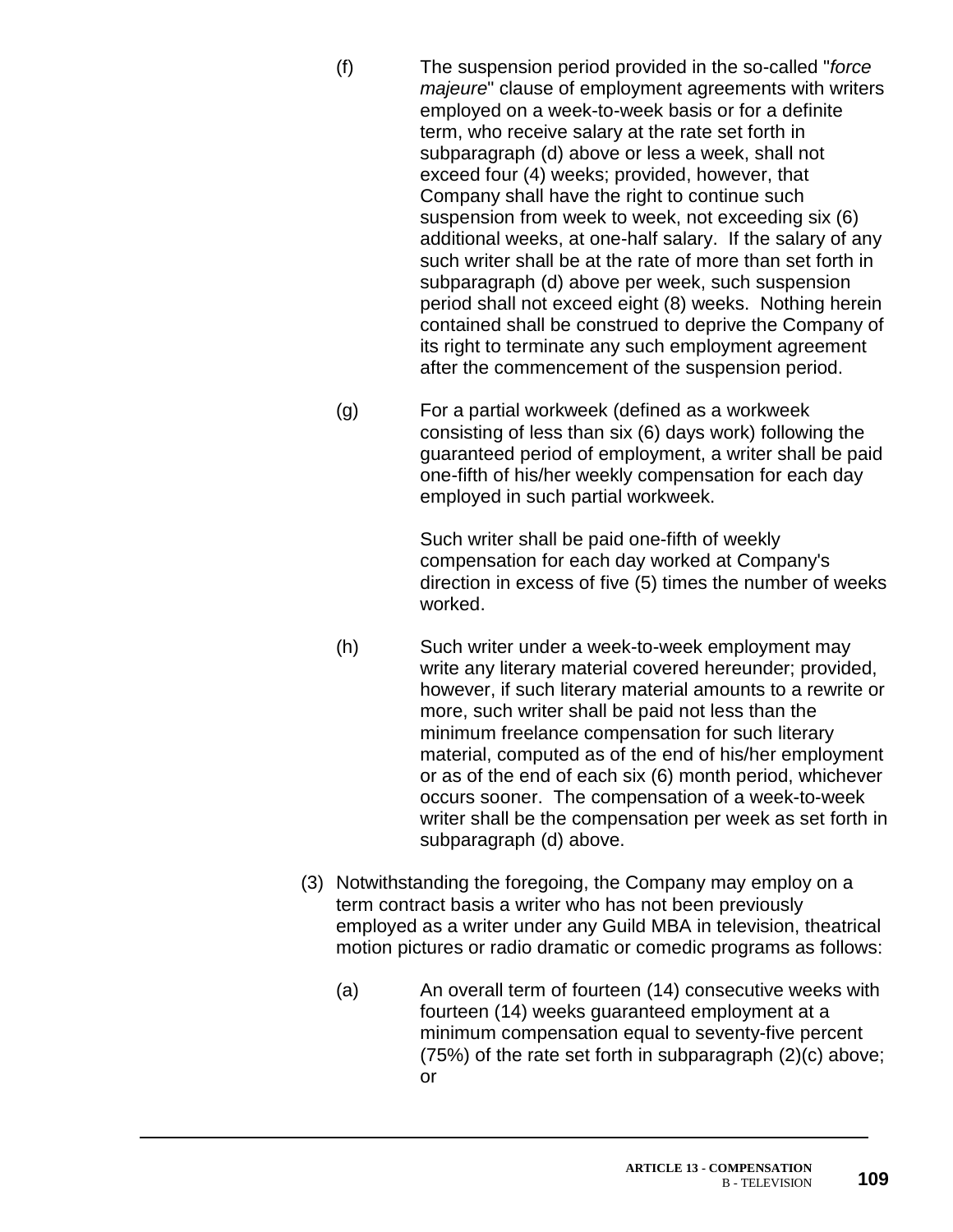- (b) An initial overall term of seven (7) consecutive weeks with seven (7) weeks guaranteed employment at a minimum compensation equal to sixty percent (60%) of the rate set forth in subparagraph (2)(d) above plus, pursuant to option or agreement, a second overall term of seven (7) consecutive weeks with seven (7) weeks guaranteed employment at a minimum compensation equal to eighty percent (80%) of the rate set forth in subparagraph (2)(d) above.
- (4) The Company may employ a writer on a guaranteed episode basis. When such writer's initial guarantee is at least five (5) episodes, the minimums provided in Article 13.B.7.s.(2) (a) - (c) shall apply to such initial guarantee based on the number of weeks such writer actually works.
- 8. Reading Time and Obligations of Freelance Writer Re Revisions
	- a. Story

The Company shall have not more than fourteen (14) days (including Sundays and holidays) after the writer's first submission of the story within which to make one (1) request for revision of such story; provided that if, after the writer has made the requested revision of the story first submitted, the Company shall make a second request for revision, such second revision shall be incorporated in the teleplay; it being understood that the Company shall not be entitled to more than two (2) requests for revision of the story and not more than fourteen (14) days shall elapse between the first submission of the story and the commencement of the preparation of the teleplay by the writer.

Company may have a second revision of story before teleplay upon additional payment of one-half story minimum, except when second revision of the story is accomplished by execution in the teleplay. It is understood this does not permit a new story.

Story revision time and obligations shall apply to formats.

b. Teleplay

The Company shall have not more than fourteen (14) days (including Sundays and holidays) after the writer's first submission of the material in teleplay form within which to make one (1) request for revision of the material; provided that if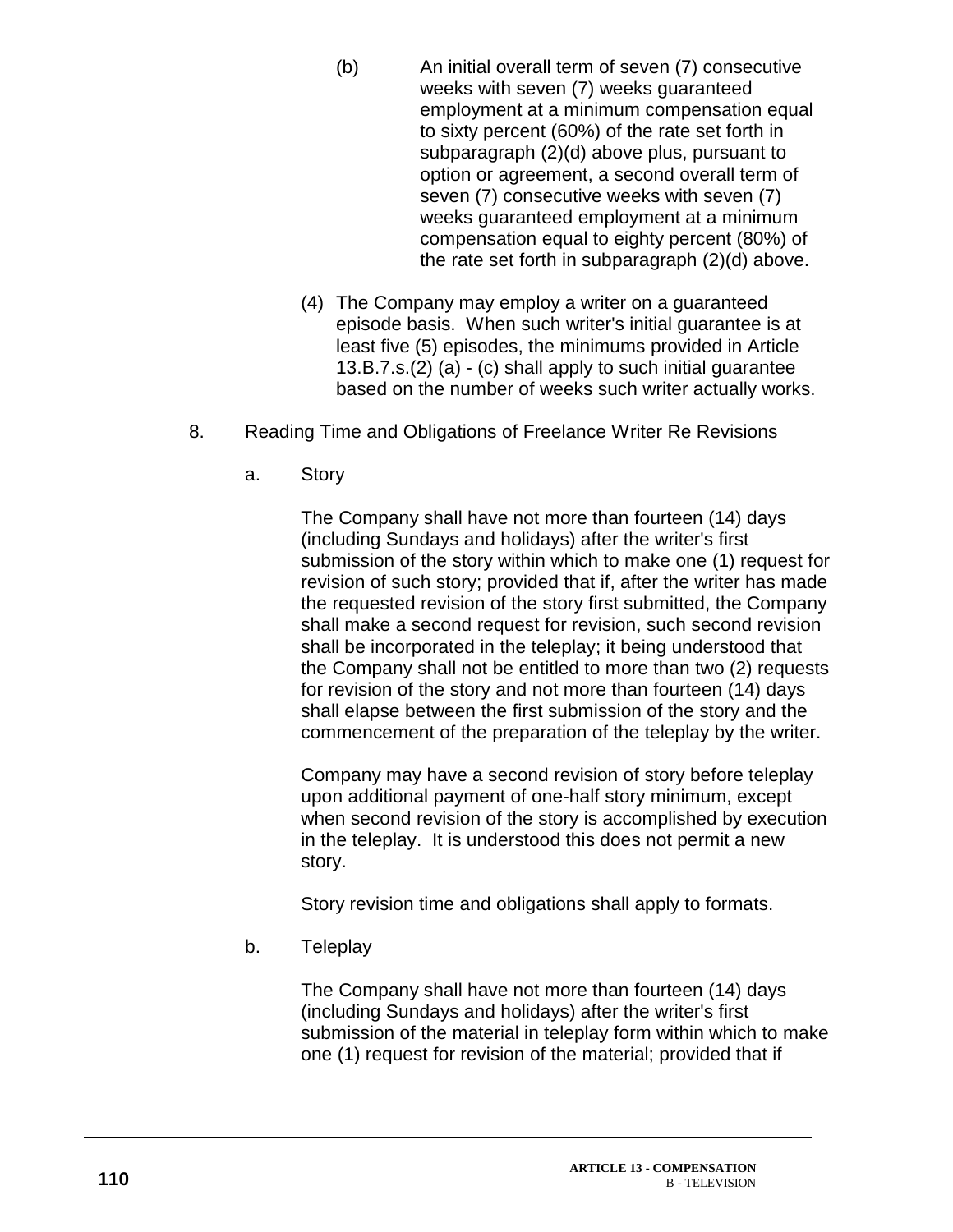Company shall make such request within seven (7) days (including Sundays and holidays) after the first submission of the literary material in teleplay form, Company shall be entitled to make a second request for revision within seven (7) days (including Sundays and holidays) after submission of the teleplay as first revised. Neither revision permitted under this subparagraph b. shall involve a substantial change in the story line.

c. Teleplays Over 30 Minutes

With respect to films more than thirty (30) minutes in length, the fourteen (14) day period mentioned in subparagraph b. shall be increased to twenty-one (21) days and the first seven (7) day period mentioned in subparagraph b. shall be increased to fourteen (14) days.

d. Writer's Obligation

The writer shall be obligated to make revisions requested by the Company in compliance with the foregoing provisions.

e. Company's Best Efforts

Company agrees to use its best efforts to read the material submitted and call for any necessary revisions as soon as possible after submission.

f. Writer Entitled to Script

The Company shall promptly, at the close of production, provide the writer with two (2) copies of the revised final shooting script.

g. Revisions in Pilot

The time limits referred to in subparagraphs a., b., and c. shall be increased by seven (7) days for pilot stories and teleplays whenever the writer is paid at least double minimum compensation.

9. Time of Payment

Company will use its best efforts to pay to the writer the applicable installment payment provided in Article 13.B.7.f. within forty-eight (48) hours after delivery of the narrative synopsis, story, first draft or final draft teleplay, as the case may be, but in no event shall any such payment be made later than seven (7) days after the delivery of such narrative synopsis, story or first or final draft teleplay. Payment shall not be contingent upon the acceptance or approval by the Company of the literary material so delivered. Company shall include in writer's deal memorandum or personal service contract: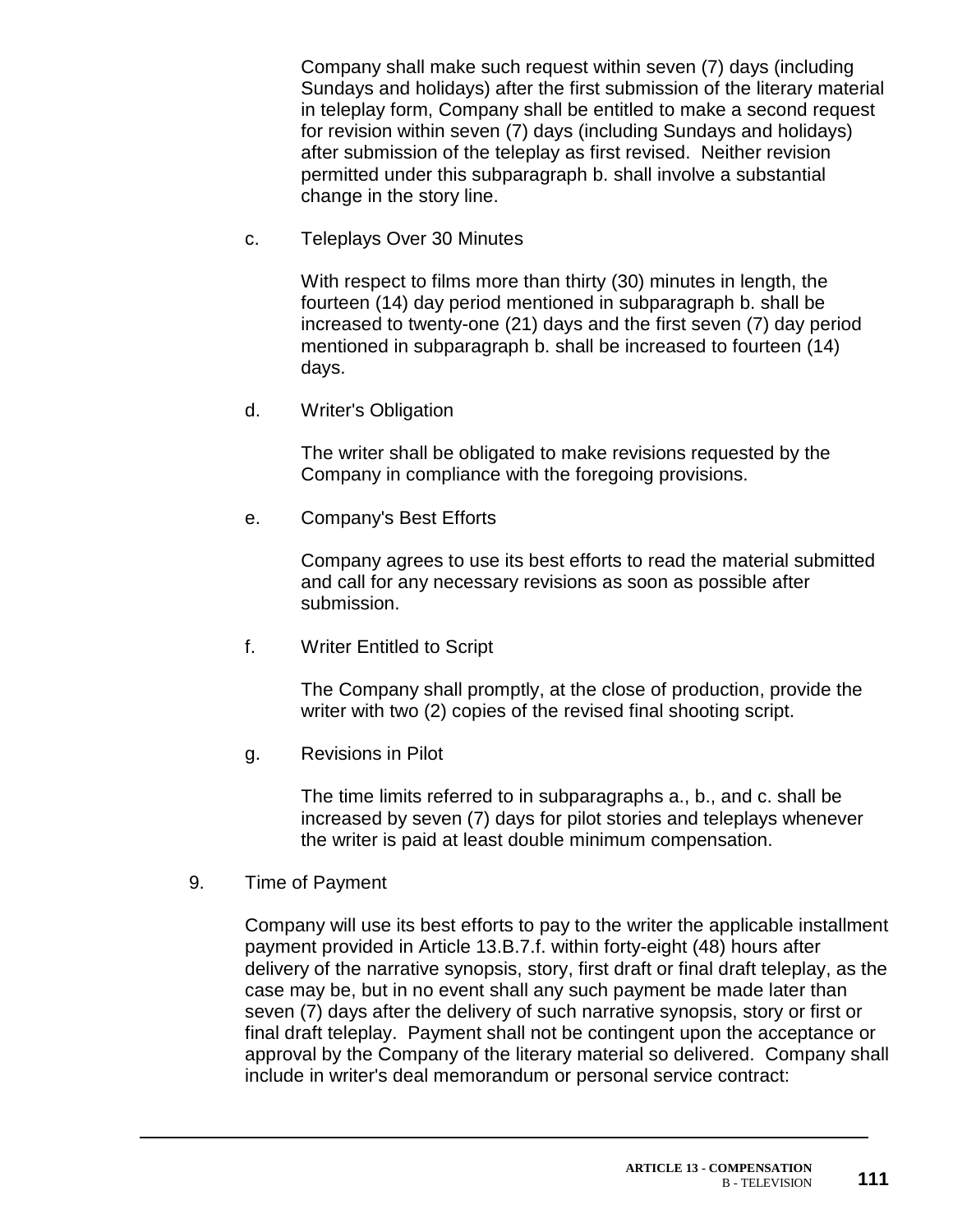- a. the place where and the name(s) and function of the person(s) to whom delivery of such material is to be made, and
- b. the name(s) of the person(s) authorized to request rewrites of such material.

Company shall give writer written notice of any change in the name(s) of the person(s) to whom delivery is to be made and/or the name(s) of the person(s) authorized to request rewrites.

The payment for the week shall be made on the Company's regular payday in the following week for writers employed on a week-to-week or term basis.

Company will pay interest of one and one-half percent (1.5%) per month when any payment due to the writer pursuant to this Article 13.B. is due and not paid as provided herein. If the Company has failed to make such payment because the executed contract was not delivered by the writer to the Company, then no such interest is due. If the contract is not so delivered by the writer because of a dispute as to the terms of the contract and the Company shall be held to be wrong, the above-described interest payment shall be applicable.

10. Cut-Off

There shall be no right to cut-off in teleplay employment.

11. Script Annotations

If the Company is to require one or more script annotations, it shall so inform the writer at the time of the negotiation of the writing assignment, or option or acquisition of literary material, unless from the nature of the project the Company's need for the annotation(s) is not reasonably known at the outset. In the latter case, the Company shall inform the writer that an annotation is needed when the Company knows, or reasonably should have known, of it.

If the Company uses written guidelines or standards describing the type of information to be included in an annotation for a fact-based project or a project inspired by fact, such guidelines or standards shall be furnished to the writer when the Company first informs the writer that an annotation is needed.

12. Notice of Conditions Precedent

For long-form television projects, Company shall attach a cover sheet to the document memorializing the agreement reached between the Company and the writer which sets forth in summary form all